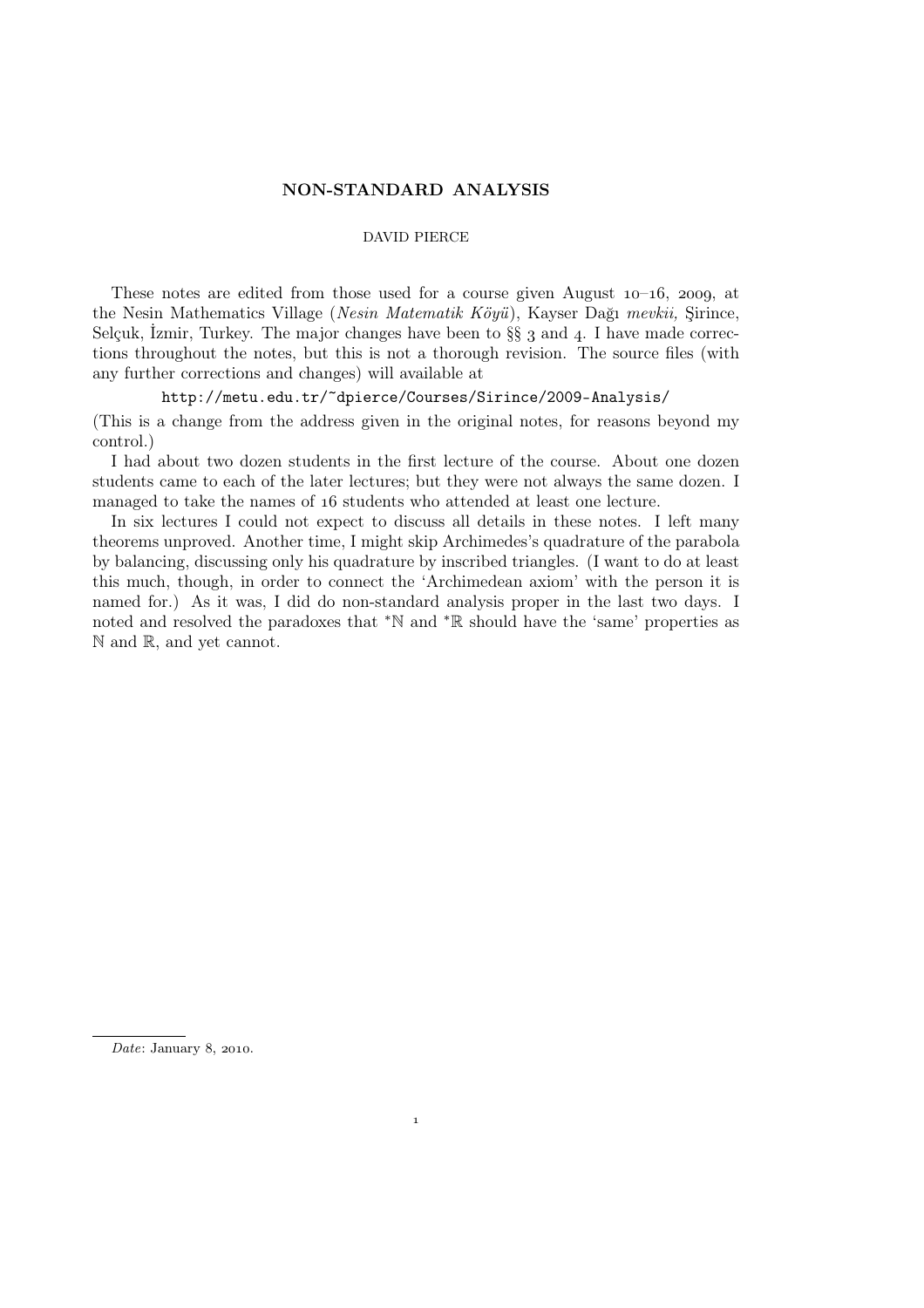DAVID PIERCE

| Introduction                                         | 3              |
|------------------------------------------------------|----------------|
| Archimedes's quadrature of the parabola<br>1.        | $\overline{4}$ |
| Construction of the rational numbers<br>2.           | 11             |
| The natural numbers<br>2.1.                          | 11             |
| The positive rationals<br>2.2.                       | 15             |
| The integers<br>2.3.                                 | 16             |
| The rationals<br>2.4.                                | 18             |
| Construction of the real numbers<br>3.               | 20             |
| Cuts<br>3.1.                                         | 20             |
| Ordered Abelian groups<br>3.2.                       | 22             |
| The complete ordered field of real numbers<br>$3-3-$ | 25             |
| Cauchy sequences<br>3.4.                             | 26             |
| Non-Archimedean fields and valuations<br>4.          | 29             |
| Non-Archimedean fields<br>4.1.                       | 29             |
| Valuations<br>4.2.                                   | 31             |
| Ultrapowers<br>.5.                                   | 36             |
| Algebra<br>5.1.                                      | 36             |
| Logic<br>5.2.                                        | 41             |
| Mock higher-order logic<br>$5-3-$                    | 44             |
| Analysis<br>6.                                       | 47             |
| Sequences<br>6.1.                                    | 48             |
| Continuity<br>6.2.                                   | 50             |
| Derivatives<br>6.3.                                  | 5 <sup>1</sup> |
| Integrals<br>6.4.                                    | 52             |
| Appendix A. The Greek alphabet                       | 54             |
| Appendix B.<br>The German script                     | 55             |
| References                                           | 56             |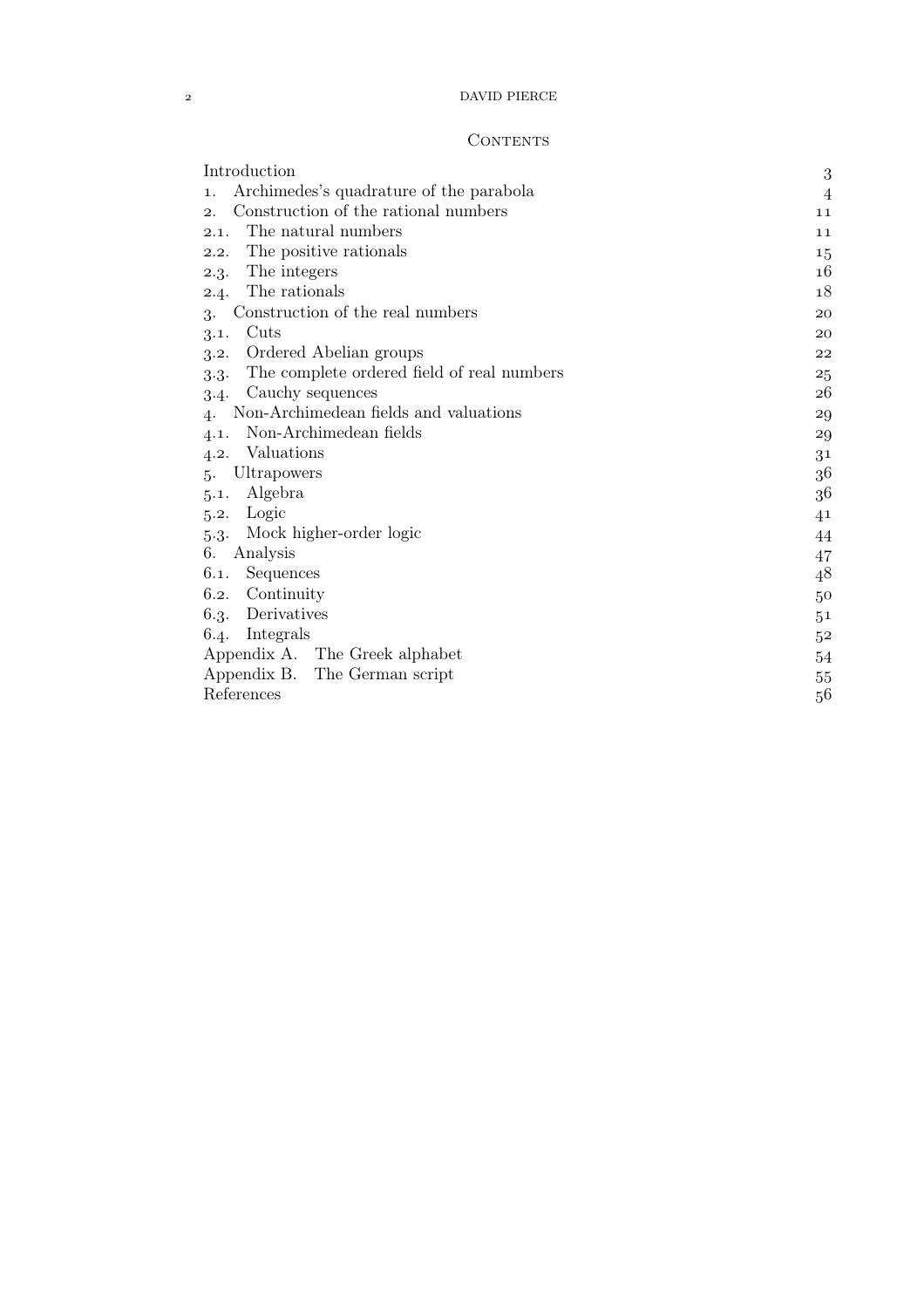#### **INTRODUCTION**

Mathematical analysis is the theoretical side of calculus. Calculus consists of methods of solving certain sorts of problems; analysis studies those methods. The standard way of doing this is founded on the 'epsilon-delta' definition of *limit.* The non-standard approach uses *infinitesimals,* with rigorous logical justification. Abraham Robinson first gave this justification; it can be found in his book, *Non-standard Analysis* [13].

An infinitesimal is a number whose absolute value is less than than every positive rational number. If two numbers a and b differ by an infinitesimal, we write

$$
a\simeq b.
$$

Zero is an infinitesimal, but there are no other infinitesimals among the so-called *real numbers.*

In standard analysis, a function  $f$  is said to be **continuous** at an element  $a$  of its domain if

$$
\lim_{x \to a} f(x) = f(a);
$$

this means that, for all positive numbers  $\varepsilon$ , there is a positive number  $\delta$  such that, for all x in the domain of f, if  $|x - a| < \delta$ , then  $|f(x) - f(a)| < \varepsilon$ .

In non-standard analysis, there is an alternative formulation of continuity:  $f$  is continuous at a just in case, for all x in the domain of f, if  $x \approx a$ , then  $f(x) \approx f(a)$ .

The alternative formulation of continuity and many other things will be worked out in the last section,  $\S$  6, of these notes. The other sections are meant to provide logical justication and motivation for this work. Section looks at Archimedes's solution of a calculus problem, and also mentions the *Archimedean axiom,* which will come up later in various contexts. Today we think of calculus as involving the *complete ordered field* R of real numbers; this field is constructed in  $\S$   $2$  and  $3$ . Non-standard analysis requires a certain larger ordered field, <sup>∗</sup>R, which is an example of a *non-Archimedean* ordered field. Non-Archimedean ordered fields in general, and simple examples of these and related fields, are discussed in § 4. The field <sup>\*</sup>R can be obtained as an *ultrapower* of R; this construction is treated in  $\S$  5. One can jump ahead to  $\S$  6 at any time, provided one understands the meaning of Theorem  $45$  in § 5.2.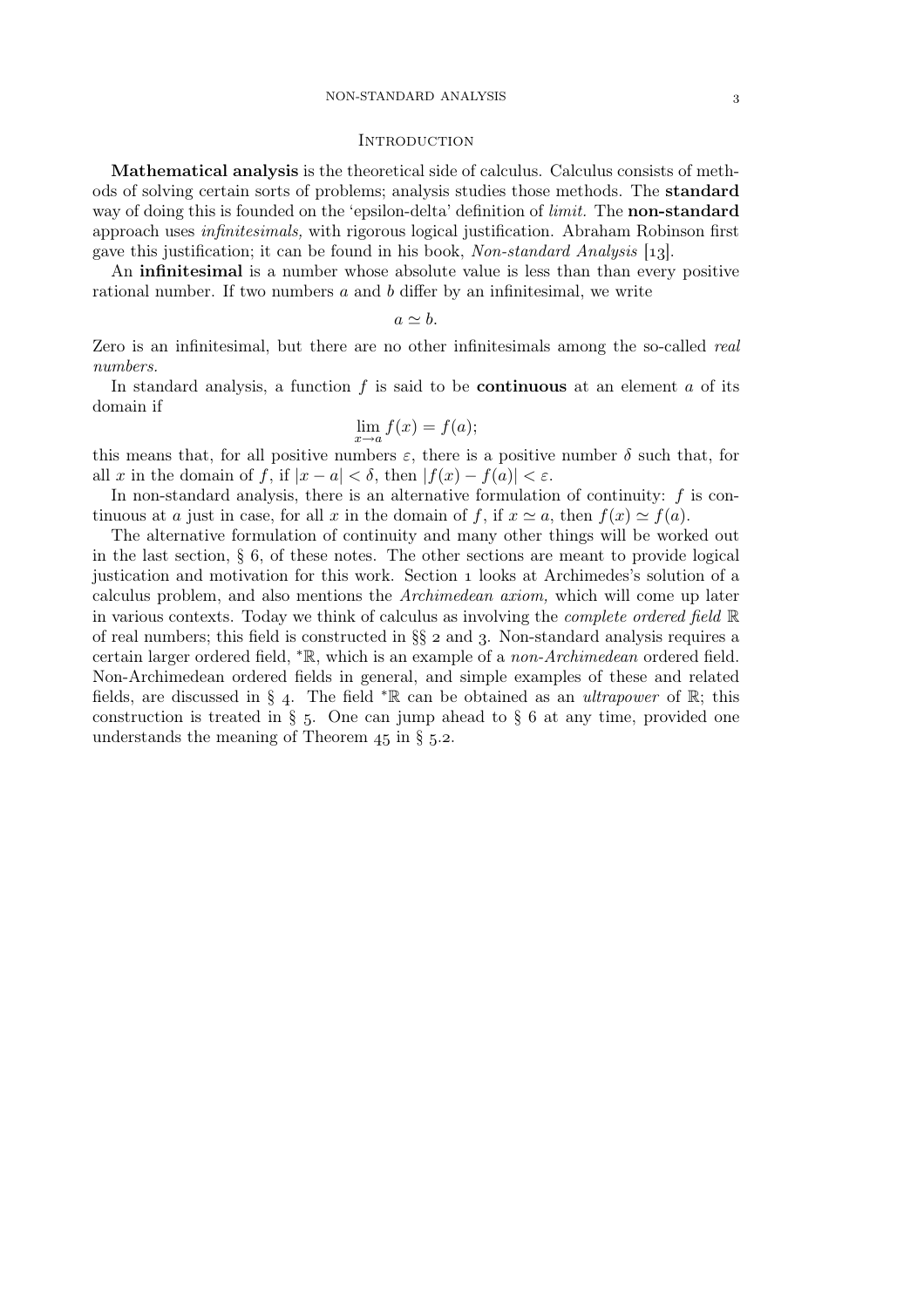### DAVID PIERCE

#### . Archimedes's quadrature of the parabola

In the last chapter of *Non-standard Analysis* [13], Robinson treats the history of calculus in the light of non-standard analysis. Robinson begins with Leibniz; but I think it worthwhile to go back much further—about two thousand years further. In the work of Archimedes, both standard and non-standard approaches to calculus (in our terms) can be discerned. For example, Archimedes takes up the following

### Problem . *Find a square equal to a given segment of a parabola.*

Parabolas will be defined below; meanwhile, a segment of a parabola can be seen in Figure 1, with an inscribed triangle. A solution to Problem 1 is called a **quadrature** of



the parabola. Archimedes's solution is given by the following

**Theorem 2** (Archimedes). A parabolic segment is a third again as large<sup>1</sup> as the inscribed *triangle with the same altitude.*

In Figure 1, triangle  $ABC$  has the same altitude as the parabolic segment, because the tangent to the parabola at  $A$  is parallel to the chord  $BC$ . Archimedes proves Theorem  $2$ in two ways in his *Quadrature of the parabola:* in Proposition 17 (and the propositions leading up to it), and in Proposition 24. Heath  $|z|$  provides an English version of this work, though rather than translating, he rewrites Archimedes in a way intended to be more comprehensible to his readers. Selections from the Greek text of Archimedes, with more literal English translations, are provided by Thomas  $[15]$ . The first volume of a faithful translation of all of Archimedes's works by Netz  $\left[\right]$  has appeared; but this does not contain the works that we are particularly interested in here.

Insight into the *discovery* of Theorem 2 is given in Archimedes's *Method*. This work was lost until 1906. Then, in Istanbul, the Danish scholar J.L. Heiberg discovered the *Archimedes Palimpsest:* a parchment codex of the works of Archimedes that had been washed and reused for writing Christian prayers.

Archimedes does not use the word *parabola* [2, p. clxvii], but refers to a *section of an orthogonal cone.*<sup>2</sup> Let me review what this means, sometimes following also the account of Apollonius  $[1]$ . A cone is determined by a circle, called its **base**, and a point, called the

<sup>&</sup>lt;sup>1</sup> επίτριτος, one and a third times as much. See Appendix A for the Greek letters.

 $^{2}$ όρθογωνίου κώνου τομή.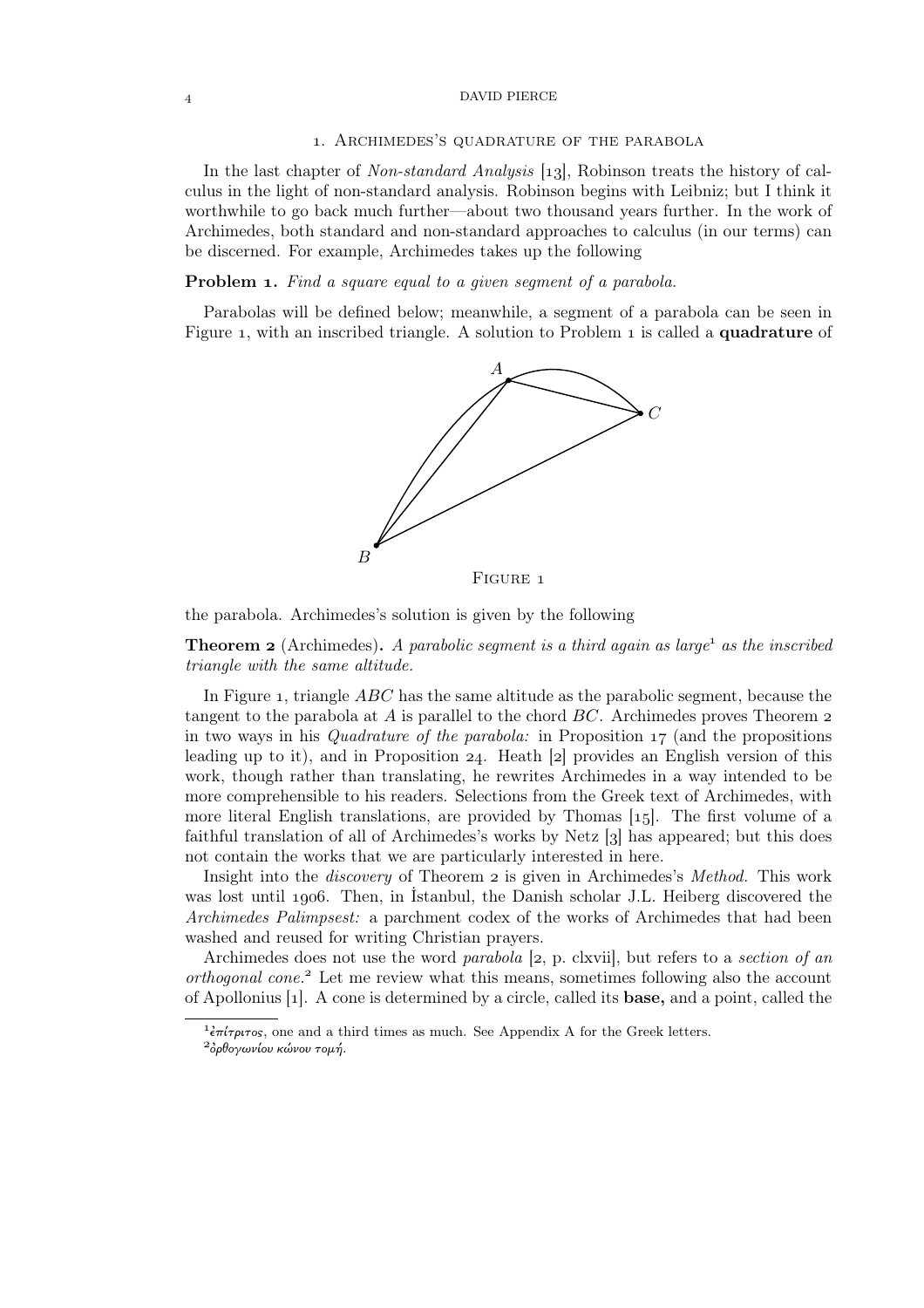apex of the cone, that is not in the plane of the base. The cone is traced out by a straight line, one endpoint of which is at the apex, the other being moved about the circumference of the base. The straight line drawn from the apex to the center of the base is the axis of the cone. A plane containing the axis intersects the cone in an axial triangle. If the axis is perpendicular to the base, then the cone is right. If an axial triangle of a right cone has a right angle at the apex, then the cone is an **orthogonal**<sup>3</sup> cone. In such a cone, if a plane is perpendicular to one of the sides of the axial triangle that are about the apex, then the plane cuts the cone in a curve that—following Apollonius—we call a parabola. The intersection of the cutting plane and the axial triangle is the axis of the parabola (which is different from the axis of the cone itself); the intersection of the axis of the parabola and the parabola itself is the vertex of the parabola.

A straight line dropped from the parabola perpendicularly to the axis may be called an ordinate; the part of the axis between the foot of the ordinate and the vertex is the corresponding abscissa. The word *abscissa* means *cut off* in Latin, while the word *ordinate* is related to *order*, which is used for, among other things, any of the several classical styles of architecture. These orders feature columns standing parallel, like ordinates of a parabola. Consider for example the columns of the Ionic order erected at Priene, Söke, Aydın (which is accessible on a day trip from Sirince): see Figure 2.



FIGURE 2. The ordinate  $BC$  cuts off from the axis the abscissa  $AC$ . On the left, Priene

Apollonius's reason for using the term *parabola* is shown in Proposition 11 of his *Conics* [1, 15]. Apollonius also shows that parabolas can be obtained from *all* cones, not necessarily orthogonal, not necessarily right. What is important for us are the following properties of a parabola, whose proofs can be found in Apollonius.

Or 'right-angled'; but I want to avoid confusion with *right* cones in general.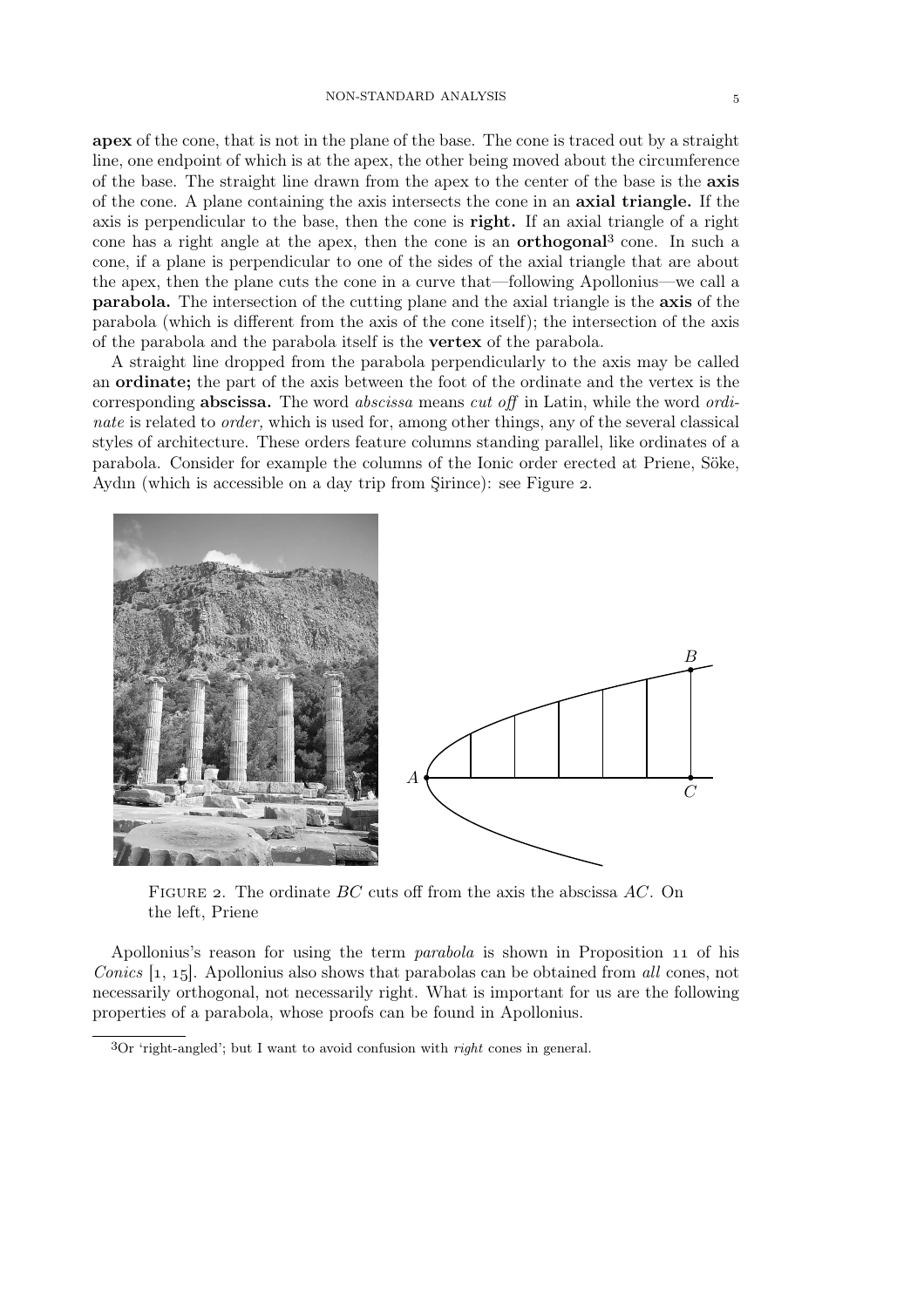### DAVID PIERCE

1. The squares on two ordinates are in the ratio of the corresponding abscissas  $\left[1, \right]$ I.11. (Below we shall talk more about what this means.)

2. Suppose a parabola has the vertex  $A$ , and another point  $B$  is chosen on the parabola, and the ordinate  $BC$  is drawn. Extend the axis  $CA$  beyond A to a point D. The straight line BD is tangent to the parabola at B if and only if  $AD = CA$  [1, I.33, 35] (see Figure 3).



FIGURE 3. DB is tangent at B if and only if  $CA = AD$ 

. Every straight line parallel to the axis is a diameter in the following sense. Where this diameter meets the parabola, a tangent can be drawn. If a chord of the parabola is drawn parallel to this tangent, then the diameter bisects the chord  $[1, 1.46]$ . Half of such a chord is an ordinate with respect to the corresponding diameter, and the squares on two such ordinates are in the ratio of the corresponding abscissas, as in  $1 \; [1, 1.49]$  (see Figure  $_4$ ).



FIGURE 4. A new diameter

In the *Method*, Archimedes solves Problem 1 as follows. We add some straight lines to Figure 1, getting Figure 5. Here D is the midpoint of  $BC$ , so that (since  $BC$  is parallel to the tangent at  $A$ ) the straight line  $AD$  must be a diameter of the parabola. The tangent to the parabola at C meets DA extended at E. Then A is the midpoint of  $DE$ , by 2 above. A straight line from B parallel to  $DA$  meets  $CE$  extended at F. Extend CA to meet BF at G, then extend further to H so that  $GH = CG$ . The idea now is to consider CH as a *lever* with *fulcrum* at G. If we conceive of our figures as having weights proportional to their sizes, then we shall show that, if we place the weight of the parabolic segment  $ABC$  at H, then it will just balance triangle  $BCF$  where it is.

Since A is the midpoint of  $DE$ , also G is the midpoint of  $BF$ . Let  $DF$  be drawn, intersecting  $CG$  at K. Since D is the midpoint of  $BC$ , we can conclude that K is the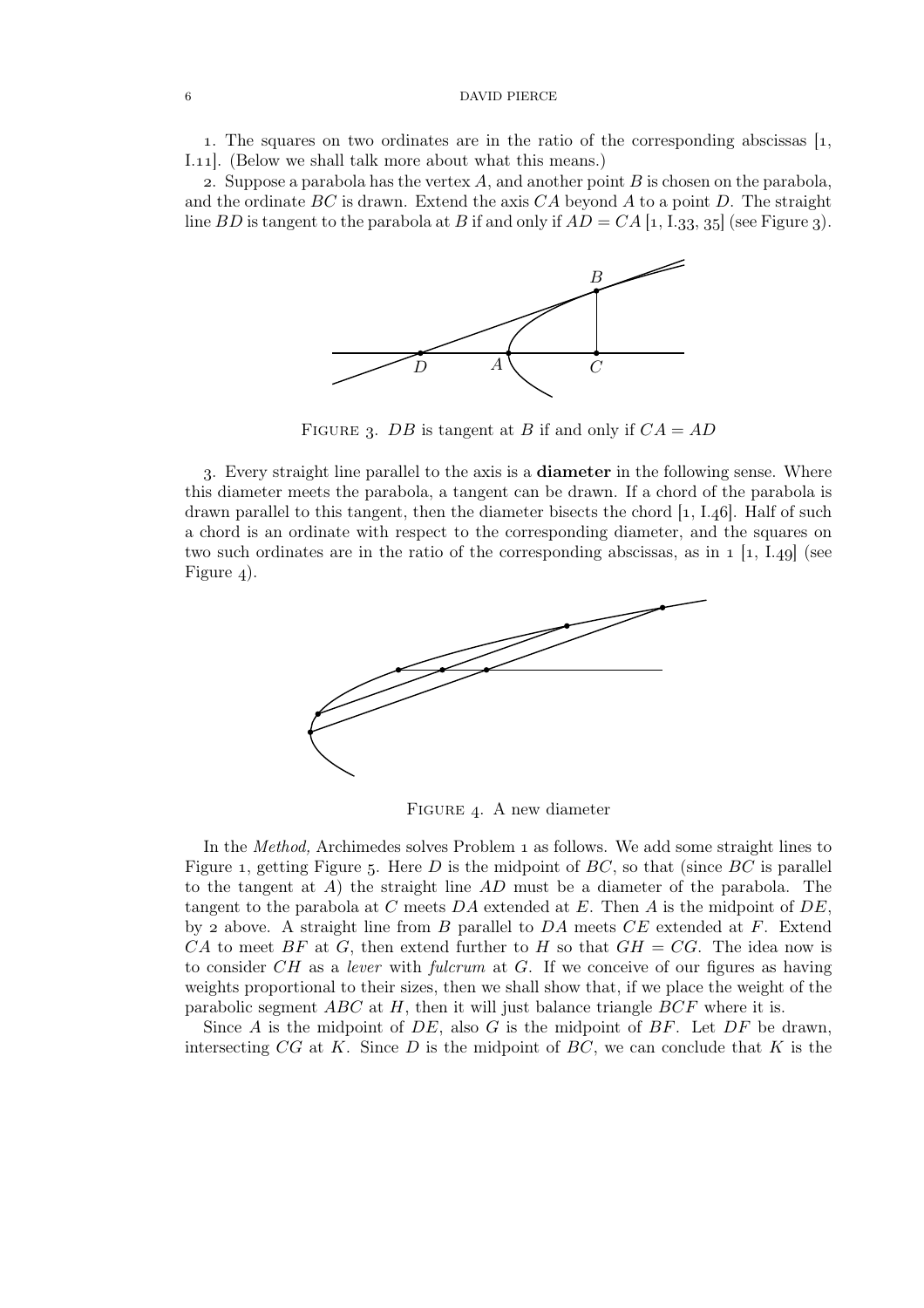

FIGURE 5

center of gravity (or centroid) of triangle  $BCF$ . Then  $GK$  is a third of  $CG$ , hence a third of  $GH$ . Therefore triangle  $BCF$  is balanced by a third of its weight at  $H$ . If we can show that the parabolic segment balances the triangle, then the segment must be a third of the triangle. But triangle  $BCF$  is four times triangle  $ABC$  (why?). Then Theorem 2 will follow.

Now, pick a point L at random on the parabola between  $B$  and  $C$ . Let the straight line drawn through  $L$  parallel to  $BF$  meet  $BC$  at  $M$  and  $CG$  at  $N$  and  $CF$  at  $P$ . It remains to show that

$$
LM : MP :: GN : GH.
$$
 (1)

This is the key point. If (1) holds, then  $LM$ , if its midpoint is placed at  $H$ , will just balance  $MP$ . Since L was chosen arbitrarily, we conclude that, if all of the parabolic segment were placed at  $H$ , then it would balance  $BCF$ . Now, Archimedes does not find this sort of argument to be sufficiently rigorous. Indeed, in the preface to the *Method,* he writes

For some things first became clear to me by mechanics, though they had later to be proved geometrically owing to the fact that investigation by this method does not amount to actual proof; but it is, of course, easier to provide the proof when some knowledge of the things sought has been acquired by this method rather than to seek it with no prior knowledge.  $[15, p.223]$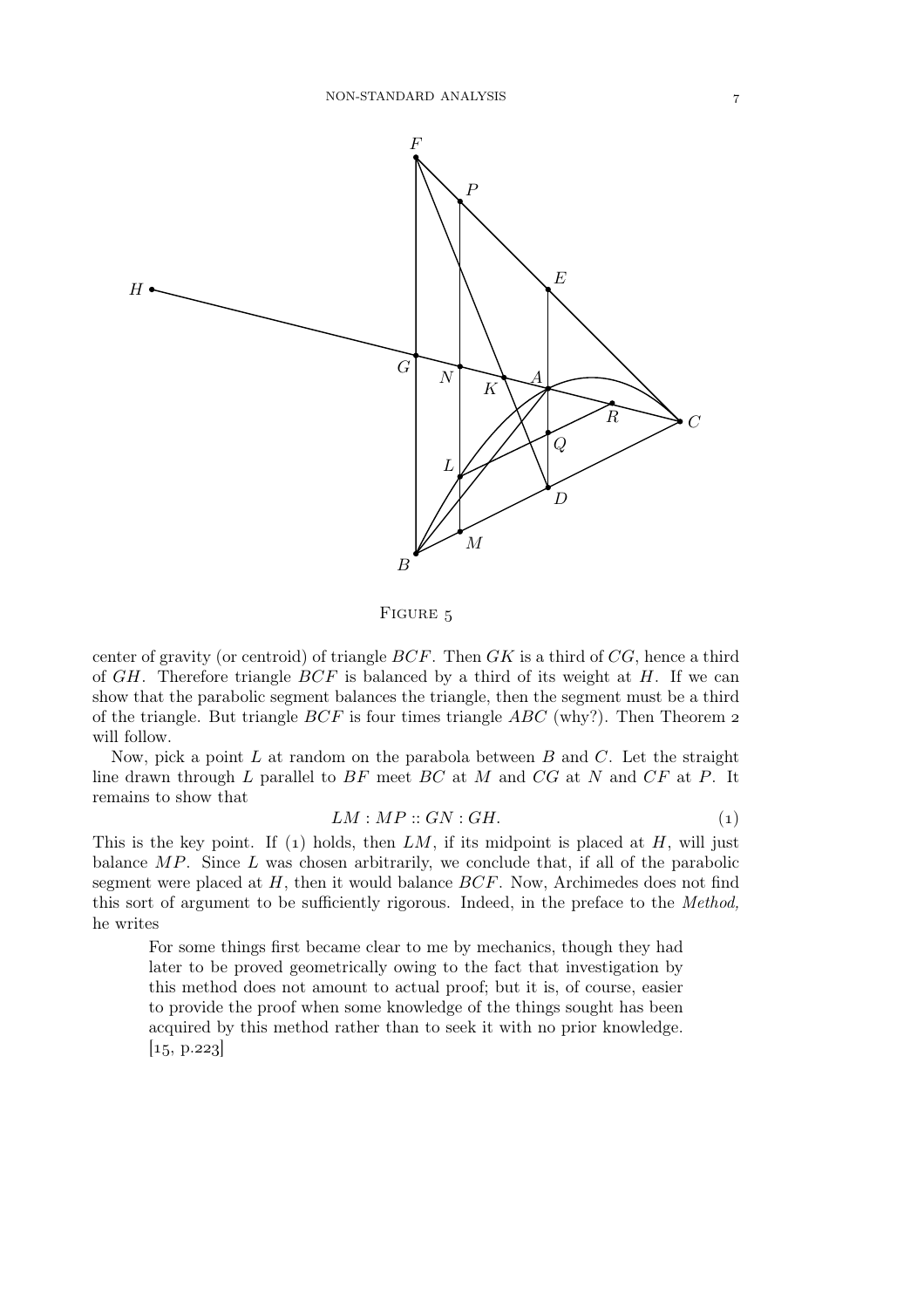I want to look at the 'actual proof' of Archimedes presently. Meanwhile, let us establish (1). You probably think of it as an equation of fractions:  $LM/MP = GN/GH$ . That is fine; but (1) simply expresses a relation of *proportionality* among four *magnitudes*. Here are Definitions  $3-6$  from Book V of Euclid's *Elements*  $[5, 6]$ .

. A ratio is a sort of relation in respect of size between two magnitudes of the same kind.

. Magnitudes are said to have a ratio to one another which are capable, when multiplied, of exceeding one another.

. Magnitudes are said to be in the same ratio, the first to the second and the third to the fourth, when, if any equimultiples whatever be taken of the first and third, and any equimultiples whatever of the second and fourth, the former equimultiples alike exceed, are alike equal to, or alike fall short of, the latter equimultiples respectively taken in corresponding order.

. Let magnitudes which have the same ratio be called proportional.

Briefly,  $\mu$  means you can't have a ratio between a line and a square: this may be one source of the concern expressed by Archimedes in the quote above. If a and b *are* magnitudes with a ratio, and so are  $c$  and  $d$ , then by 5, we may say variously

- (1) a is to b in the same ratio that c is to d,
- (2)  $a$  is to  $b$  as  $c$  is to  $d$ ,
- $(a) \ a : b :: c : d,$

provided that, whenever we take a multiple na of  $a$ , and the same multiple nc of  $c$ , and a multiple  $mb$  of b, and the same multiple  $md$  of d, then

$$
na > mb
$$
 if and only if  $nc > nd$ ,  
 $na = mb$  if and only if  $nc = nd$ ,  
 $na < mb$  if and only if  $nc < nd$ .

In Books V and VI of the *Elements,* Euclid goes on to prove the properties of proportionality that we shall need.

To return to our problem. From L draw a straight line parallel to  $BC$ , meeting  $AD$ at  $Q$  and  $AC$  at  $R$ . Then by property 1 of the parabola given above,

 $LQ^2$ :  $CD^2 :: AQ : AD$ .

Since  $LQ = MD$ , and triangle  $ACD$  is similar to  $NCM$ , while ARQ is similar to  $ACD$ , we can rewrite the proportion as

$$
NA^2: AC^2 :: AR : AC.
$$

Therefore NA is a mean proportional of AC and AR (see Euclid's VI.13, 20, and 23), so

$$
NA: AC :: AR : NA
$$
  

$$
:: NA + AR : NA + AC
$$
  

$$
:: NR : NC
$$
  

$$
:: NL : NM.
$$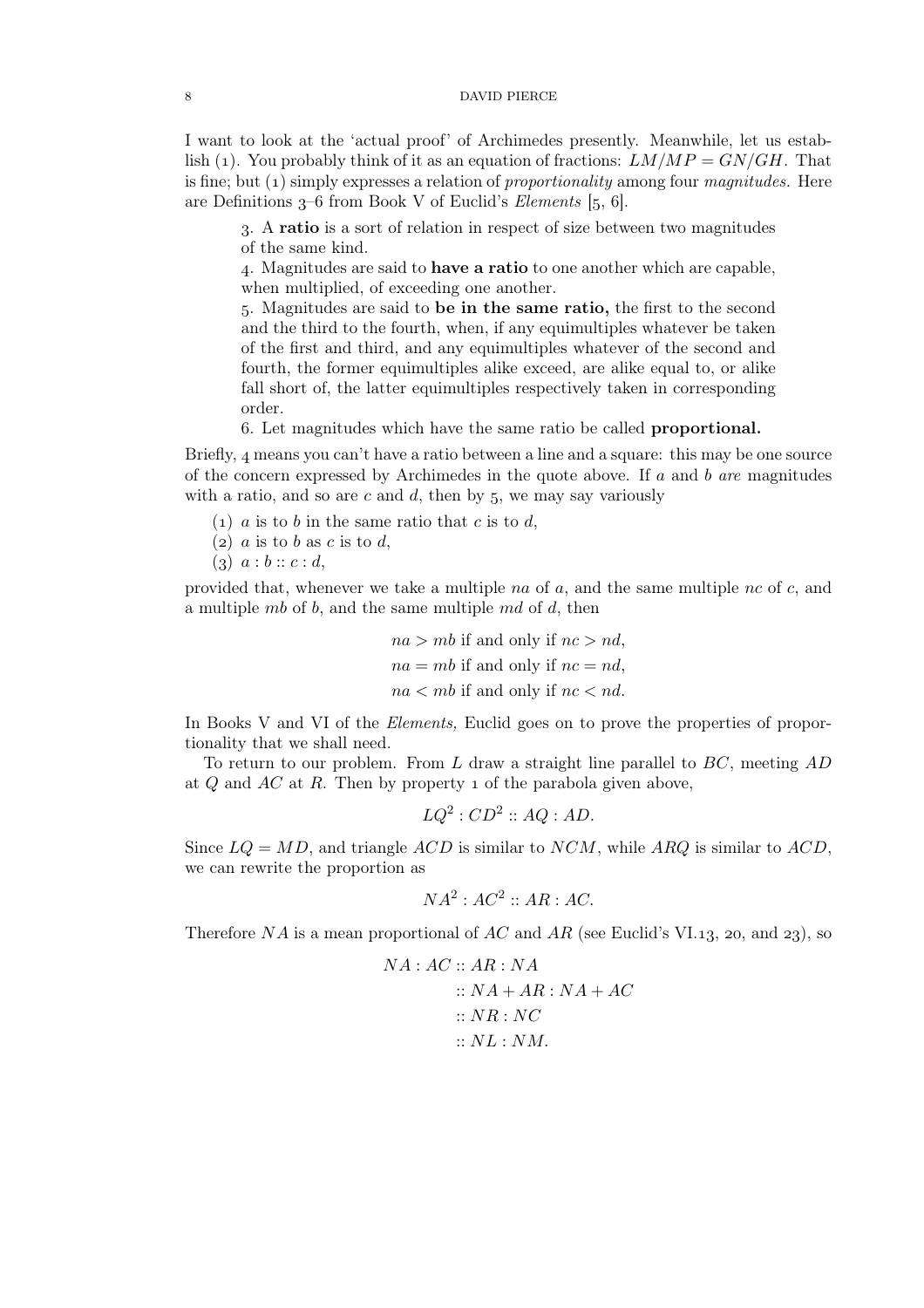Since  $AC = AG$ , and  $MN = NP$ , we obtain

$$
NA: AG:: NL: NM,
$$
  
AG-NA: AG:: NM-NL: NM,  
NG: AG:: LM: NM,  
NG: 2AG:: LM: 2NM,  
NG: GC:: LM: MP,  
NG: GH:: LM: MP,

which is  $(1)$ , as desired.

Archimedes works out a rigorous formulation of this argument in the *Quadrature of the parabola,* but I prefer now to look at the alternative proof, given for Proposition 24 of that work.

Start over from Figure 1, getting Figure 6. Here  $D$  is the midpoint of  $BC$  as before,



and E is the midpoint of AB. From E a straight line is drawn parallel to  $DA$ , meeting the parabola at  $F$ . Draw straight lines  $AF$  and  $FC$ . Then triangle  $ACF$  has the same altitude as the parabolic segment in which it is inscribed. Similarly we can find  $G$  on the parabola between  $A$  and  $B$  so that the inscribed triangle  $ABG$  has the same height as its parabolic segment. We show that triangles ACF and ABG are together one fourth of triangle ABC.

To this end, from  $E$  and  $F$  we draw parallels to  $BC$ , meeting  $AD$  at  $H$  and  $K$ respectively. Then

$$
FK^2:CD^2::AK:AD.
$$

But  $FK = EH$ , and

### $EH:CD::EA:CA::1:2.$

Therefore AK is one fourth of AD. Consequently K is the midpoint of  $AH$ , and so L is the midpoint of  $AE$ . Hence triangle  $AKL$  is equal to triangle  $EFL$ . But  $EFL$  is one fourth of  $ACF$ , and  $AKL$  is one thirty-second of  $ABC$ . Therefore  $ACF$  is one eighth of ABC. Similarly, ABG is one eighth of ABC; so ABG and ACF together are one fourth of ABC.

We have started with the parabolic segment cut off by the chord  $BC$ , and we have removed from it the triangle ABC. Then we have removed triangles equal to a fourth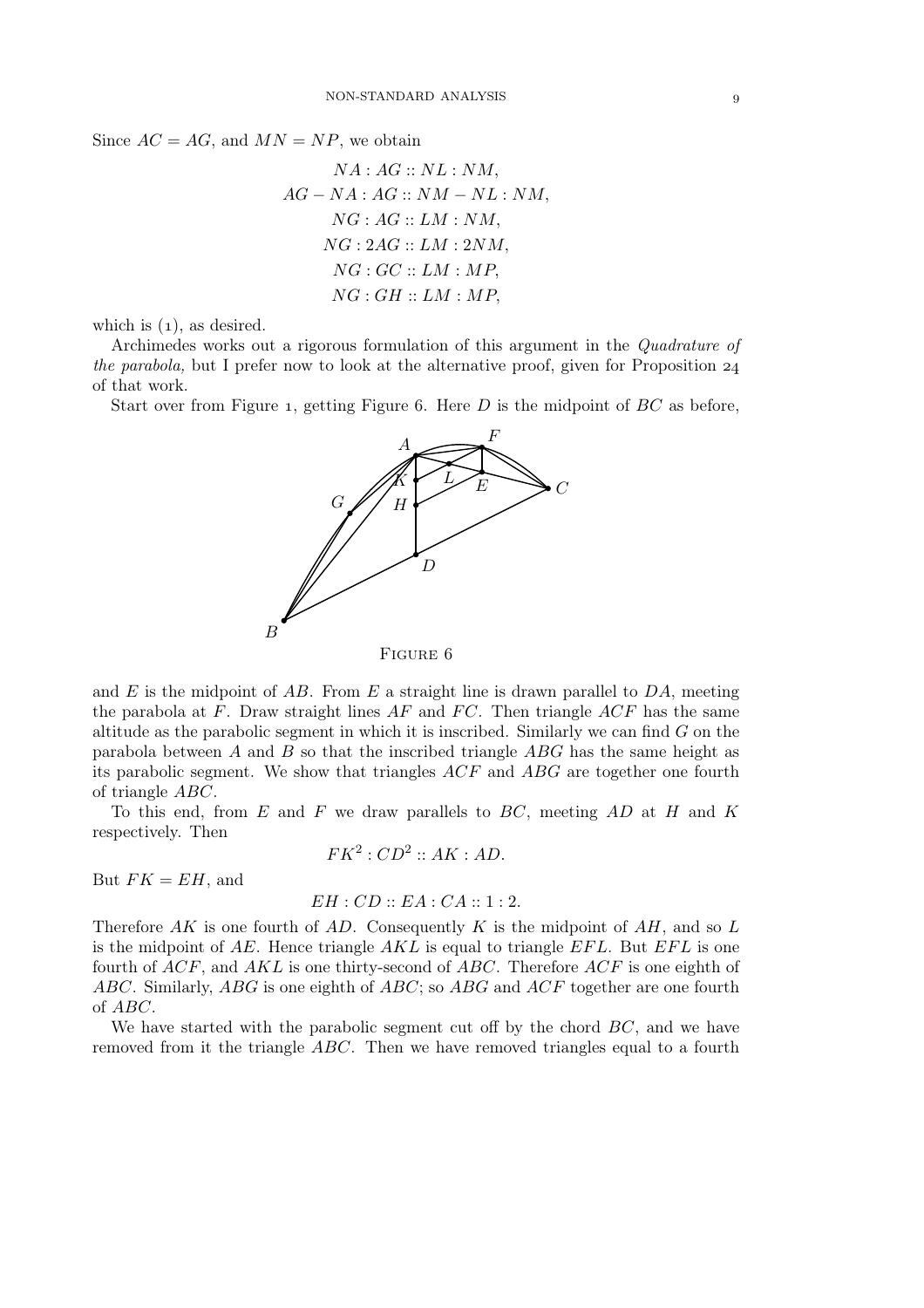of ABC. We can continue, removing triangles equal to a sixteenth of ABC, and so on. Moreover, at each step, we remove more than one half the remainder of the original parabolic segment (why?).

Therefore, if we continue long enough, we can make the remainder of the parabolic segment less than any pre-assigned area  $M$ . This is the conclusion of Euclid's Proposition X.; let us note the proof. The pre-assigned area M is assumed to *have a ratio* with the parabolic segment, so that, by Definition V.4 above, some multiple  $nM$  of M exceeds the segment. Indeed, Archimedes himself makes the assumption explicit in the preface to the *Quadrature of the parabola;* it is what we may refer to as the Archimedean axiom:

given [two] unequal areas, the exess by which the greater exceeds the less can, by being added to itself, be made to exceed any given finite area.  $\vert 15, p.231 \vert$ 

If we take away at least half of the parabolic segment, and take  $M$  from  $nM$ , then in the latter case we are taking not more than half; so the former remainder is still less than the latter remainder. If we repeat this process  $n-1$  times, then the remainder of the parabolic segment will be less than M.

Suppose we have an area that is a third again as large as triangle ABC. If we remove triangle  $ABC$ , what is left is one third. If we then remove one fourth of triangle  $ABC$ , then what is left is one twelfth of that triangle, which is one fourth of the previous remainder. Continuing, if we remove one fourth of what we last removed, then what remains is one fourth of the previous remainder. Therefore, continuing as far as necessary, we can make the remainder as small as we like. But this is the same process as we described in the original parabolic segment.

Suppose the original parabolic segment is *not* a third again as large as ABC, but is greater. Let the difference be  $M$ . We can inscribe in the parabolic segment a rectilinear figure which differs from the segment by less than  $M$ ; so it is more than a third greater than ABC, which is absurd. There is a similar contradiction if the parabolic segment is less than a third again as large as  $ABC$ . Theorem 2 now follows.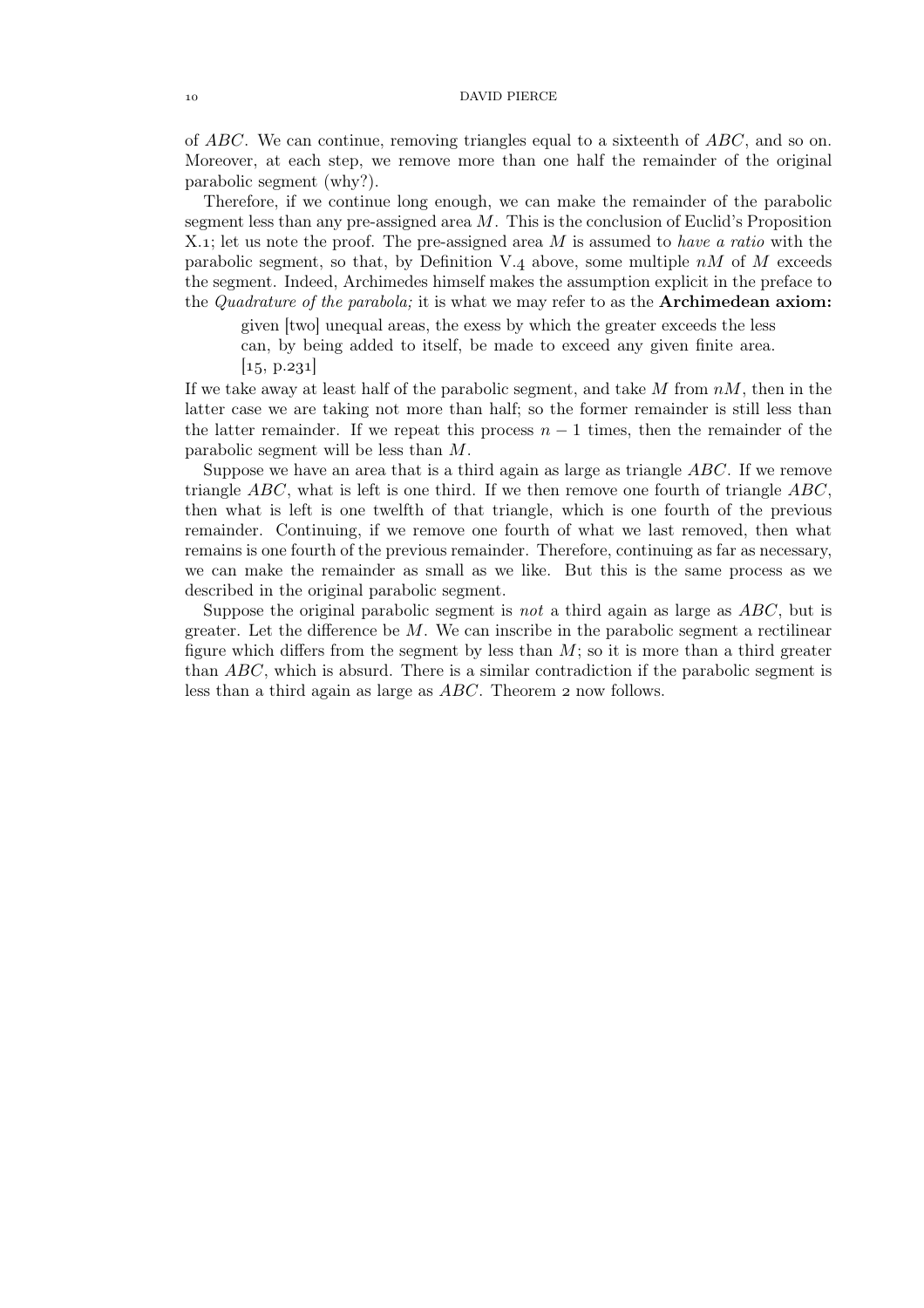#### NON-STANDARD ANALYSIS

## . Construction of the rational numbers

You know something about the chain

$$
\mathbb{N} \subset \mathbb{Z} \subset \mathbb{Q} \subset \mathbb{R} \tag{2}
$$

of number systems. Here  $\mathbb N$  is the set  $\{0, 1, 2, \ldots\}$  of **natural numbers;**  $\mathbb Z$  comprises the integers;  $\mathbb{Q}$ , the rationals;  $\mathbb{R}$ , the real numbers. What comes after  $\mathbb{R}$  in (2)? It depends on how we think of  $\mathbb R$ . If we think of it as a *field*, then we might think of  $\mathbb R$  as included in C, the field of complex numbers. But what if we think of R as an *ordered field?* I postpone an answer until  $\S$  4. Meanwhile I want to look at how we obtain (2) in the first place.

2.1. The natural numbers. We can understand  $N$  axiomatically. First of all,

- (1) it has a distinguished **initial element** called  $0$  (**zero**);
- (2) it has a distinguished singulary operation of **succession**, denoted by  $n \mapsto n + 1$ : here  $n + 1$  is the **successor** of *n*.

I propose to refer to the ordered triple  $(\mathbb{N}, 0, n \mapsto n + 1)$  as an *iterative structure*. In general, by an iterative structure, I mean any set that has a distinuished element and a distinguished *singulary operation* (that is, a function from the set to itself). For example, modular arithmetic involves the iterative structures<sup>4</sup>  $(\mathbb{Z}/n, 0, k \mapsto k+1)$ . The iterative structure  $(N, 0, n \mapsto n + 1)$  is distinguished among iterative structures for satisfying the following axioms.

- (1) 0 is not a successor:  $0 \neq n + 1$ .
- (2) Succession is injective: if  $m + 1 = n + 1$ , then  $m = n$ .
- (3) the structure admits **proof by induction**, in the sense that the only subset A with the following two closure properties is the whole set:  $(a)$   $0 \in A$ ;
	-
	- (b) for all  $n$ , if  $n \in A$ , then  $n + 1 \in A$ .

These axioms seem to have been discovered originally by Dedekind  $[4, II, VI (71),$ p.  $67$ , although they were also written down by Peano  $[12]$  and are often known as the Peano axioms. From these axioms, Landau develops the rational, real, and complex numbers rigorously, over the course of a book [10]. I want to do the same here, though more quickly and in a different style. Landau's natural numbers start with 1, not 0. Also, Landau does not use the following theorem. The proof is difficult, but the result is very useful.

**Theorem 3** (Recursion). For every iterative structure  $(A, b, f)$ , there is a unique **homomorphism** to this structure from  $(\mathbb{N}, 0, n \mapsto n+1)$ : that is, there is a unique function h *from* N *to* A *such that*

- $(1)$   $h(0) = b$ ,
- *(a)*  $h(n+1) = f(h(n))$  *for all n in* N.

*Proof.* I use the set-theoretic conception whereby a function g is just the set of ordered pairs  $(x, y)$  such that  $g(x) = y$ ; so if  $(x, y)$  and  $(x, z)$  belong to g, then  $y = z$ . We now seek h as a particular subset of  $N \times A$ .

<sup>&</sup>lt;sup>4</sup>Some people might write these structures as  $(\mathbb{Z}/n, \overline{0}, \overline{k} \mapsto \overline{k+1})$ , to make sure that the reader distinguishes a natural number k from its congruence class *modulo* n.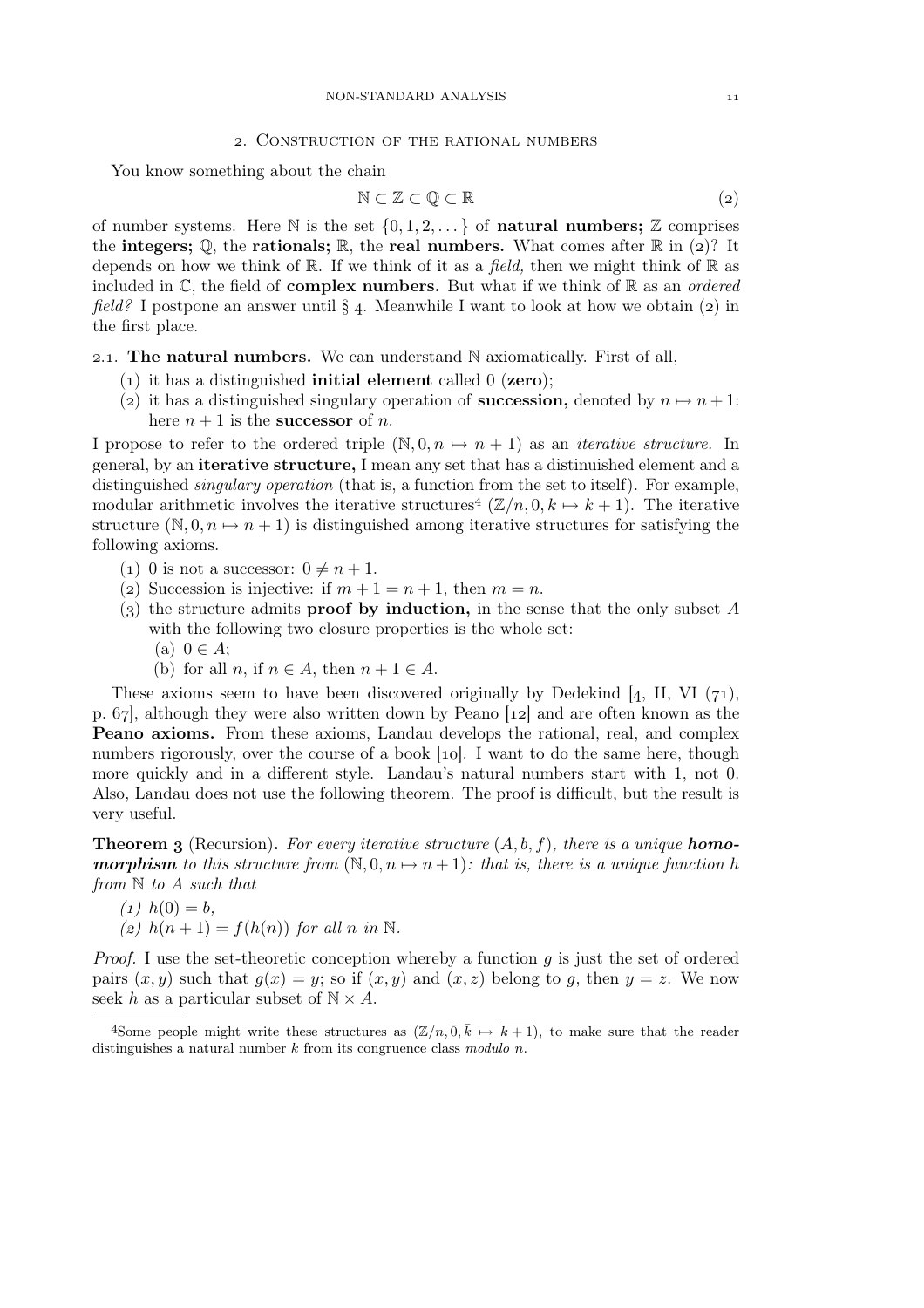### 12 DAVID PIERCE

Let B be the set whose elements are the subsets C of  $\mathbb{N} \times A$  such that, if  $(x, y) \in C$ , then either

 $(1)$   $(x, y) = (0, b)$  or else

(2) C has an element  $(u, v)$  such that  $(x, y) = (u + 1, f(v)).$ 

Let  $R = \bigcup B$ ; so R is a subset of  $N \times A$ . We may say R is a *relation* from N to A. If  $(x, y) \in R$ , we may write also

 $x R y$ .

Since  $(0, b) \in B$ , we have 0 R b. If n R y, then  $(n, y) \in C$  for some C in B, but then  $C \cup \{(n+1, f(y))\} \in B$  by definition of B, so  $(n+1)$  R  $f(y)$ . Therefore R is the desired function h, provided it is a *function* from N to A. Proving this has two stages.

1. For all n in N, there is y in A such that  $n R y$ . Indeed, let D be the set of such n. Then we have just seen that  $0 \in D$ , and if  $n \in D$ , then  $n+1 \in D$ . By induction,  $D = \mathbb{N}$ .

2. For all n in N, if n R y and n R z, then  $y = z$ . Indeed, let E be the set of such n. Suppose 0 R y. Then  $(0, y) \in C$  for some C in B. Since 0 is not a successor, we must have  $y = b$ , by definition of B. Therefore  $0 \in E$ . Suppose  $n \in E$ , and  $(n + 1) R y$ . Then  $(n+1, y) \in C$  for some C in B. Again since 0 is not a successor, we must have  $(n+1, y) = (m+1, f(v))$  for some  $(m, v)$  in C. Since succession is injective, we must have  $m = n$ . Since  $n \in E$ , we know v is *unique* such that n R v. Since  $y = f(v)$ , therefore y is unique such that  $(n+1) R y$ . Thus  $n+1 \in E$ . By induction,  $E = N$ .

So R is the desired function h. Finally, h is unique by induction.  $\Box$ 

Corollary. *For every set* A *with a distinguished element* b*, and for every function* F *from*  $N \times B$  *to* B, there is a unique function H from N to A such that

- $(1)$   $H(0) = b$ .
- (2)  $H(n+1) = F(n, H(n))$  *for all n in* N.

*Proof.* Let h be the unique homomorphism from  $(N, 0, n \mapsto n + 1)$  to  $(N \times A, (0, b), f)$ , where f is the operation  $(n, x) \mapsto (n + 1, F(n, x))$ . In particular,  $h(n)$  is always an ordered pair. By induction, the first entry of  $h(n)$  is always n; so there is a function H from N to A such that  $h(n) = (n, H(n))$ . Then H is as desired. By induction, H is  $\Box$ 

The proof of the Recursion Theorem used each of the three Peano axioms; induction alone would not enough. Indeed, if some iterative structure  $\mathfrak A$  has the property that is guaranteed to  $(N, 0, n \mapsto n + 1)$  by the Recursion Theorem, then  $\mathfrak A$  is **isomorphic** to  $\mathbb N$  (why?), and consequently  $\mathfrak A$  satisfies the Peano axioms.<sup>5</sup> But these axioms are independent. For example,  $(\mathbb{Z}/n, 0, k \mapsto k + 1)$  satisfies axioms 2 and 3, but not 1; and there are examples satisfying  $\bar{a}$  and  $\bar{a}$ , but not  $\bar{c}$ ; and satisfying  $\bar{a}$  and  $\bar{c}$ , but not  $\bar{c}$  (can you find them?).

Moreover, it is possible to assume the Recursion Theorem and *prove* the Peano axioms from it.

 ${}^{5}$ Here  $\mathfrak A$  is the Fraktur version of A. The idea is that A is just a set, but  $\mathfrak A$  is that set together with some other things—here a distinguished element and singulary operation. Then  $A$  is the universe of  $\mathfrak{A}$ . I shall not later distinguish notationally between structures and their universes. If I did want to make a distinction, I would use the letters depicted in Appendix B.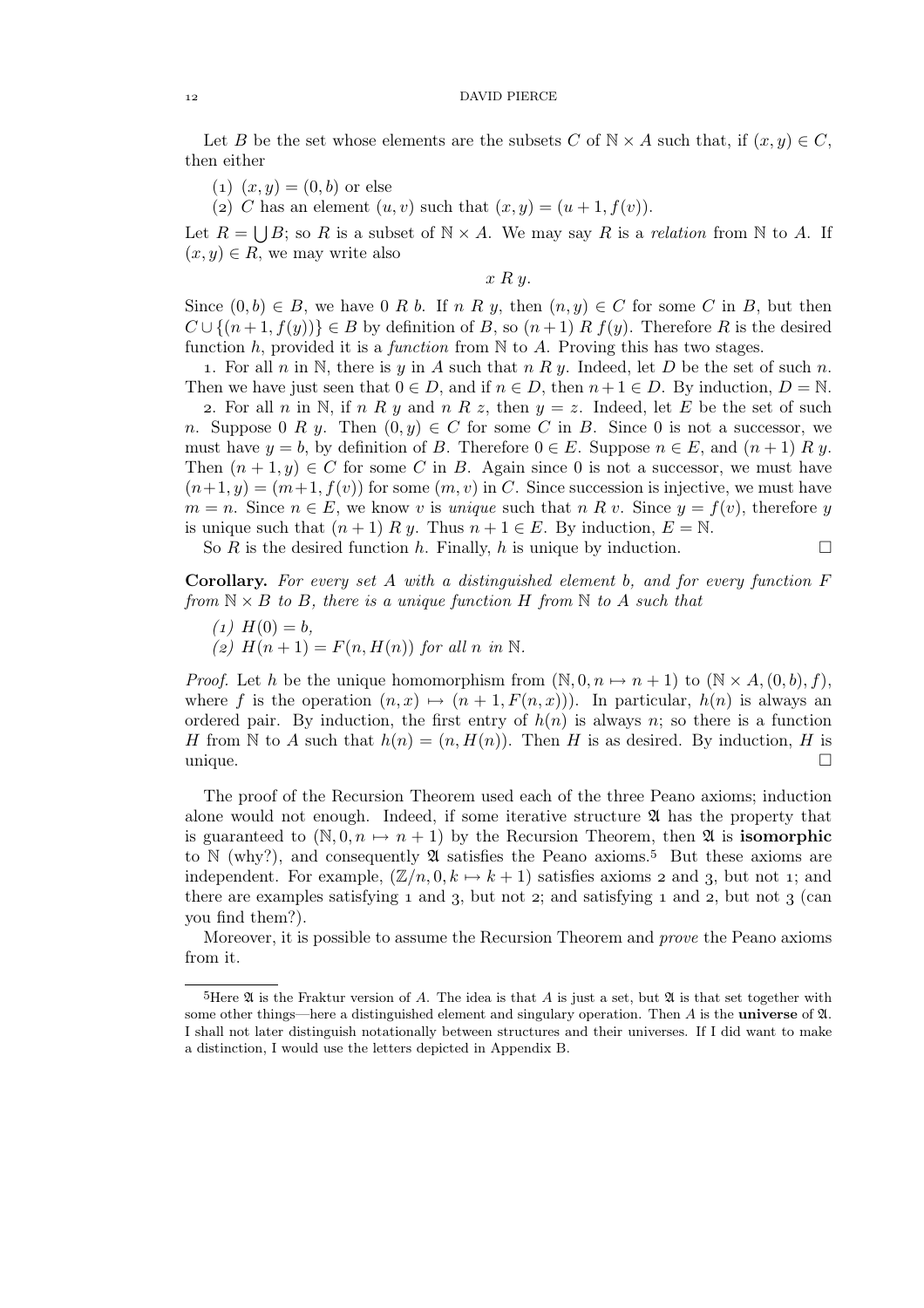We can now use recursion to *define* the binary operation  $(x, y) \mapsto x + y$  of **addition**, along with the binary operation  $(x, y) \mapsto x \cdot y$  or  $(x, y) \mapsto xy$  of **multiplication**, on N. The definitions are:

$$
n + 0 = n
$$
,  $n + (m + 1) = (n + m) + 1$ ,  $n \cdot 0 = 0$ ,  $n \cdot (m + 1) = n \cdot m + n$ .

Lemma. *For all* n *and* m *in* N*,*

$$
0 + n = n, \qquad (m+1) + n = (m+n) + 1.
$$

*Proof.* Induction. □

Theorem 4. *Addition on* N *is* 

- *(1)* commutative:  $n + m = m + n$ ; and
- *(2)* associative:  $n + (m + k) = (n + m) + k$ .

*Proof.* Induction and the lemma. □

**Theorem 5.** Addition on N allows **cancellation:** if  $n + x = n + y$ , then  $x = y$ .

*Proof.* Induction, and injectivity of succession. □

**Lemma.** For all n and m in  $\mathbb{N}$ ,

$$
0 \cdot n = 0, \qquad (m+1) \cdot n = m \cdot n + n.
$$

*Proof.* Induction. □

Theorem 6. *Multiplication on* N *is* 

- $(1)$  *commutative:*  $nm = mn$ ;
- (*z*) distributive over addition:  $n(m + k) = nm + nk$ ; and
- $(g)$  associative:  $n(mk) = (nm)k$ .

*Proof.* Induction and the lemma. □

Landau proves *using induction alone* that  $+$  and  $\cdot$  exist as given by the recursive definitions above. Note however that Theorem  $\overline{5}$  needs more than induction (why?). Also, the existence of **exponentiation**, as an operation  $(x, y) \mapsto x^y$  such that

$$
n^0 = 1, \qquad \qquad n^{m+1} = n^m \cdot n,
$$

requires more than induction.

The usual ordering  $\lt$  of N is defined recursively as follows. First note that  $m \leq n$ means simply  $m < n$  or  $m = n$ . Then the definition of  $\lt$  is:

 $(1)$   $m \nless 0$ ;

(2)  $m < n + 1$  if and only if  $m \le n$ .

In particular,  $n < n + 1$ . Really, it is the sets  $\{x \in \mathbb{N} : x < n\}$  that are defined by recursion:

(1)  $\{x \in \mathbb{N} : x < 0\} = \varnothing;$ 

(2)  $\{x \in \mathbb{N} : x < n+1\} = \{x \in \mathbb{N} : x < n\} \cup \{n\}.$ 

We now have < as a binary relation on N; we must *prove* that it is an ordering.

**Theorem 7.** The relation  $\lt$  is **transitive** on N, that is, if  $k \lt m$  and  $m \lt n$ , then  $k < n$ .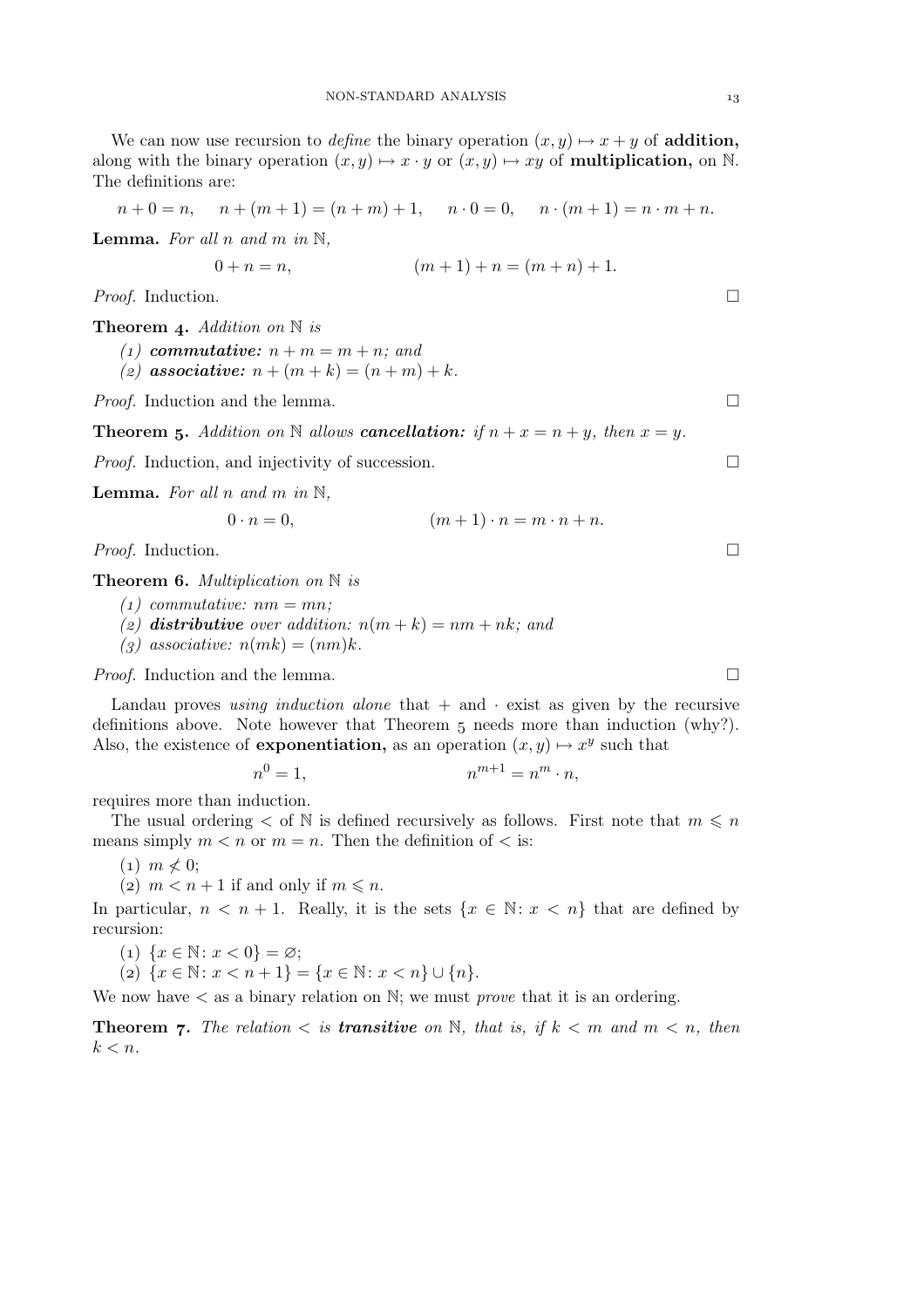*Proof.* Induction on *n*.

**Lemma.**  $m \neq m + 1$ .

*Proof.* The claim is true when  $m = 0$ , since 0 is not a successor. Suppose the claim is true when  $m = k$ , that is,  $k \neq k+1$ . Then  $k+1 \neq (k+1)+1$ , by injectivity of succession, so the claim is true when  $m = k+1$ . By induction, the claim is true for all m. so the claim is true when  $m = k + 1$ . By induction, the claim is true for all m.

**Theorem 8.** The relation  $\lt$  is **irreflexive** on  $\mathbb{N}$ :  $m \nless m$ .

*Proof.* The claim is true when  $m = 0$ , since  $m \nless 0$  by definition. Suppose the claim *fails* when  $m = k + 1$ . This means  $k + 1 < k + 1$ . Therefore  $k + 1 \leq k$  by definition. By the previous lemma,  $k + 1 < k$ . But  $k \leq k$ , so  $k < k + 1$  by definition. So  $k < k + 1$  and  $k+1 < k$ ; hence  $k < k$  by Theorem 7, that is, the claim fails when  $m = k$ . By induction, the claim holds for all  $m$ .

**Lemma.**  $(1)$   $0 \leq m$ . (*z*) If  $k < m$ , then  $k + 1 \leq m$ .

*Proof.* (1) Induction.

(2) The claim is vacuously true when  $m = 0$ . Suppose it is true when  $m = n$ . Say  $k < n+1$ . Then  $k \leq n$ . If  $k = n$ , then  $k + 1 = n + 1 < (n + 1) + 1$ . If  $k < n$ , then  $k+1 < n+1$  by inductive hypothesis, so  $k+1 < (n+1)+1$  by transitivity. Thus the claim holds when  $m = n + 1$ . By induction, the claim holds for all m.

**Theorem 9.** The relation  $\leqslant$  is **total** on  $\mathbb{N}$ : either  $k \leqslant m$  or  $m \leqslant k$ .

*Proof.* Induction and the lemma. □

Because of Theorems 7, 8, and 9, the set  $\mathbb N$  is (strictly) ordered by  $\lt$ .

**Theorem 10.** For all m and n in N, we have  $m \leq n$  if and only if the equation

$$
m + x = n \tag{3}
$$

*is soluble in* N*.*

*Proof.* By induction on k, if  $m + k = n$ , then  $m \leq n$ .

Conversely, if  $m \le 0$ , then  $m = 0$  (why?), so  $m+0 = 0$ . Suppose the equation  $m+x = r$ is soluble whenever  $m \leq r$ , but now  $m \leq r + 1$ . If  $m = r + 1$ , then  $m + 0 = r + 1$ . If  $m < r + 1$ , then  $m \leq r$ , so the equation  $m + x = r$  has a solution k, and therefore  $m + (k + 1) = r + 1$ . Thus the equation  $m + x = r + 1$  is soluble whenever  $m \leq r + 1$ . By induction, for all n in N, if  $m \leq n$ , then (3) is soluble in N.

**Theorem 11.** (1) If  $k < \ell$ , then  $k + m < \ell + m$ . (2) If  $k < \ell$  and  $m \neq 0$ , then  $km < \ell m$ .

Here part  $\bar{1}$  is a refinement of Theorem  $\bar{5}$ , and part  $\bar{2}$  yields the following analogue of Theorem 5 for multiplication.

**Corollary.** *If*  $km = \ell m$  *and*  $m \neq 0$ *, then*  $k = \ell$ *.* 

**Theorem 12.** N *is well ordered by*  $\lt$ *: every nonempty set of natural numbers has a least element.*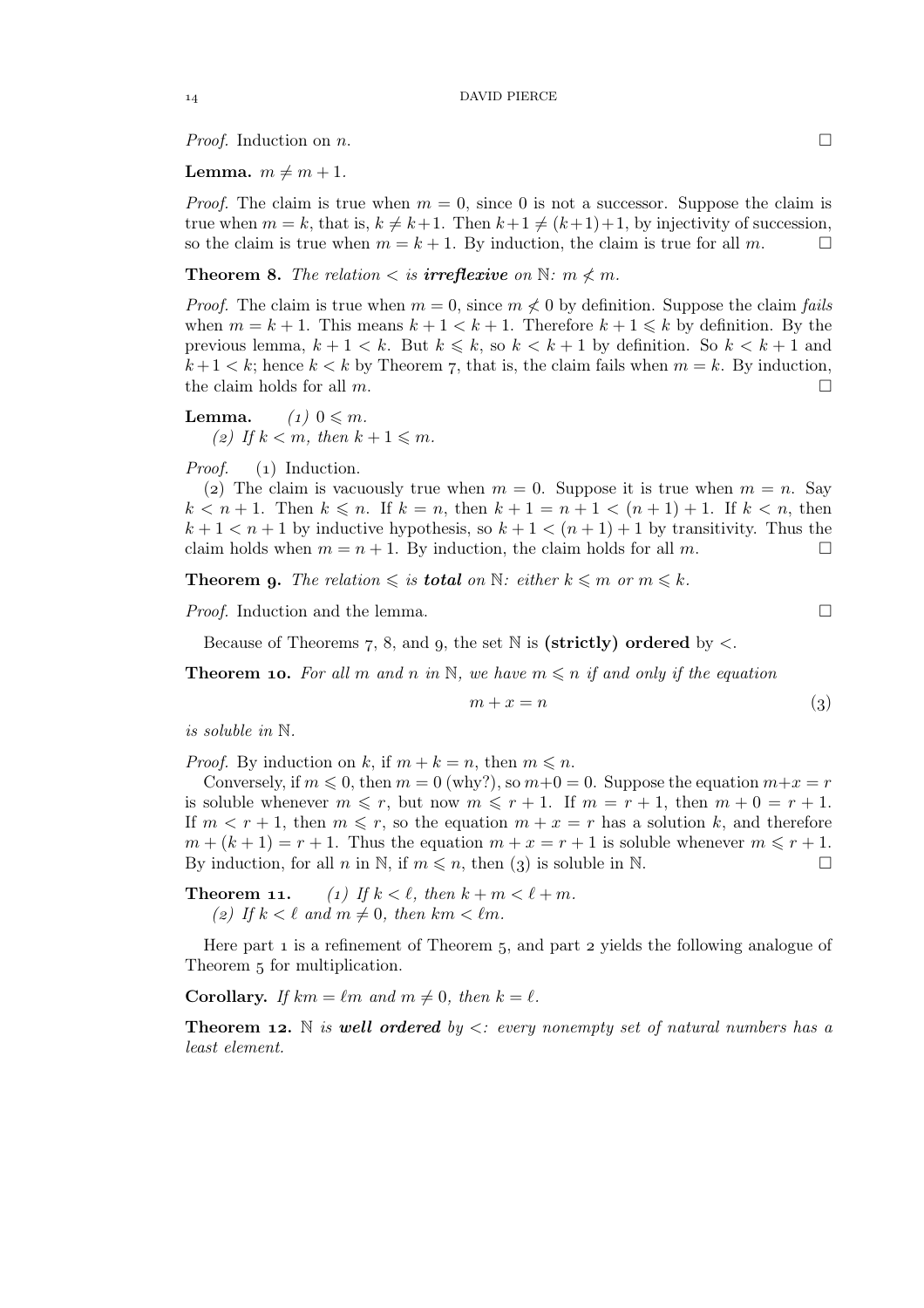*Proof.* Suppose A is a set of natural numbers with no least element. Let B be the set of natural numbers n such that, if  $m \leq n$ , then  $m \notin A$ . Then  $0 \in B$ , by the last lemma, since otherwise 0 would be the least element of A. Suppose  $m \in B$ . Then  $m+1 \in B$ , since otherwise  $m + 1$  would be the least element of A. By induction,  $B = \mathbb{N}$ , so  $A = \emptyset$ .  $\Box$ 

2.2. The positive rationals. The integers can be constructed from the natural numbers; and the rationals, from the integers. Since the latter construction is probably more familiar than the former, I begin with it; rather, I construct the *positive* rational numbers from the positive integers, which we already have: the are just the non-zero natural numbers.

Let us denote the set of positive integers by  $\mathbb{N}^+$ , so

$$
\mathbb{N}^+ = \mathbb{N} \smallsetminus \{0\}.
$$

We want to define a set

 $\mathbb{Q}^+$ 

of positive rationals. These are certain fractions, namely numbers of the form

$$
\frac{a}{b}
$$

or  $a/b$ . In particular,  $a/b \in \mathbb{Q}^+$  if and only if a and b are in  $\mathbb{N}^+$ . But what does this *mean?*

One is taught in school that arithmetic of fractions obeys the following rules:

$$
\frac{a}{b} + \frac{c}{d} = \frac{ad + bc}{bd}, \qquad \frac{a}{b} \cdot \frac{c}{d} = \frac{ac}{bd}.
$$
 (4)

However, in  $\mathbb{O}^+$ , one must *prove* that these rules are valid, because the positive rational number  $a/b$  does not uniquely determine the ordered pair  $(a, b)$  of positive integers. For example,  $1/2 = 2/4$ , although  $(1, 2) \neq (2, 4)$ .

One might try defining a new operation  $\oplus$  on  $\mathbb{Q}^+$  by writing down a formula like<sup>6</sup>

$$
\frac{a}{b} \oplus \frac{c}{d} = \frac{a+c}{b+d}.\tag{5}
$$

But this implies  $1/2 \oplus 1/3 = 2/5$ , while  $2/4 \oplus 1/3 = 3/7$ . Since  $1/2 = 2/4$ , while  $2/5 \neq 3/7$ , we conclude that  $\oplus$  is not *well defined*. This is a common loose way of speaking. The point is that there is no operation  $\oplus$  on  $\mathbb{O}^+$  with the property required by  $(5)$ .

On the set  $\mathbb{N}^+ \times \mathbb{N}^+$  or  $(\mathbb{N}^+)^2$ , let  $\sim$  be the relation given by

$$
(a,b) \sim (c,d) \iff ad = bc. \tag{6}
$$

One checks easily that  $\sim$  is **reflexive**  $(x \sim x)$ , **symmetric**  $(x \sim y)$  if and only if  $y \sim x$ ) and **transitive** (if  $x \sim y$  and  $y \sim z$ , then  $x \sim z$ ). By definition therefore,  $\sim$  is an equivalence relation. If a and b are in  $\mathbb{N}^+$ , we can now define  $a/b$  precisely: it is the set of elements of  $(N^+)^2$  that are equivalent to  $(a, b)$  with respect to  $\sim$ . Thus

$$
\frac{a}{b} = \{ (x, y) \in (\mathbb{N}^+)^2 \colon ay = bx \}.
$$

This example, and the difficulty it illustrates, are discussed on [Timothy] Gowers's Weblog at http: //gowers.wordpress.com/2009/06/08/why-arent-all-functions-well-defined/.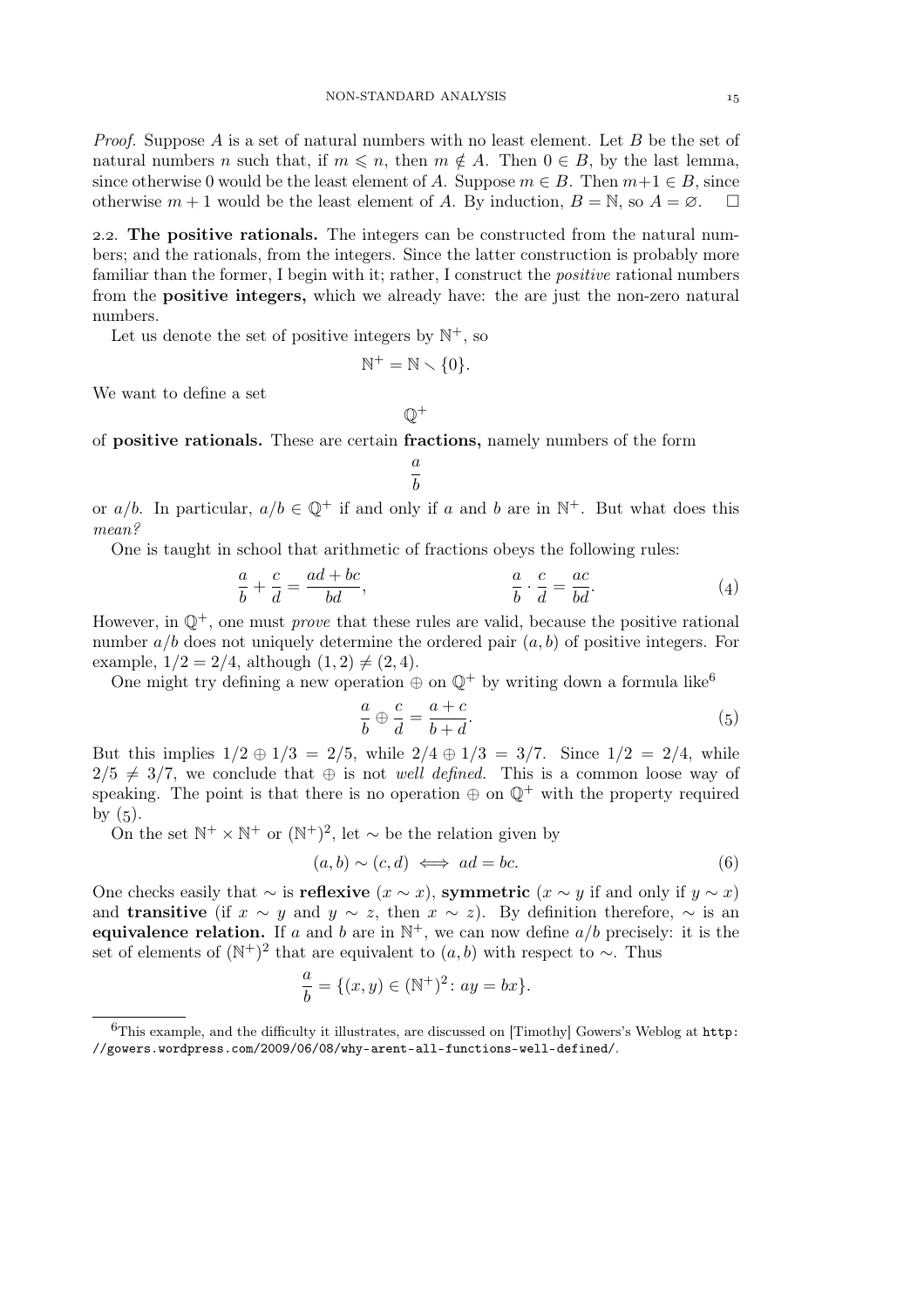Traditionally,  $a/b$  is therefore called the **equivalence class** of  $(a, b)$  with respect to  $\sim$ . Then  $\mathbb{Q}^+$  is the set of such equivalence classes; we might write

$$
\mathbb{Q}^+ = (\mathbb{N}^+)^2 / \sim.
$$

Now we can check that the rules in (4) are valid. Supposing  $a/b = a'/b'$  and  $c/d = c'/d'$ , we have  $ab' = ba'$  and  $cd' = dc'$ , so for example

$$
acb'd' = ab'cd' = ba'dc' = bda'c',
$$

and therefore  $ac/bd = a'c'/b'd'$ .

Considering (5) again, note that there is indeed a function f from  $(N^+)^2 \times (N^+)^2$  to  $\mathbb{O}^+$  given by

$$
f((x, y), (z, w)) = \frac{x + z}{y + w}.
$$

There are just no functions g from  $(N^+)^2 \times (N^+)^2$  to  $\mathbb{Q}^+ \times \mathbb{Q}^+$  and h from  $\mathbb{Q}^+ \times \mathbb{Q}^+$  to  $\mathbb{Q}^+$  such that  $f = h \circ g$ .

By our construction, a positive integer is not literally a positive rational, because a positive rational is a class of pairs of positive integers. However, the positive integers embed in the positive rationals under the map

$$
x \mapsto \frac{x}{1}.
$$

This embedding respects arithmetic:  $a/1 + b/1 = (a + b)/1$  and  $(a/1)(b/1) = (ab)/1$ . It also respects the ordering, where we define

$$
\frac{a}{b} < \frac{c}{d} \iff ad < bc.
$$

On  $\mathbb{Q}^+$  there is a binary operation  $(x, y) \mapsto x \div y$  of **division**, given by

$$
\frac{a}{b} \div \frac{c}{d} = \frac{ad}{bc};
$$

one checks that division is indeed well defined. In particular, we have

$$
\frac{a}{1} \div \frac{b}{1} = \frac{a}{b}.
$$

We usually confuse a positive integer a with the positive rational  $a/1$ , and for  $x \div y$  we write  $x/y$ . For  $1/a$ , we write  $a^{-1}$ .

2.3. The integers. If a and b are in  $\mathbb{N}^+$ , then the equation

$$
a = bx \tag{7}
$$

may or may not have a solution in  $\mathbb{N}^+$ . Suppose it does have a solution; this solution is unique by the corollary to Theorem 11. If c and d are also in  $\mathbb{N}^+$ , and the equation

$$
c = dx \tag{8}
$$

has a solution in  $\mathbb{N}^+$ , then it is the *same* solution that  $(7)$  has if and only if

$$
ad = bc \tag{9}
$$

(why?). Then  $\mathbb{Q}^+$  is defined to ensure two things:

- (1) the equation (7) always has a solution in  $\mathbb{Q}^+$ ;
- (2) equations (7) and (8) have the same solution in  $\mathbb{O}^+$  if and only if (9) holds.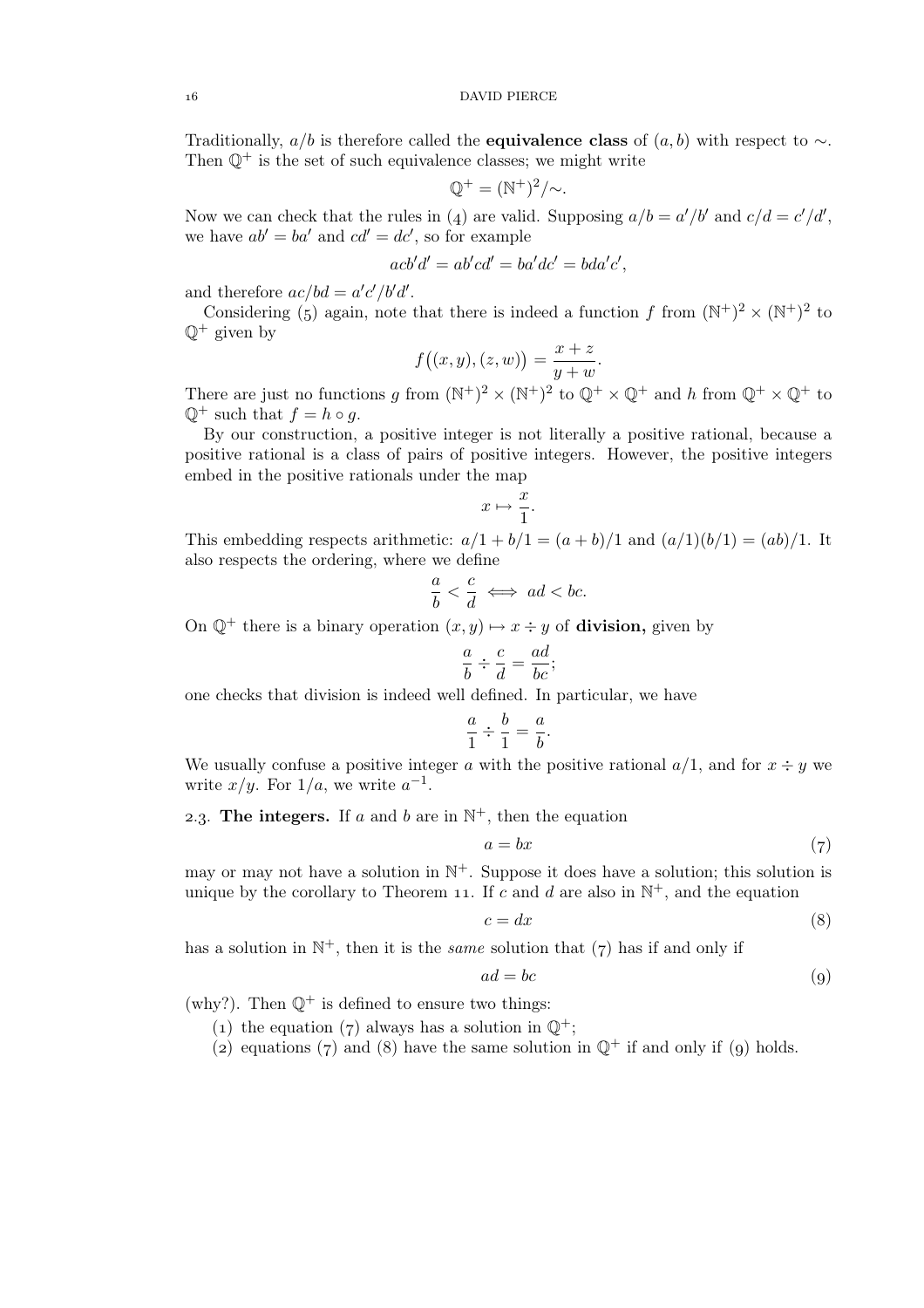The integers can be understood to arise from the natural numbers in the same way, with addition taking the place of multiplication. If m and n are in N and  $m \leq n$ , then (3) has a solution by Theorem 10; moreover, this solution is *unique* (why?). In this case, the equation  $k + x = \ell$  has the same solution if and only if  $m + \ell = n + k$ . We use this idea to define an equivalence relation  $\approx$  on  $\mathbb{N} \times \mathbb{N}$  or  $\mathbb{N}^2$  by

$$
(m,n) \approx (k,\ell) \iff m+\ell = n+k. \tag{10}
$$

The equivalence class of  $(m, n)$  with respect to  $\approx$  can be denoted by

$$
m \stackrel{\cdot}{-} n.
$$

We denote the set of all such classes by  $\mathbb{Z}$ ; this is the set of **integers.** So we have

$$
\mathbb{Z} = \mathbb{N}^2/\approx. \tag{11}
$$

One checks that arithmetic can be defined on  $\mathbb Z$  by

$$
(m - n) + (k - \ell) = (m + k) - (n + \ell), \quad (m - n) \cdot (k - \ell) = (mk + n\ell) - (m\ell + nk);
$$

and a strict ordering, by

$$
m - n < k - \ell \iff m + \ell < n + k.
$$

We can embed  $\mathbb N$  in  $\mathbb Z$  by the map

$$
x \mapsto x \stackrel{\cdot}{-} 0.
$$

For the class  $0 - n$ , we introduce the name

 $-n.$ 

We identify N with its image in Z. The function  $(x, y) \mapsto x - y$  from  $\mathbb{N}^2$  to Z extends to the binary operation of **subtraction** on  $\mathbb{Z}$ , given by

$$
(m - n) - (k - \ell) = (m + \ell) - (n + k).
$$

**Lemma.** *Every element of*  $\mathbb Z$  *is either n or* −*n for some unique n in*  $\mathbb N$ *.* 

We can now define **multiplication** on  $\mathbb{Z}$  as usual by

$$
-m \cdot -n = m \cdot n, \qquad \qquad -m \cdot n = m \cdot -n = -(m \cdot n),
$$

where  $m$  and  $n$  are in  $\mathbb{N}$ .

### **Theorem 13.**  $\mathbb{Z}$  is an **integral domain**, that is,

- *() it contains the additive identity* 0 *and the multiplicative identity* 1*,*
- *() addition is commutative and associative,*
- $(g)$  equations  $(g)$  are always soluble;
- *() multiplication is commutative and associative;*
- *() multiplication distributes over addition,*
- *(6)* if  $x \cdot y = 0$ *, but*  $x \neq 0$ *, then*  $y = 0$ *.*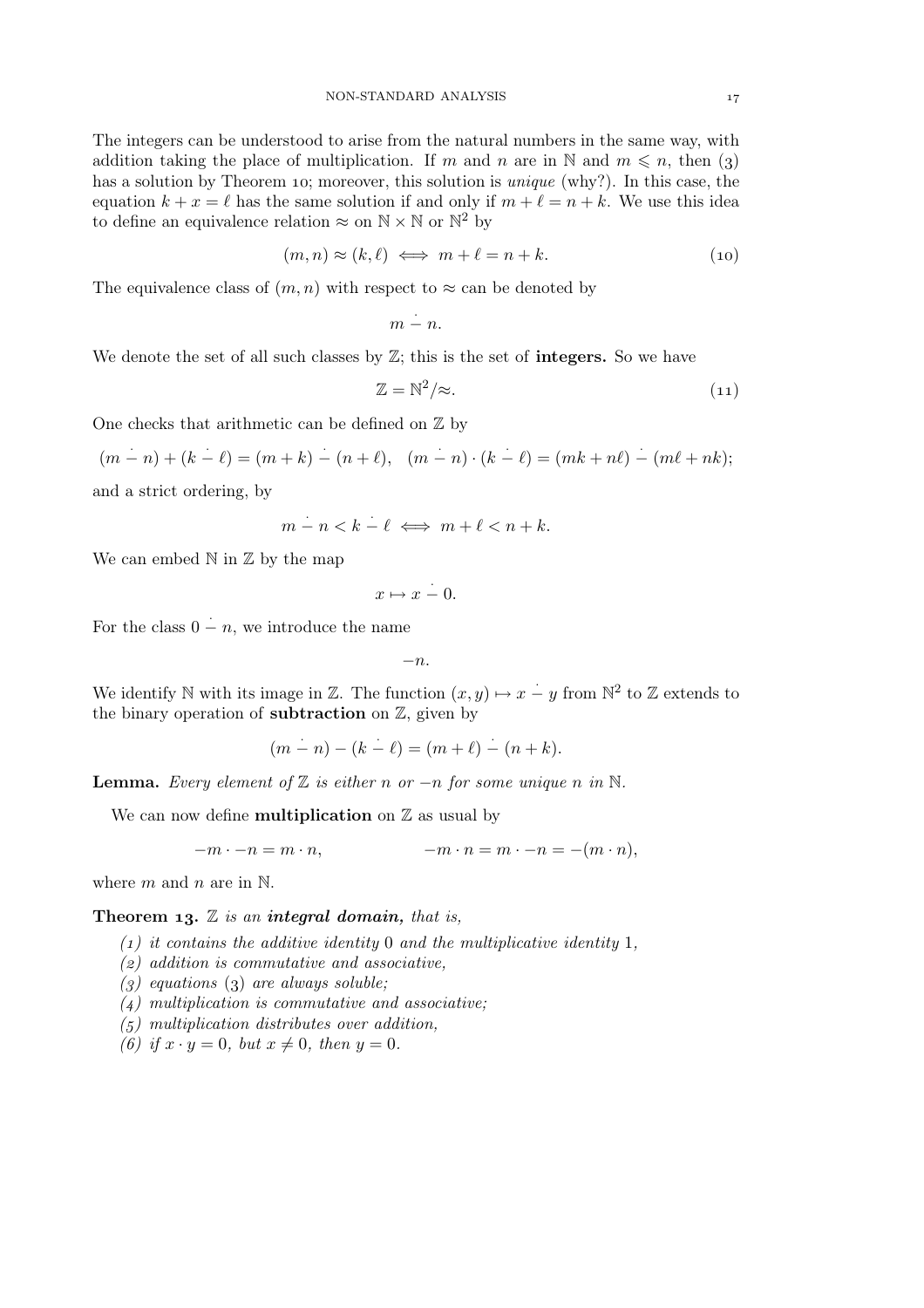2.4. The rationals. The construction of the rationals in general proceeds just as for the positive rationals in 2.2, only now the relation  $\sim$  defined in (6) must be understood as a relation on  $\mathbb{Z} \times (\mathbb{Z} \setminus \{0\})$ . The set of classes  $m/n$ , where  $m \in \mathbb{Z}$  and  $n \in \mathbb{Z} \setminus \{0\}$ , is denoted by Q; so

$$
\mathbb{Q}=(\mathbb{Z}\times(\mathbb{Z}\times\{0\}))/{\sim}.
$$

Lemma. Q *is a* field, *that is,*

*() it is an integral domain,*

(2) equations (7) are always soluble when  $b \neq 0$ .

Theorem 14.  $\mathbb Q$  *is an ordered field, that is,* 

- *() it is both a field and an ordered set,*
- *() for all nonzero elements* x*, exactly one of* x *and* −x *is positive,*

*() the the sum and product of two positive elements is always positive.*

On any ordered field, there is an operation  $x \mapsto |x|$ , where

$$
|a| = \begin{cases} a, & \text{if } a \geqslant 0; \\ -a, & \text{if } a < 0. \end{cases}
$$

Here  $|a|$  is the **absolute value** of a. An absolute value is always positive or 0.

Theorem 15. Q *embeds uniquely in every ordered field.* 

*Proof.* Suppose  $K$  is an ordered field. Then  $K$  contains elements 0 and 1, and so there is a unique homomorphism h from  $(N, 0, n \mapsto n + 1)$  to  $(K, 0, x \mapsto x + 1)$ . By induction on n, if  $m < n$  in N, then  $h(m) < h(n)$ . Therefore h is injective. Hence we can treat N as a subset of K, and then we can construct  $\mathbb Q$  inside K.  $\Box$ 

We can now replace  $\mathbb Z$  with its image in  $\mathbb Q$ .

Theorem . *The ordering of every ordered field is* dense, *that is, if* x *and* y *are elements of the field, and*  $x < y$ *, then there is* z *in the field such that*  $x < z < y$ *.* 

*Proof.* Let 
$$
z = (x + y)/2
$$
.

An ordered set is complete if every nonempty subset with an upper bound has a *least* upper bound. If a subset does have a least upper bound, then it is unique and is called the supremum of the subset. A *greatest lower* bound is called an infimum.

**Theorem 17.** In a complete ordered set, every nonempty subset with a lower bound has *an infimum.*

*Proof.* Suppose A has an element b and a lower bound. Let C be the set of lower bounds of A. Then C is nonempty and has the upper bound b. A supremum of C is an infimum of A. Indeed, suppose d is a supremum of C. If  $x < d$ , then there is y in C such that  $x < y \leq d$ , so in particular  $x \notin A$ . Thus d is a lower bound of A. In particular,  $d \in C$ ;<br>so d is the greatest of the lower bounds of A so d is the greatest of the lower bounds of  $A$ .

Even though  $\mathbb Q$  is dense as an ordered set, we shall show that it is not complete.

Theorem 18. The equation

$$
x^2 = 2\tag{12}
$$

*has no solution in* Q*.*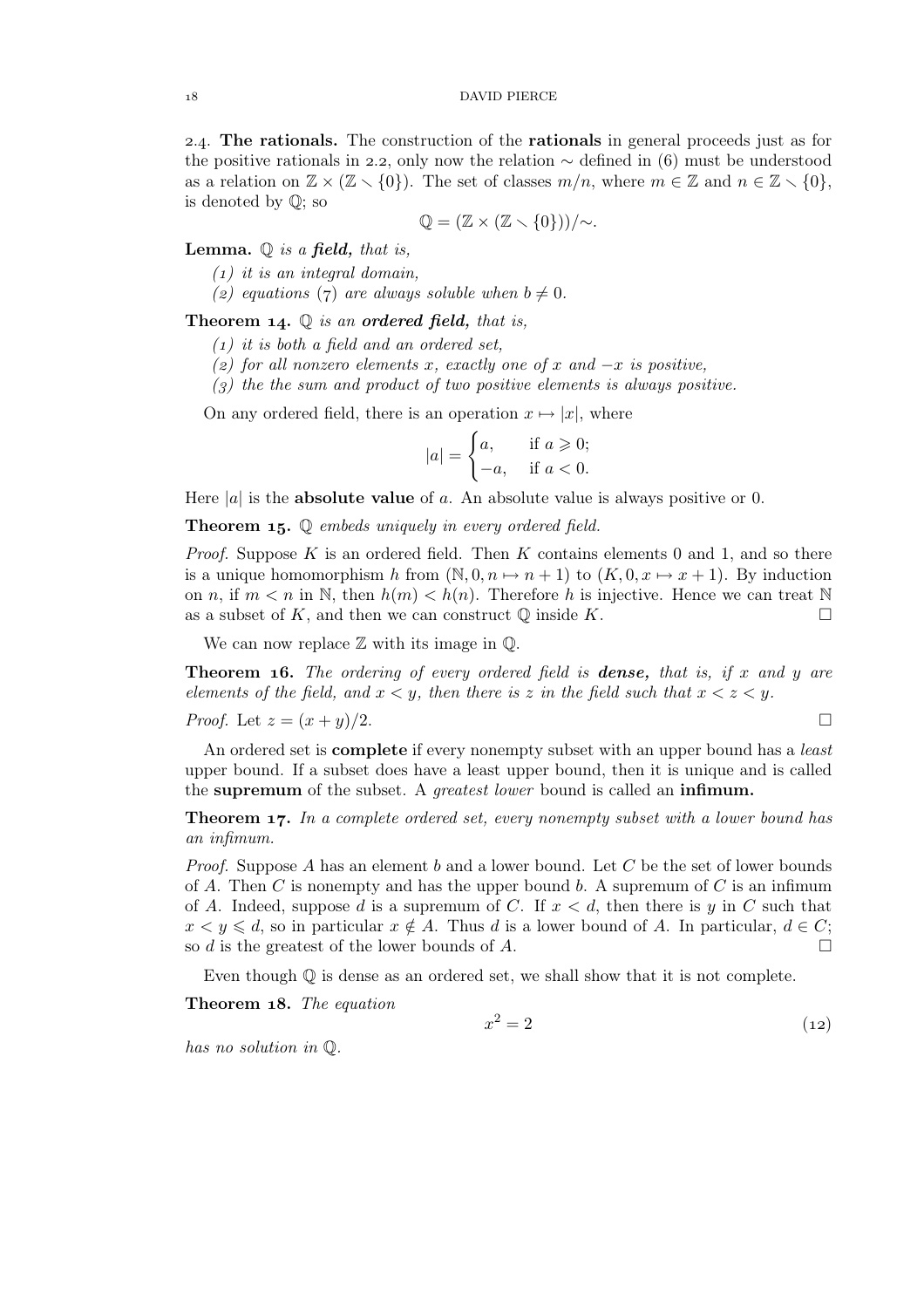*Proof.* We can use the method of **infinite descent.** Suppose there were a solution,  $n/m$ . We may assume m and n are positive integers. Then  $n^2 = 2m^2$ , so n must be *even:* say  $n = 2k$ . So  $4k^2 = 2m^2$ , hence  $2k^2 = m^2$ . Thus  $m/k$  is also a solution to (12). But  $0 < m < n$ . Thus there is no *least* n in N such that, for some m in N,  $n/m$  solves (12). Therefore (12) has no solution, by Theorem 12.  $\Box$ 

**Theorem 19.** *The set*  $\{x \in \mathbb{Q} : x^2 < 2\}$  *has an upper bound in*  $\mathbb{Q}$ *, but no supremum.* 

*Proof.* Call the set A. It has 2 as an upper bound. Suppose b is an upper bound. We show:

- $(1)$   $2 < b^2$ ;
- (2) A has upper bounds less than  $b$ .

For 1, suppose  $c \in \mathbb{Q}$  and  $c^2 \leq 2$ . We show c is *not* an upper bound of A by finding some positive h in  $\mathbb Q$  such that  $(c+h)^2 < 2$ . For all h, we have

$$
(c+h)^2 = c^2 + 2ch + h^2 = c^2 + (2c+h)h.
$$

We have  $c^2 < 2$  by Theorem 18, and moreover  $c < 2$ . If also  $0 < h < 1$ , then  $2c + h < 5$ , so

$$
(c+h)^2 < c^2 + 5h.
$$

Thus, if we require also  $h < (2 - c^2)/5$ , then  $(c + h)^2 < 2$ . We can certainly find such h; just let h be the lesser of  $1/2$  and  $(2 - c^2)/6$ . Therefore c is not an upper bound of A. This proves 1.

For 2, since 2 is an upper bound for A, we may assume  $b \le 2$ . If  $k > 0$ , then

$$
(b-k)^2 = b^2 - 2bk + k^2 > b^2 - 2bk \ge b^2 - 4k.
$$

Let also  $k < (b<sup>2</sup> - 2)/4$ ; then  $(b - k)<sup>2</sup> > 2$ , so  $b - k$  is an upper bound of A that is less than  $b$ .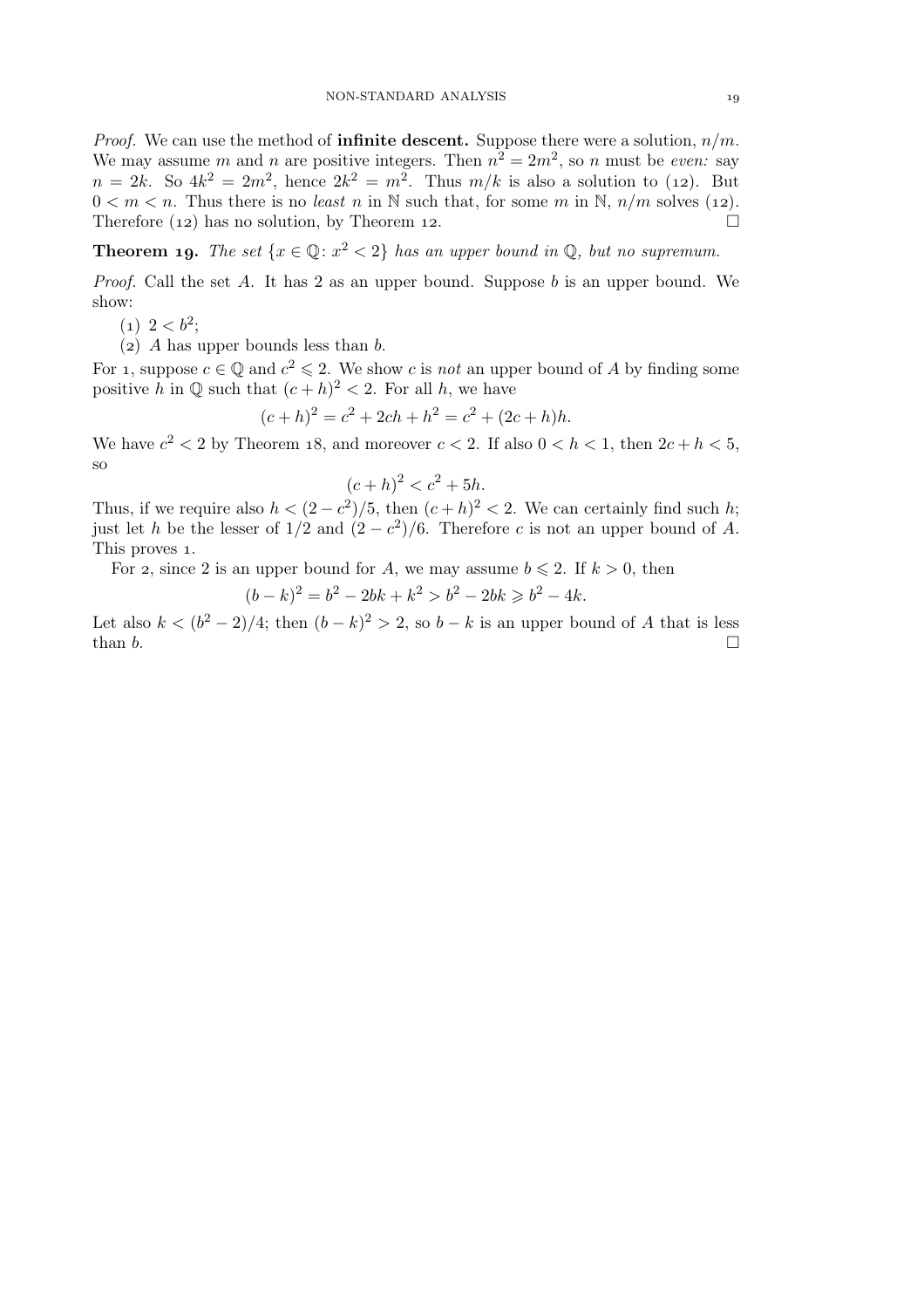### DAVID PIERCE

### . Construction of the real numbers

As a consequence of Theorem 19, we can write  $\mathbb Q$  as the union of two nonempty disjoint sets  $A$  and  $B$ , where

- $(1)$  each element of A is less than each element of B;
- $(a)$  A has no greatest element;
- $(3)$  B has no least element.

Indeed, just let  $A = \{x \in \mathbb{Q} : x < 0 \vee x^2 < 2\}$ , and  $B = \{x \in \mathbb{Q} : x > 0 \& x^2 > 2\}$ . See Figure 7. Here the pair  $(A, B)$  is an example of a *cut* in the sense of Dedekind [4, I, IV.,



# FIGURE 7

pp. 12 f.]. Since B can be obtained from A as  $\mathbb{Q} \setminus A$ , we may just refer to A as a cut. To be precise then, we define a **cut** of  $\mathbb{Q}$  to be a nonempty proper subset A of  $\mathbb{Q}$  such that

(1) every element of A is less than every element of  $\mathbb{Q} \setminus A$ ,

(2) if A has a supremum in  $\mathbb Q$ , then it belongs to A.

So a cut may be as in Figure  $\tau$  or 8. Note that condition  $\sigma$  is somewhat arbitrary; one



FIGURE 8

might alternatively require any supremum of A *not* to belong to A. We denote the set of cuts of Q by

R.

That is, a cut of  $\mathbb Q$  is precisely a **real number.** 

Dedekind  $[4, 1]$  observes that this construction of  $\mathbb R$  results in the complete ordered field that we want. Details are worked out in Landau [10], and also in Spivak's *Calculus*  $[14, ch. 28]$ . Spivak writes,

The mass of drudgery which this chapter necessarily contains is relieved by one truly first-rate idea

—namely, the idea of what Dedekind calls a cut. My own view is that, in mathematics, if you think something is drudgery, then perhaps you are not looking at it the right way.

3.1. Cuts. In the interest of finding some insight in the construction of  $\mathbb{R}$ , I note that the notion of a cut makes sense in any ordered set. Suppose A is an ordered set. If  $b \in A$ , let us define

$$
(b) = \{x \in A \colon x \leqslant b\}.
$$

Note then that

$$
(x) \cup (y) = (\max(x, y)).
$$

The collection of sets  $(b)$  is thus closed under binary intersection; therefore these sets are basic closed sets for a *topology* on A. In particular, the intersection of any collection of basic closed subsets of A is a **closed set** in this topology. A **cut** of A is a non-empty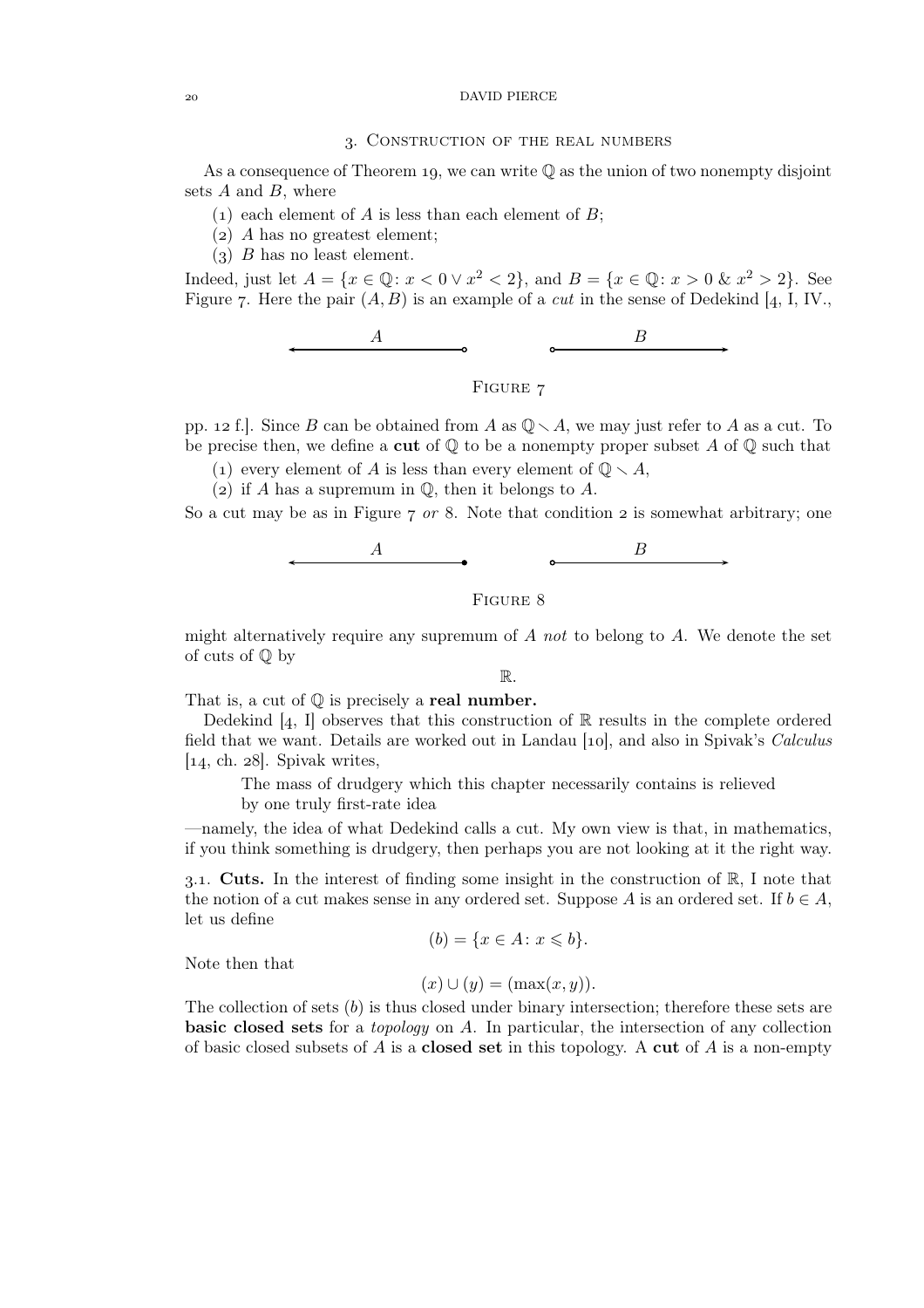closed subset of A, except for A itself unless it has a maximum element. In particular, every *basic* closed subset of A is a cut; but the empty set is a closed set that is not a cut. Let us denote by

A

the set of all cuts of A.

Theorem 20. Let A be an ordered set.

 $(1)$  The set  $\overline{A}$  *is ordered by inclusion:* 

$$
X < Y \iff X \subset Y.
$$

- (2) The map  $x \mapsto (x)$  from A to  $\overline{A}$  *is an embedding of ordered sets.*
- (3) The ordered set  $\overline{A}$  *is complete: indeed, if*  $B$  *is a non-empty subset of*  $\overline{A}$  *with an upper bound, then*

$$
\sup(B) = \bigcap \{(x) \colon \bigcup B \subseteq (x)\}.
$$

 $(4)$  *If*  $X \in \overline{A}$ *, then* 

$$
X = \sup(\{(x) : (x) \subseteq X\}) = \bigcap \{(y) : X \subseteq (y)\}.
$$
 (13)

 $(5)$  The ordered set  $\overline{A}$  *is a* **completion** of A *in the sense that, if* f *is an embedding of* A *in a complete ordered set* C*, then the map*

$$
X \mapsto \sup(\{f(x) \colon (x) \subseteq X\})
$$

*is an embedding*  $\overline{f}$  *of*  $\overline{A}$  *in*  $C$  *such that* 

$$
\overline{f}((x)) = f(x). \tag{14}
$$

*(6)* If, further, C is another completion of A, then  $\overline{f}$  is an isomorphism.

*Proof.* 2. If  $x < y$ , then  $(x) \subset (y)$ .

3. Suppose B is a nonempty subset of  $\overline{A}$  with an upper bound. Then it has an upper bound (c), and the set  $\bigcap \{(x) : \bigcup B \subseteq (x)\}$  is an element  $B^*$  of  $\overline{A}$  and is an upper bound of B, and  $B^* \subseteq (c)$ . Every upper bound of B is the intersection of a nonempty collection of such upper bounds  $(c)$ . Therefore  $B^*$  is the supremum of  $B$ .

4. Immediately sup $({(x): (x) \subseteq X}) \subseteq X$ . If Y is an element of  $\overline{A}$  such that

$$
\sup(\{(x)\colon(x)\subseteq X\})\subset Y,
$$

then the set  $\{(x): (x) \subseteq X\}$  has an upper bound (d) that is less than Y, so that  $B \subseteq$  $(d) \subset Y$ ; thus  $X \neq Y$ .

5. Easily (14) holds. Among elements of  $\overline{A}$ , if  $X \subset Y$ , then  $X \subset (u) \subset (v) \subset Y$  for some  $u$  and  $v$  in  $A$ , so that

$$
\overline{f}(X) \leqslant \overline{f}((u)) < \overline{f}((v)) \leqslant \overline{f}(Y).
$$

Thus  $\overline{f}$  is an embedding of ordered sets.

6. The ordered set  $\overline{A}$  is *the* completion of A in the sense that, if C is also a completion, then it embeds in  $\overline{A}$  under a map g, where

$$
g \circ f(x) = (x).
$$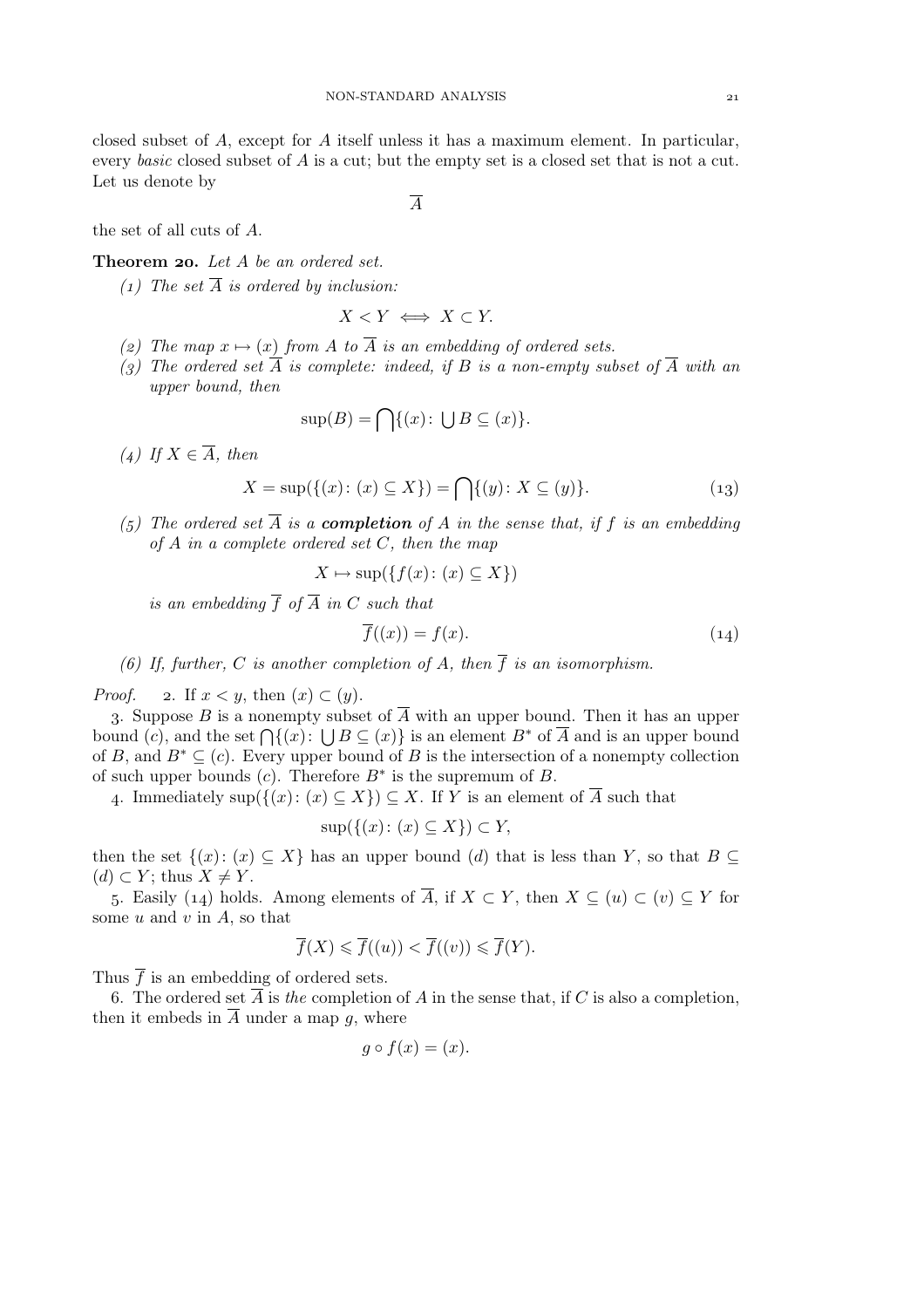By (14), we now have  $g \circ \overline{f}((x)) = (x)$ . Say  $X \in \overline{A}$ . By (13), we have

$$
X \leq g \circ \overline{f}(X).
$$

If  $X \leq Y$ , then  $X \leq (z) \leq Y$  for some z in A, so that  $g \circ \overline{f}(X) \leq g \circ \overline{f}((z)) = (z) \leq Y$ ; this shows  $g \circ \overline{f}(X) \leqslant X$ . Thus  $g \circ \overline{f}$  is a bijection from  $\overline{A}$  to itself. Since g is injective,  $\overline{f}$  must be surjective.

3.2. Ordered Abelian groups. An ordered Abelian group is an Abelian group that is ordered so that

$$
x < y \implies x + z < y + z;
$$
 (15)

equivalently,

$$
x > 0 \iff -x < 0,
$$
  

$$
x > 0 \& y > 0 \implies x + y > 0.
$$

Here those x such that  $x > 0$  are **positive.** An ordered Abelian group is **complete** if it is complete as an ordered set. For example, Q is an ordered Abelian group, but is *not* complete, by Theorem 19.

**Theorem 21.**  $\mathbb Z$  is a complete ordered Abelian group.

*Proof.* Theorem 12.

$$
\Box
$$

However,  $\mathbb Z$  is **discrete**, because it has a least positive element (namely 1); but  $\mathbb Q$  is not discrete.

### **Theorem 22.** *Every ordered Abelian group that is not discrete is dense.*

*Proof.* Suppose G is an ordered Abelian group that is not discrete, and  $a < b$  in G. Then  $0 < c < b - a$  for some c, and then  $a < a + c < b$ .

The positive part of an ordered Abelian group satisfies

$$
x + y = y + x,
$$
  
\n
$$
x + (y + z) = (x + y) + z,
$$
  
\n
$$
x < x + y,
$$
  
\n
$$
\exists z \ (x < y \Rightarrow x + z = y).
$$
\n(16)

Let us refer to any ordered set with an addition satisfying these rules as a **magnitudinal** structure. Indeed, such a structure behaves like a set of *magnitudes* that is closed under addition and subtraction; see p. 8 above. In particular,  $\mathbb{N}^+$  is magnitudinal. Note that  $\mathbb Z$  can be obtained from  $\mathbb N^+$  just as from  $\mathbb N$ : we could use

$$
\mathbb{Z}=(\mathbb{N}^+)^2/\approx
$$

in place of  $(1)$ . We need not concern ourselves further with magnitudinal structures as such, because of the following.

**Theorem 23.** *Every magnitudinal structure B is the positive part of an ordered Abelian group, namely*  $B^2 \approx$ *, where*  $\approx$  *is defined by* (10).

Suppose A is an ordered Abelian group. Then on  $\overline{A}$  we can define an addition by

$$
X + Y = \sup\{(x + y) \colon x \in X \& y \in Y\}.
$$

Recall that a monoid is a group, except that it might not have inverses.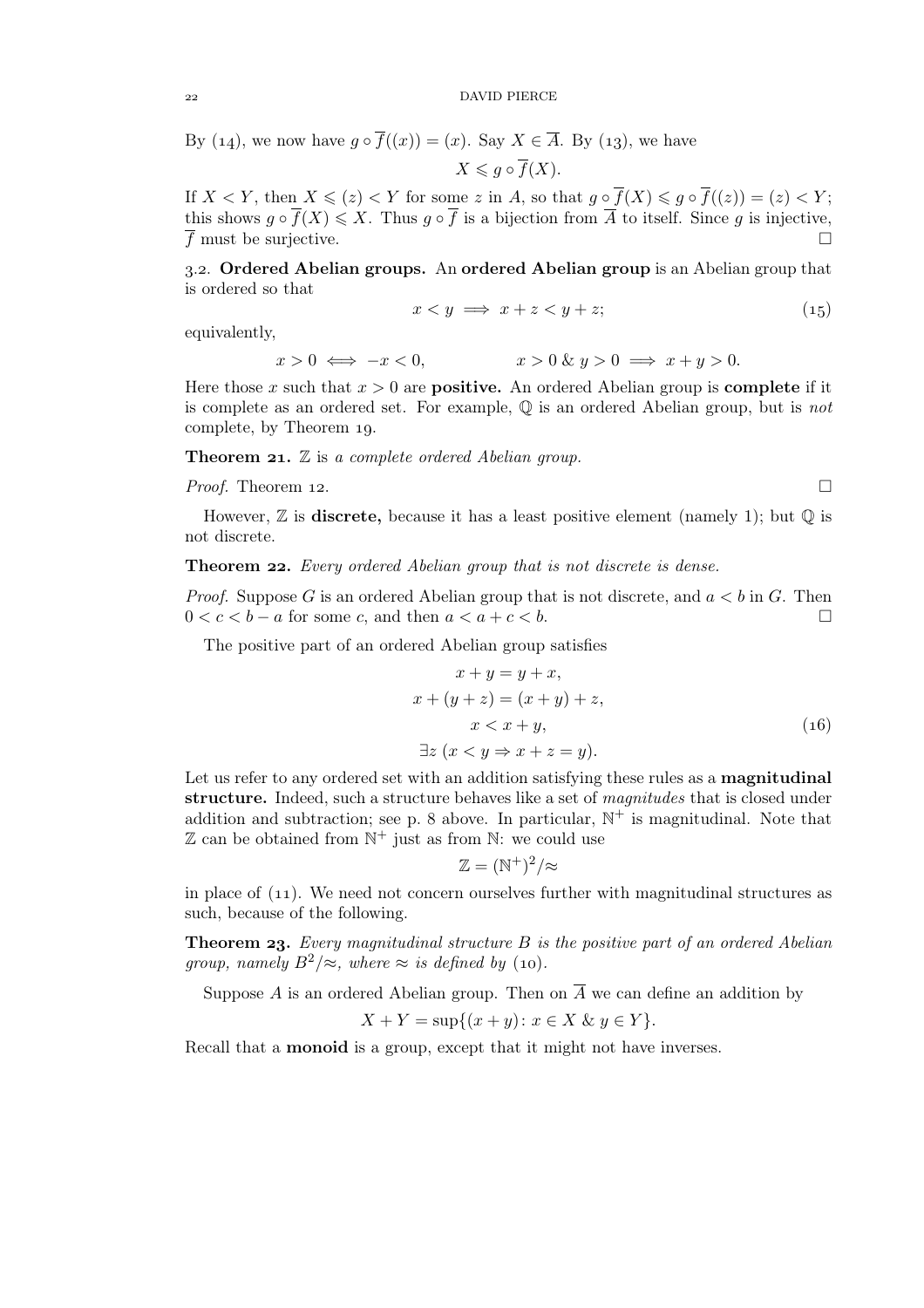**Theorem 24.** If A is an ordered Abelian group, then  $\overline{A}$  is an Abelian monoid in which A embeds under  $x \mapsto (x)$ ; moreover, the weak form of (15), namely

$$
x \leqslant y \implies x + z \leqslant y + z,\tag{17}
$$

*holds in*  $\overline{A}$ *.* 

*Proof.* Immediately from the definition, addition on  $\overline{A}$  is commutative; almost as easily,  $X + (0) = X$ . We also have

$$
(X + Y) + Z = \sup(\{(u + z) : u \in X + Y \& z \in Z\})
$$
  
\n
$$
\geq \sup(\{(x + y + z) : x \in X \& y \in Y \& z \in Z\}).
$$

Moreover, if  $u \in X + Y$ , then

$$
(u) \subseteq \sup(\{(x+y): x \in X \& y \in Y\}),
$$

and hence

$$
(u+z) \subseteq \sup(\{(x+y+z): x \in X \& y \in Y\});
$$

this shows

$$
(X+Y)+Z \leqslant \sup\left(\{(x+y+z): x \in X \& y \in Y \& z \in Z\}\right).
$$

So the two members are equal. Similarly, the right member is equal to  $X + (Y + Z)$ . So addition is associative. Finally, from the definitions, we have  $(x) + (y) = (x + y)$ , so  $x \mapsto (x)$  is an embedding of monoids, and (17).

The completion of an ordered Abelian group might not be a group. For example, let the free Abelian group Z ⊕ Z be given the *left lexicographic ordering,* so that

$$
(a,b) < (c,d) \iff (a < c \lor (a = c \& b < d)).
$$

Then

$$
\cdots < (-1,0) < (-1,1) < \cdots < (0,-1) < (0,0) < (0,1) < \cdots < (1,-1) < (1,0) < \cdots
$$

The only *non-principal* cuts of this group (that is, cuts not of the form  $(x)$ ) are the cuts  $c_n$ , where

$$
c_n = \{(k, m) \colon k \leqslant n\}.
$$

Identifying  $\mathbb{Z} \oplus \mathbb{Z}$  with its image in the completion, we have

$$
\cdots < (-1,0) < \cdots < c_{-1} < \cdots < (0,0) < \cdots < c_0 < \cdots < (1,0) < \cdots.
$$

Also,

$$
c_m + c_n = \{(k + \ell, r) \colon k \leqslant m \& \ell \leqslant n\} = c_{m+n}.
$$

In particular,  $c_m + c_0 = c_m$ , although  $c_0 \neq (0)$ . Thus  $\overline{\mathbb{Z} \oplus \mathbb{Z}}$  is not a group.

The problem here lies in the possibility that two positive elements of an ordered Abelian group might not *have a ratio* (p. ). The problem is eliminated in an *Archimedean* group. Precisely, an ordered Abelian group is **Archimedean** if for all positive elements  $a$  and  $b$ there is an integer n such that  $b < na$ . Then Z and Q are Archimedean, but not  $\mathbb{Z} \oplus \mathbb{Z}$ .

Theorem 25. *Every complete ordered Abelian group is Archimedean.*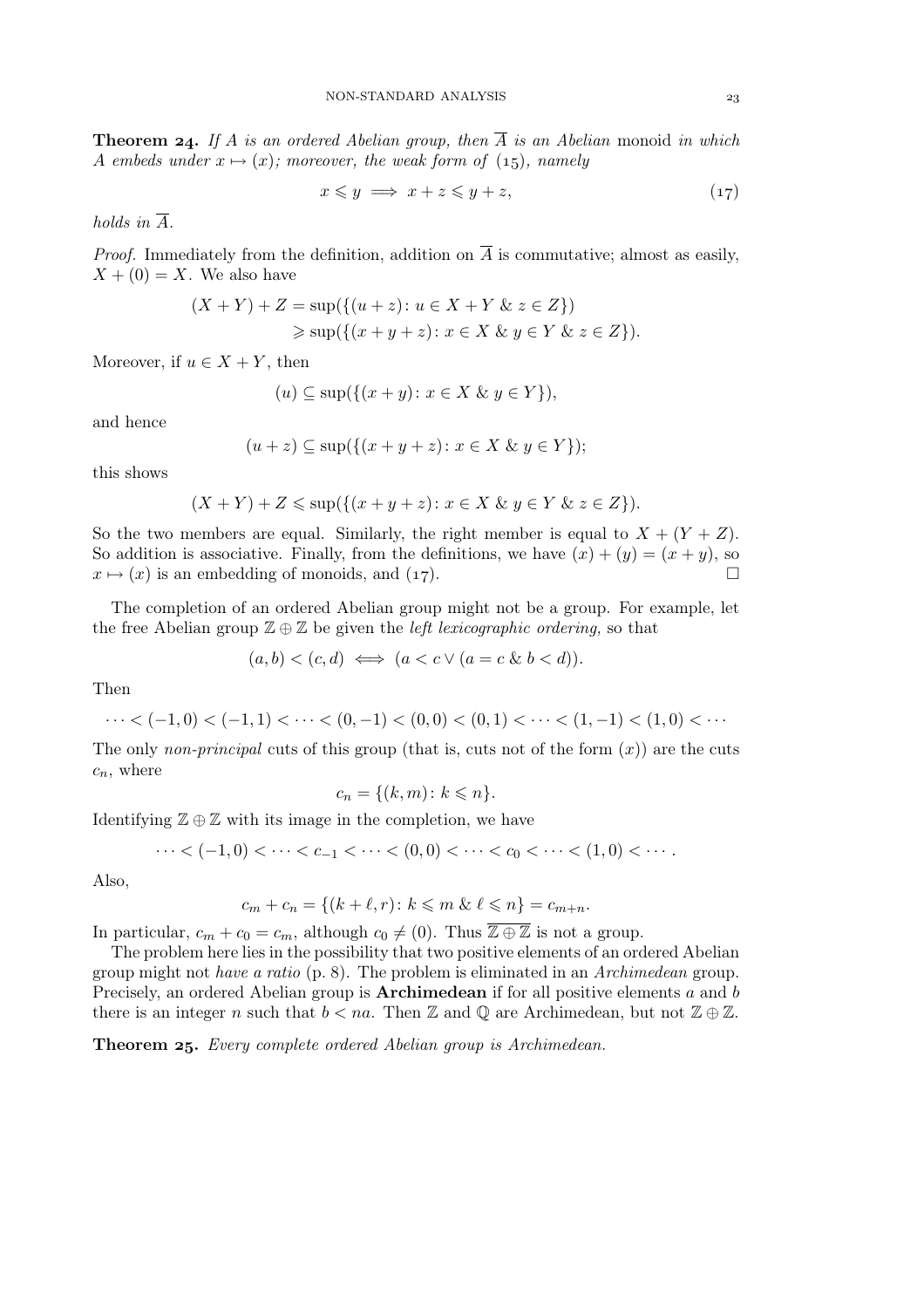*Proof.* In a non-Archimedean ordered Abelian group, there are two positive elements a and b such that b is an upper bound of  ${na : n \in \mathbb{Z}}$ . Then  $b - a$  is also an upper bound of this set. Therefore this set has no supremum. Hence the ordered group is not  $\Box$  complete.  $\Box$ 

In the proof, the set  $\{na: n \in \mathbb{Z}\}\)$  does have a supremum c in the completion; but then  $a + c = \sup(\{a + na : n \in \mathbb{Z}\}) = a$ . Thus (16) fails in the completion.

Theorem . *Every discrete Archimedean ordered Abelian group is uniquely isomorphic to* Z*.*

*Proof.* Suppose A is a discrete Archimedean ordered Abelian group, and let a be its least positive element. If  $b \in A$ , then  $|b| \leqslant na$  for some minimal n in  $\mathbb{N}^+$ , and then

$$
(n-1)a < |b| \le na,
$$
  
 
$$
0 < |b| - (n-1)a \le a,
$$

so  $|b| = na$  by minimality of a. Thus a generates A. Then there is an isomorphism from A to Z taking a to 1, and this is the only isomorphism. A to  $\mathbb Z$  taking a to 1, and this is the only isomorphism.

**Theorem 27.** The completion of an Archimedean ordered Abelian group is an ordered *Abelian group.*

*Proof.* It suffices to consider a *dense* Archimedean ordered Abelian group A. If  $X \in \overline{A}$ , define

$$
-X = \sup\{\{(-x) \colon X \subseteq (x)\}\},\
$$

and for  $X + -Y$ , write  $X - Y$  as usual. Then

 $X \leq Y \iff -Y \leq -X$ 

and

$$
-(x) = (-x),
$$

so

$$
X - X = \sup(\{(x + y) : (x) \le X \& (y) \le -X\})
$$
  
=  $\sup(\{(x + y) : (x) \le X \le (-y)\})$   
 $\le \sup(\{(x + y) : x + y \le 0\})$   
= (0).

We have not used the Archimedean property so far; but we must use it for the reverse inequality, because of Theorem 25. Indeed, if  $\overline{A}$  is indeed a group, then it is an ordered group by Theorem  $24$ .

So, to prove  $X - X \geqslant (0)$ , suppose  $z < 0$  in A. Then  $z < w < 0$  for some w in A, by density. Since  $\overline{A}$  is also Archimedean, for some n in  $\mathbb{Z}$ ,

$$
n(w) \leqslant X < (n-1)(w),
$$

so in particular  $(w) - n(w) < -X$ ; but then

 $(z) < (w) \leqslant X - X.$ 

Therefore  $X - X \geq \sup(\{(z): z < 0\}) = (0).$ 

We now know that  $\mathbb R$  is a complete dense ordered Abelian group.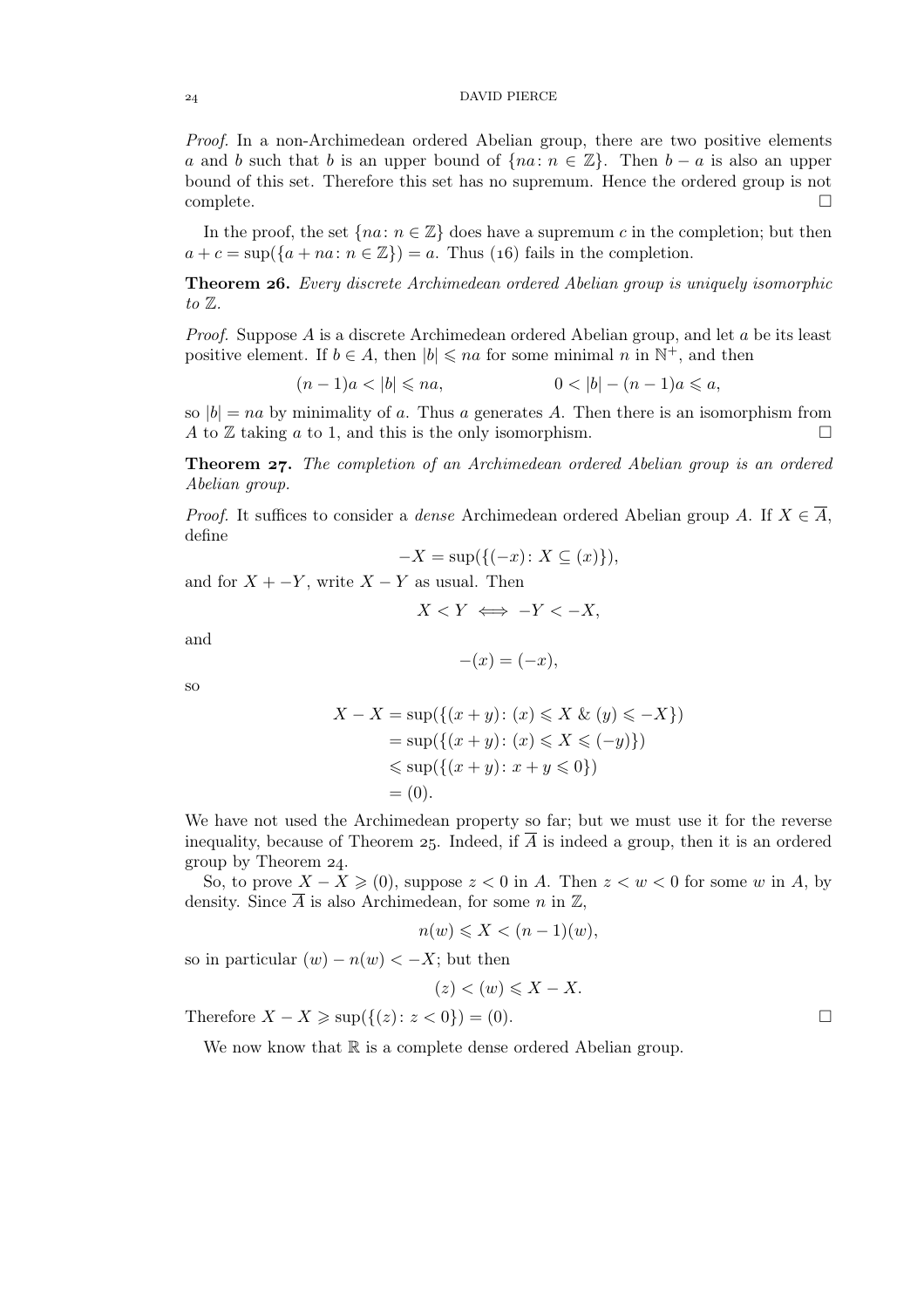**Theorem 28.** For every complete dense ordered Abelian group with positive element a, *there is a unique isomorphism*  $\phi$  *from*  $\mathbb R$  *to the group that takes* 1 *to* a.

*Proof.* Let A be the group, and let  $\phi$  be the embedding of  $\mathbb{Z}$  in A that takes 1 to a. We extend  $\phi$  to an isomorphism on  $\mathbb{R}$ .

Suppose  $n \in \mathbb{N}^+$ . The set  $\{x \in A : nx \leq a\}$  contains 0 and has a as an upper bound; so it has a supremum, which for the moment let us call b. We shall show  $nb = a$ .

Suppose first  $nb' < a$ . By density, there are  $x_k$  in A such that

$$
nb' = x_0 < x_1 < \cdots < x_{n-1} < x_n = a.
$$

Let c be the least of the  $x_k - x_{k-1}$ . Then  $nc \leq x_n - x_0 = a - nb'$ , so  $n(b' + c) \leq a$ , which implies that b' is not an upper bound of  $\{x \in A : nx \leq a\}$ . Similarly, if  $a < nb'$ , then b' is not the supremum of  $\{x \in A : nx \leq a\}$ . So  $nb = a$ .

For b now, we may use the suggestive notation  $a/n$ ; and we can extend the definition to negative integers by letting  $a/-n = -a/n$ . We can extend  $\phi$  to an embedding of  $\mathbb{Q}$ (as an ordered group) by defining

$$
\phi\left(\frac{m}{n}\right) = \frac{ma}{n};
$$

but we must check that this is a valid definition. If  $m/n = m'/n'$  in  $\mathbb{Q}$ , so that  $mn' = m'n$ , then indeed

$$
\frac{ma}{n} = \frac{m'a}{n'},
$$

since if  $ma = nx$ , while  $m'a = n'y$ , then  $m'nx = mn'y$ , so  $x = y$ .

Finally, suppose  $c \in A$ , and let  $d = \sup(\{\phi(x) : \phi(x) \leq c\})$ . Then  $d \leq c$ . If  $d' < c$ , then  $a < n(c - d')$  for some n in  $\mathbb{N}^+$ , so that  $a/n < c - d'$ , and therefore

$$
d'<\frac{ma}{n}\leqslant c
$$

for some  $m$  in  $\mathbb{Z}$ , so that  $d' \neq d$ . Therefore

$$
c = \sup(\{\phi(x) \colon \phi(x) \leqslant c\}).
$$

This shows that A is the completion of  $\phi[\mathbb{Q}]$ . Therefore  $\phi$  extends to an isomorphism from  $\mathbb R$  to A by Theorem 20.

# 3.3. The complete ordered field of real numbers. Let

$$
\mathbb{R}^+ = \{ X \in \mathbb{R} \colon X \geqslant (0) \}.
$$

Then there is an obvious isomorphism from  $\mathbb{R}^+$  to  $\overline{\mathbb{Q}^+}$ , namely  $X \mapsto X \cap \mathbb{Q}^+$ .

**Theorem 29.** R *is a complete ordered field, and every complete ordered field is isomorphic to it.*

*Proof.* Since  $\mathbb{Q}^+$  is a dense ordered Abelian group under multiplication, so is  $\mathbb{R}^+$ . On this group, we have

$$
X(Y + Z) = \sup(\{(xu) : x \in X \& u \in Y + Z\})
$$
  
\n
$$
\geq \sup(\{(x(y + z)) : x \in X \& y \in Y \& z \in Z\}).
$$

Conversely, if  $u \in Y + Z$ , then

$$
(u) \subseteq \sup(\{(y+z): y \in Y \& z \in Z\})
$$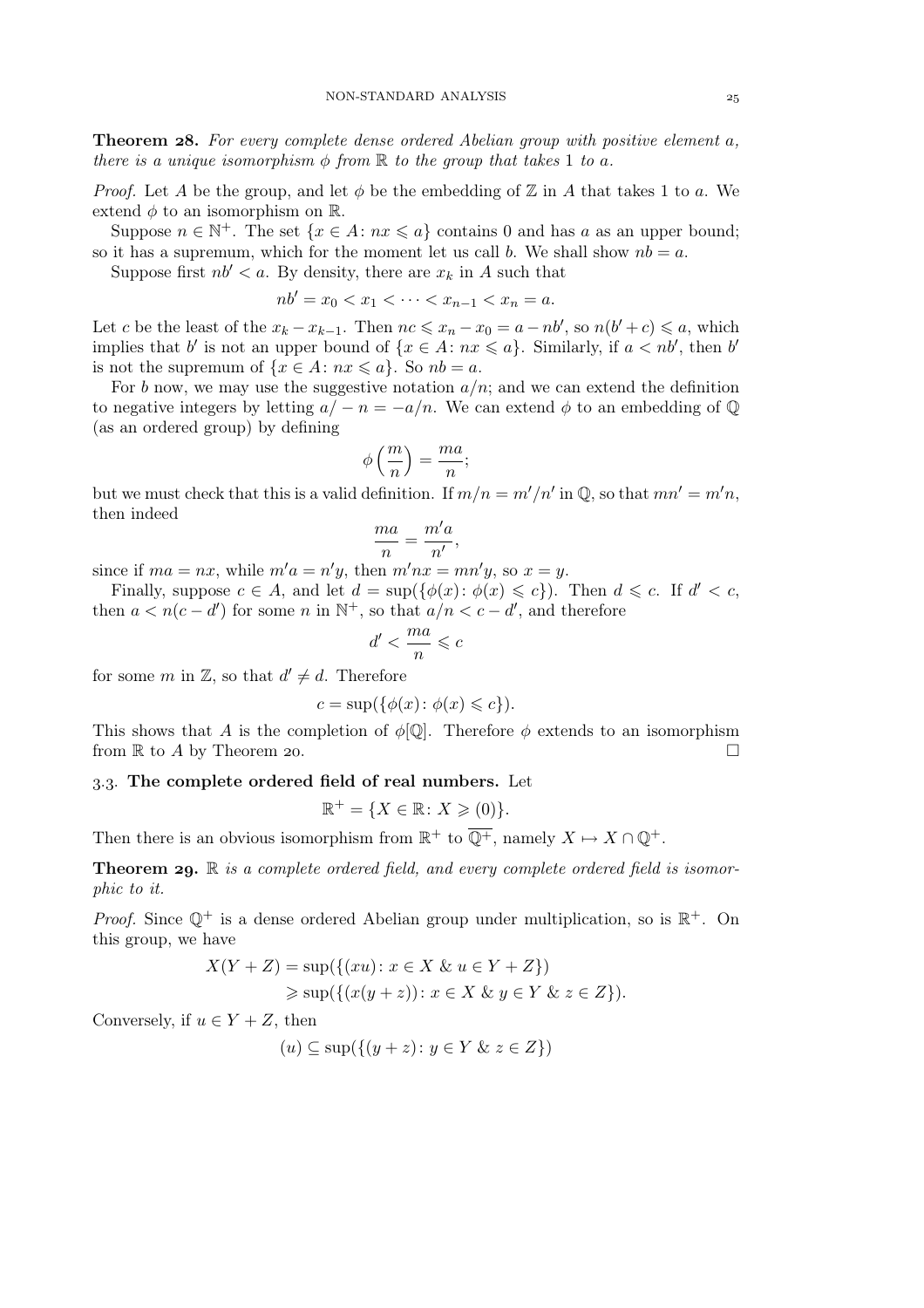and hence

$$
(xu) \subseteq \sup(\{(x(y+z)) : y \in Y \& z \in Z\});
$$

this shows

$$
X(Y+Z) \leq \sup(\{(x(y+z)) : x \in X \& y \in Y \& z \in Z\}).
$$

So the two members are equal. We have also

$$
XY + XZ = \sup(\{(u+v): u \in XY \& v \in XZ\})
$$
  
\n
$$
\geq \sup(\{(xy + x'z): x \in X \& x' \in X \& y \in Y \& z \in Z\});
$$

this becomes equality when we note that, if  $u \in XY$  and  $v \in XZ$ , then

$$
(u) \subseteq \sup(\{(xy) : x \in X \& y \in Y\}),
$$

hence

$$
(u+v) \subseteq \sup(\{(xy+v): x \in X \& y \in Y\})
$$
  

$$
\subseteq \sup(\{\sup(\{(xy+x'z): x' \in X \& Z \in Z\}): x \in X \& y \in Y\}),
$$

which is just  $\sup(\{(xy + x'z): x \in X \& x' \in X \& y \in Y \& z \in Z\})$  (why?). But this last supremum is just sup $(\{(xy+xz)): x \in X \& y \in Y \& z \in Z\})$  (which is  $X(Y+Z)$ ), since  $xy + x'z \le \max(x, x')z$ .

So multiplication distributes over addition on  $\mathbb{R}^+$ . This extends to all of  $\mathbb R$  when we define multiplication by 0 and negative numbers in the way taught in school. Thus  $\mathbb R$ becomes an ordered field. Its uniqueness as such follows from Theorem 28.  $\Box$ 

Henceforth we may say R is *the* complete ordered field.

3.4. **Cauchy sequences.** Another way to construct  $\mathbb{R}$  is by means of *Cauchy sequences*. First of all, a sequence  $(a_n : n \in \mathbb{N})$  converges to the real number b if, for all positive real numbers  $\varepsilon$ , there is a natural number R such that, for all n in N, if  $n \ge R$ , then

$$
|a_n-b|<\varepsilon.
$$

In this case, we write

$$
\lim_{n \to \infty} a_n = b,
$$

or perhaps  $\lim_{n \to \infty} (a_n : n \in \mathbb{N}) = b$ .

Lemma. *A bounded monotone sequence in* R *converges.*

*Proof.* Let  $(a_n : n \in \mathbb{N})$  be bounded an increasing, and let  $b = \sup(\{a_n : n \in \mathbb{N}\})$ . Suppose  $\varepsilon > 0$ . Then  $b - \varepsilon$  is not an upper bound of  $\{a_n : n \in \mathbb{N}\}\)$ , so for some R in N, we have

$$
b-\varepsilon
$$

Since the sequence is increasing, if  $n \ge R$ , we have

$$
b - \varepsilon < a_R \leqslant a_n \leqslant b,
$$

and therefore

$$
|a_n - b| = b - a_n < \varepsilon.
$$

Thus  $(a_n : n \in \mathbb{N})$  converges to b. Similarly, bounded decreasing sequences converge.  $\Box$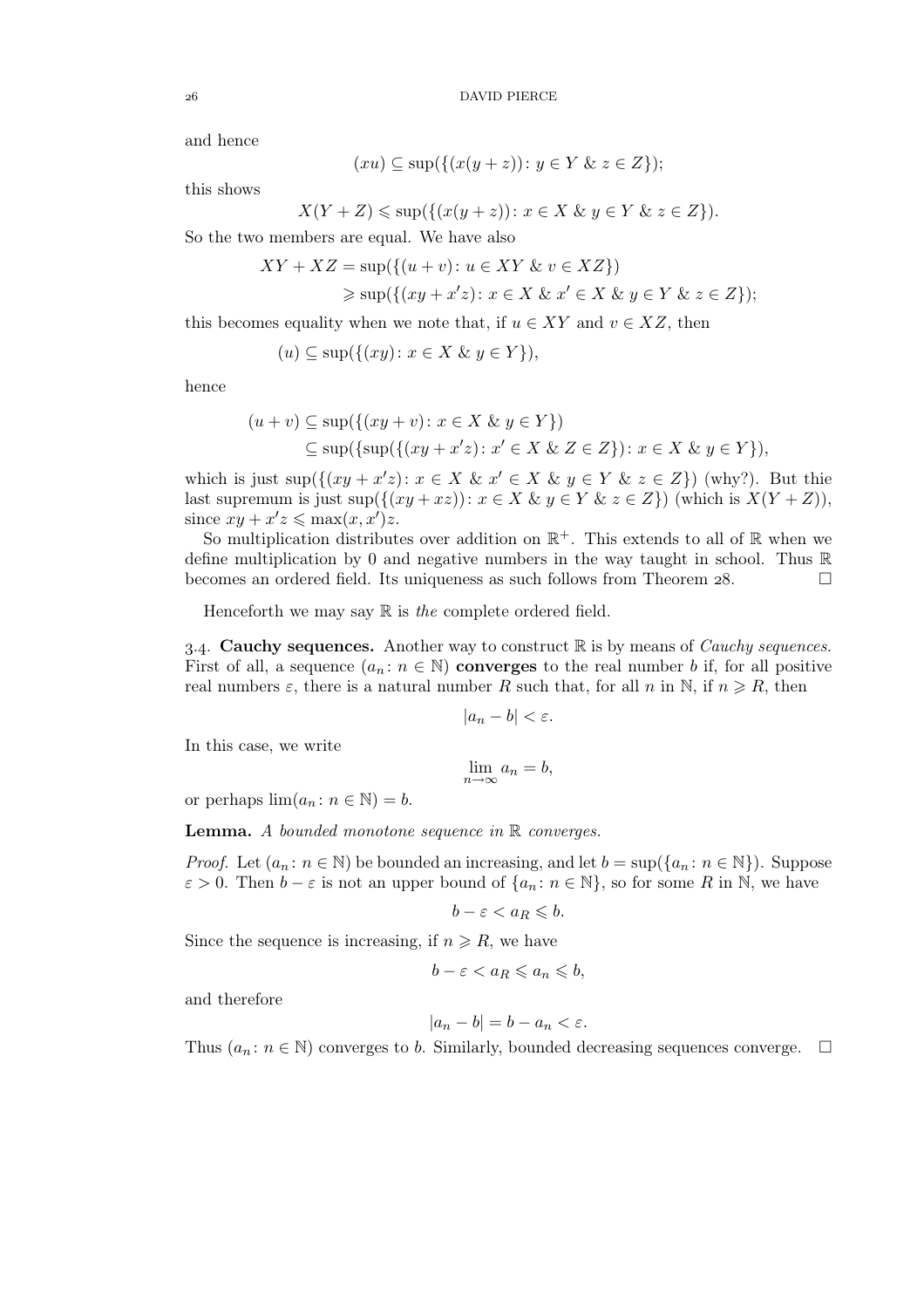A sequence  $(a_n : n \in \mathbb{N})$  of real numbers is a **Cauchy sequence** if, for every positive real number  $\varepsilon$ , there is a natural number R such that, for all m and n in N, if  $m \geq R$ and  $n \ge R$ , then

$$
|a_m - a_n| < \varepsilon.
$$

For example, let sequences  $(p_n : n \in \mathbb{N})$  and  $(q_n : n \in \mathbb{N})$  be defined recursively by

$$
p_0 = 1,
$$
  
\n $q_0 = 1,$   
\n $q_{n+1} = p_n + 2q_n,$   
\n $q_{n+1} = p_n + q_n.$ 

Let  $a_n = p_n/q_n$ . Then

$$
(a_n \colon n \in \mathbb{N}) = \left(1, \frac{3}{2}, \frac{7}{5}, \frac{17}{12}, \frac{41}{29}, \dots\right).
$$

You can show that

$$
p_n q_{n+1} - q_n p_{n+1} = (-1)^{n+1},
$$

and hence

$$
a_{n+1} - a_n = \frac{(-1)^n}{q_{n+1}q_n}.
$$

Since  $(q_n : n \in \mathbb{N})$  is increasing, it follows that

$$
a_0 < a_2 < a_4 < \cdots < a_5 < a_3 < a_1
$$

and moreover  $(a_n : n \in \mathbb{N})$  is a Cauchy sequence. Finally,

$$
p_n^2 - 2q_n^2 = (-1)^{n+1},
$$

so  $(a_n: n \in \mathbb{N})$  converges to  $\sqrt{2}$ , which however is not in  $\mathbb{Q}$ , by Theorem 18.

Lemma. *Every Cauchy sequence in* R *is bounded.*

*Proof.* Let  $(a_n : n \in \mathbb{N})$  be a Cauchy sequence. Let R be such that, if  $m \ge R$  and  $n \ge R$ , then  $|a_m - a_n| \leq 1$ . In particular, if  $m \geq R$ , then

$$
|a_m| \leq |a_m - a_R| + |a_R| \leq 1 + |a_R|.
$$

Thus each  $|a_n|$  is bounded by  $\max(|a_0|, \ldots, |a_{R-1}|, 1 + |a_R|)$ .

Theorem 30. *Every Cauchy sequence in* R *converges.* 

*Proof.* Let  $(a_n : n \in \mathbb{N})$  be a Cauchy sequence. Then the sequence is bounded, by the last lemma. In particular, we can define

$$
b_k = \sup(\{a_n : n \ge k\}).
$$

Then  $(b_k : k \in \mathbb{N})$  is bounded (why?) and decreasing, so it converges to some c by the next to last lemma. We have

$$
|a_m - c| \leq |a_m - a_n| + |a_n - b_k| + |b_k - c|.
$$

Let  $\varepsilon > 0$ . There is some R such that, if  $k \ge R$ ,  $m \ge R$ , and  $n \ge R$ , then  $|a_m - a_n| < \varepsilon/3$ and  $|b_k - c| < \varepsilon/3$ . For all k, there is n such that  $n \ge k$  and  $|a_n - b_k| < \varepsilon/3$ . Therefore, if  $m \ge R$ , then  $|a_m - c| < \varepsilon$ . Thus  $(a_m : n \in \mathbb{N})$  converges. if  $m \ge R$ , then  $|a_m - c| < \varepsilon$ . Thus  $(a_n : n \in \mathbb{N})$  converges.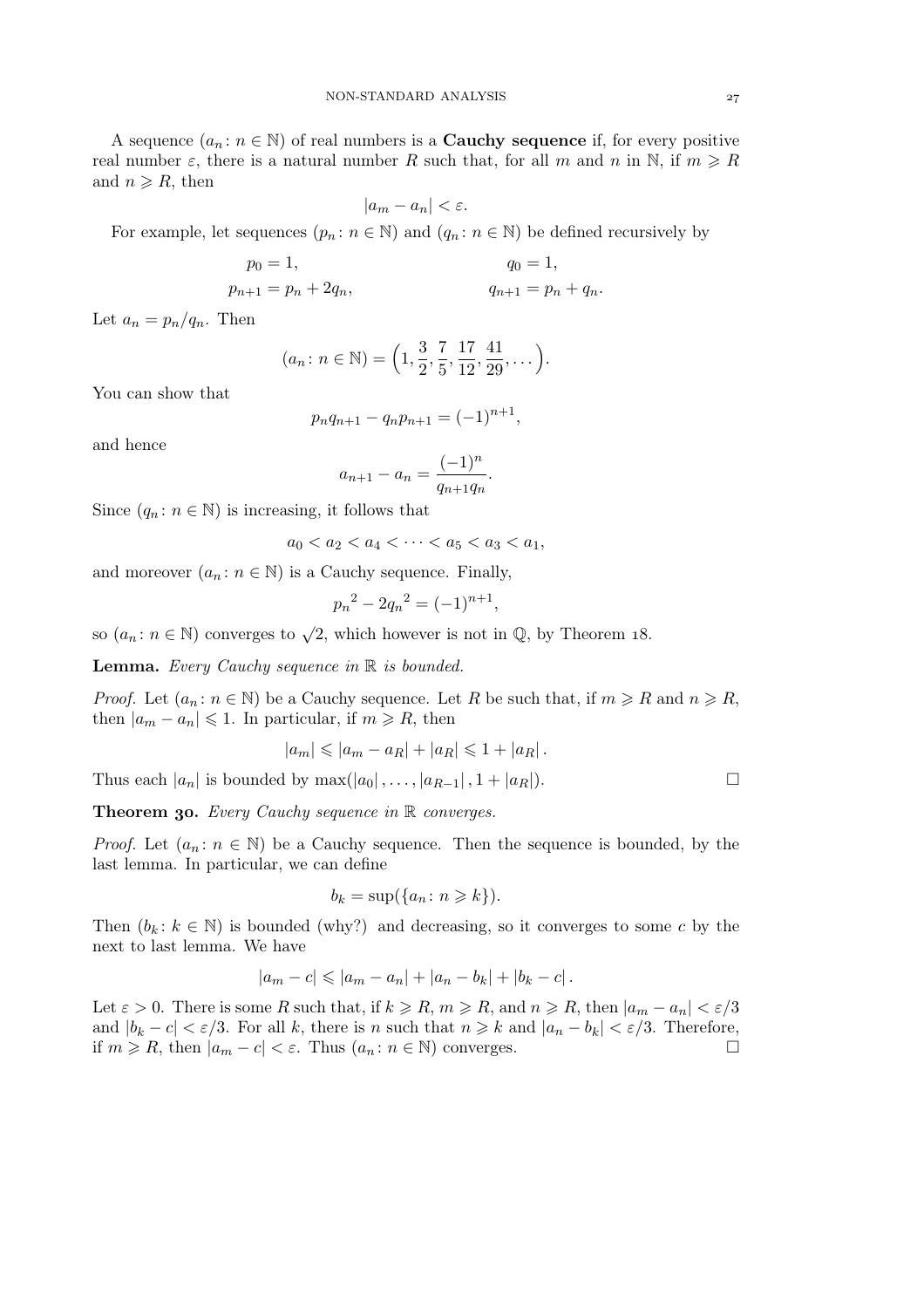For the alternative construction of  $\mathbb{R}$ , let us denote by

$$
\mathbb{Q}^\mathbb{N}
$$

the set of functions from  $\mathbb N$  to  $\mathbb Q$ , that is, rational sequences. This becomes a commutative ring when, writing a for  $(a_n : n \in \mathbb{N})$ , we define

$$
(a+b)_n = a_n + b_n,
$$
  $(-a)_n = -a_n,$   $(ab)_n = a_n b_n.$ 

Then  $\mathbb O$  embeds in this ring under the map that takes  $x$  to the sequence that is identically x. We may identify Q with its image in  $\mathbb{Q}^{\mathbb{N}}$ . Let S be the set of Cauchy sequences in  $\mathbb{Q}^{\mathbb{N}}$ . Then  $\mathbb{Q} \subseteq S$ .

**Lemma.** S is a sub-ring of  $\mathbb{Q}^{\mathbb{N}}$ ; that is, S contains 0 and 1 and is closed under +, -,  $and \cdot$ .

*Proof.* The most difficult part is closure under multiplication. Let a and b be in S. By the previous lemma, there is R such that, for all n in N, we have  $|a_n| \le R$  and  $|b_n| \le R$ . Hence

$$
|a_m b_m - a_n b_n| = |a_m b_m - a_n b_m + a_n b_m - a_n b_n| \le |a_m - a_n| |b_m| + |a_n| |b_m - b_n|
$$
  
 
$$
\le R(|a_m - a_n| + |b_m - b_n|).
$$
  
 Then *ab* is Cauchy.

By Theorem 30, we have a map  $x \mapsto \lim x$ , in fact a homomorphism, from S to R. Let I be the kernel, namely the set of sequences in  $\mathbb{Q}^{\mathbb{N}}$  that converge to 0. Then I is an *ideal* of S.

# **Theorem 31.**  $S/I \cong \mathbb{R}$  *under*  $x \mapsto \lim x$ *; in particular,* I *is a maximal ideal of* S.

*Proof.* We just have to show  $x \mapsto \lim x$  is surjective. Let  $a \in \mathbb{R}$ . Then  $a = \sup\{x \in \mathbb{R}\}$  $\mathbb{Q}: x \leq a$ . By the *Axiom of Choice*, there is a sequence b in  $\mathbb{Q}^{\mathbb{N}}$  such that

$$
b_0 < a, \qquad \qquad b_n + \frac{a - b_n}{2} < b_{n+1} < a.
$$

Then  $\lim b = a$ . Thus S maps onto R under  $x \mapsto \lim x$ .

Independently of the theorem—that is, without having previously defined  $\mathbb{R}$ —, one can show that I is a maximal ideal of S. Then  $S/I$  is a field, and one can show that it is a complete ordered field. Thus there is an alternative construction of R. The construction is carried out more generally in Theorem 37 in the next section.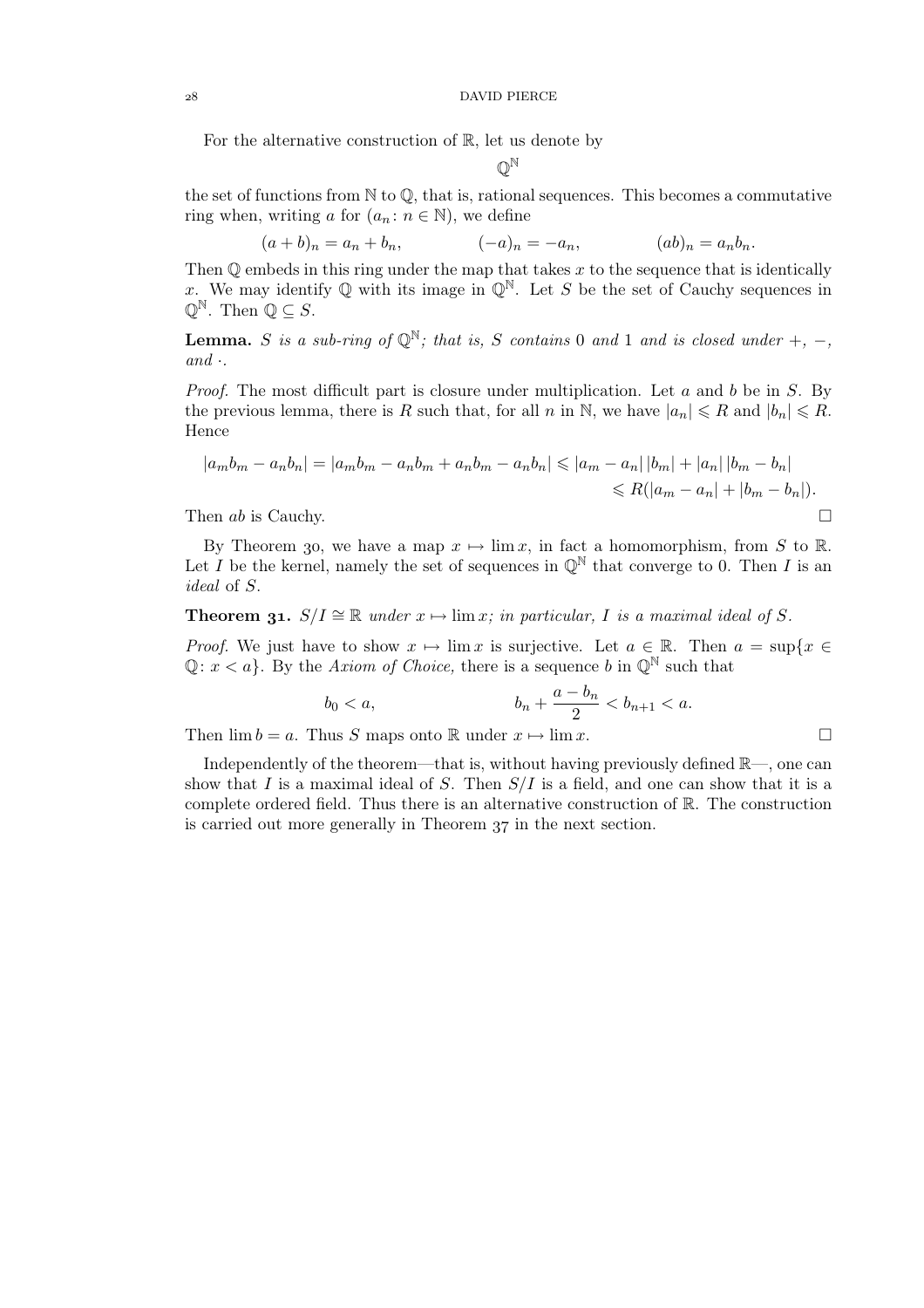## . Non-Archimedean fields and valuations

In moving from  $\mathbb N$  to  $\mathbb Z$  to  $\mathbb Q$  to  $\mathbb R$ , we achieve the following. The formal sentence

$$
\forall x \; \forall y \; \exists z \; x + z = y
$$

is false in N, but true in Z. The sentence

$$
\forall x \,\forall y \,\exists z \,(x \cdot z = y \vee x = 0)
$$

is false in  $\mathbb{Z}$ , but true in  $\mathbb{Q}$ . The sentence

$$
\forall x \; \exists y \; (y^2 = x \lor x < 0)
$$

is false in  $\mathbb{Q}$ , but true in  $\mathbb{R}$  (why?). Thus, moving to  $\mathbb{R}$  allows us to solve more equations. Is there any advantage to moving *beyond* R?

#### .. Non-Archimedean fields. In any case, we *can* move beyond R. Let

$$
\mathbb{R}[x]
$$

denote the set of **polynomials** in x over  $\mathbb{R}$ : these have the form

$$
a_0 + a_1 x + a_2 x^2 + \dots + a_n x^n \tag{18}
$$

or

$$
\sum_{k=0}^{n} a_k x^k,
$$

where the coefficients  $a_k$  are in R. Then  $\mathbb{R}[x]$  is an integral domain in which R embeds. Note that, if  $m \leq n$ , then

$$
\sum_{k=0}^{m} a_k x^k = \sum_{k=0}^{n} b_k x^k \iff a_0 = b_0 \& \dots \& a_m = b_m \& b_{m+1} = 0 \& \dots \& b_n = 0.
$$

Thus, a polynomial is not simply an expression of the form in  $(18)$ ; it is an equivalenceclass of such expressions. However, every polynomial in  $x$  can be written uniquely as an infinite series

$$
\sum_{k=0}^{\infty} a_k x^k;
$$

but here all but finitely many of the coefficients  $a_k$  are 0.

Just as we construct  $\mathbb{Q}$  from  $\mathbb{Z}$ , so from  $\mathbb{R}[x]$  we construct  $\mathbb{R}(x)$ , the set of **rational** functions in  $x$  over  $\mathbb{R}$ , consisting of the fractions

$$
\frac{a_0 + \dots + a_n x^n}{b_0 + \dots + b_m x^m}.
$$
\n(19)

Then  $\mathbb{R}(x)$  is a field.

**Theorem 32.**  $\mathbb{R}(x)$  *becomes a non-Archimedean ordered field when, for every element as in* (19) *such that*  $a_n b_m \neq 0$ *, that element is considered positive if and only if*  $a_n b_m > 0$ *.* 

*Proof.* Easily  $\mathbb{R}(x)$  is an ordered field; it is non-Archimedean, since  $-a + x > 0$ , that is,  $x > a$  for all  $a$  in  $\mathbb{Z}$  $x > a$ , for all a in  $\mathbb{Z}$ .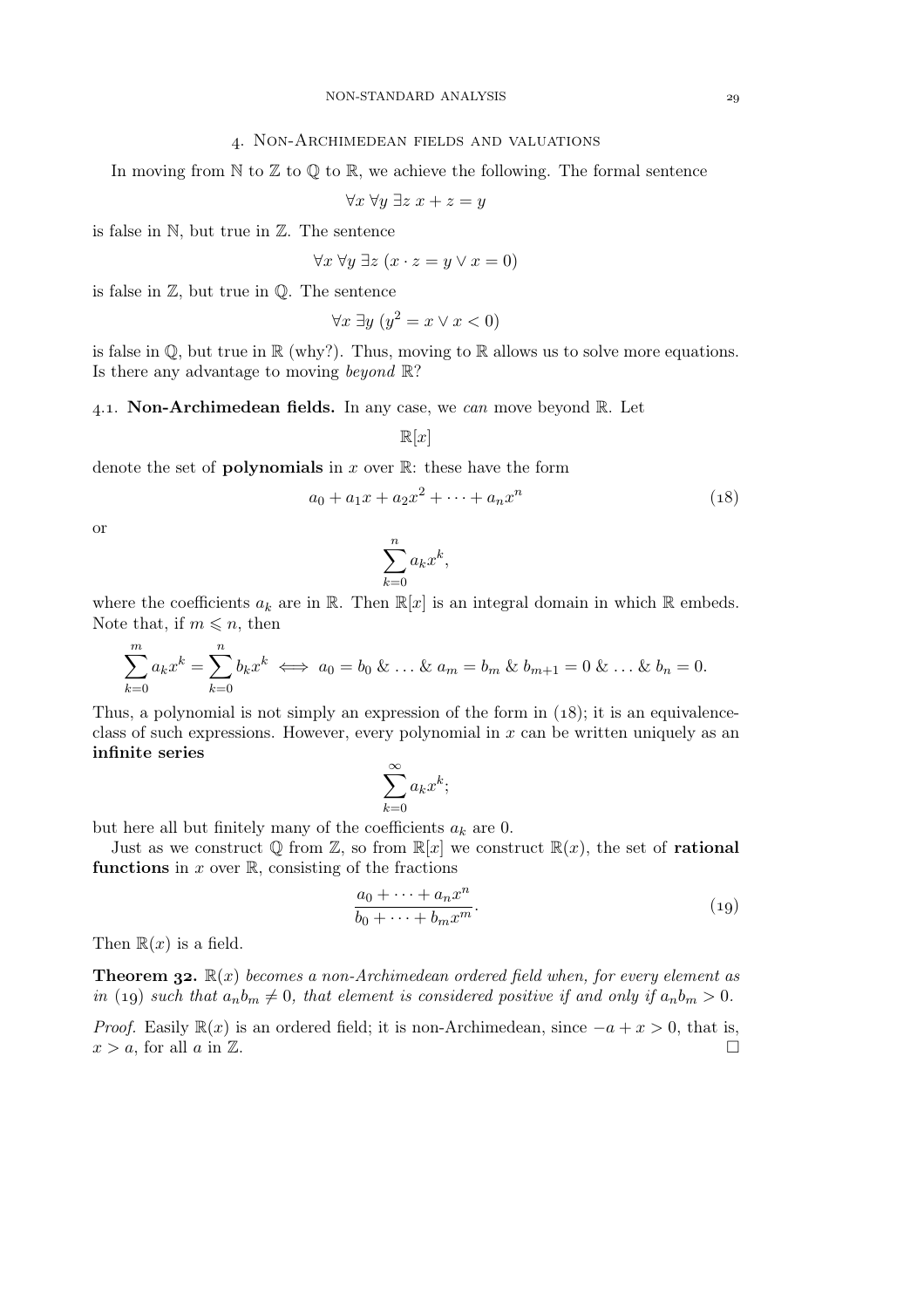### DAVID PIERCE

Suppose now K is an arbitrary ordered field that includes  $\mathbb{R}$ . Each element of K that is smaller (in absolute value) than *some* rational is called finite; each element that is smaller than *every* nonzero rational is called infinitesimal. Elements of K that are not finite are infinite.

For example, in  $\mathbb{R}(x)$ , for all a in  $\mathbb{Q}$ , we have

$$
a < x < x^2 < x^3 < \cdots,\tag{20}
$$

so the positive powers of x are infinite. Hence also, if a is a *positive* rational, we have

$$
a > \frac{1}{x} > \frac{1}{x^2} > \frac{1}{x^3} > \dots > 0,
$$
\n(21)

so the negative powers of  $x$  are infinitesimal.

With K as before, let R be the set of finite elements of  $K$ , and let I be the set of infinitesimal elements. Then R is a sub-ring of K, and I is an ideal of R.

The **units** or multiplicatively invertible elements of a ring  $R$  compose a multiplicative group denoted by

$$
R^{\times}.
$$
 (22)

In our situation, an element a of  $K^{\times}$  is infinite if and only if  $a^{-1} \in I$ . In particular, either a or  $a^{-1}$  is finite—belongs to R. For this reason, R is called a **valuation ring**; the reason for the terminology will be seen below. It also follows that every element of  $R \setminus I$  is a unit of R. Consequently, I is a maximal ideal of R and is moreover the *unique* maximal ideal of R. For this reason, R is called a **local ring.** (So every valuation ring is a local ring.) Since I is maximal, we know  $R/I$  is a field.

**Theorem 33.** Let K be an ordered field that includes  $\mathbb{R}$ , and let R be the ring of finite *elements of* K, with maximal ideal I of infinitesimals. Then the quotient map  $x \mapsto x + I$ *determines an isomorphism from* R *onto* R/I*.*

*Proof.* Let h be  $x \mapsto x + I$  on R. Then ker(h) =  $I \cap \mathbb{R}$ , which is {0}. Thus h is injective. It remains to show h is surjective onto  $R/I$ .

Let  $a \in R$ . Since a is finite, the set  $\{x \in \mathbb{R} : x < a\}$  has an upper bound in  $\mathbb{R}$ , hence a supremum, a'. We shall show  $h(a') = a + I$ . To this end, suppose  $b \in \mathbb{R}$ , but  $h(b) \neq a + I$ . This means  $b - a$  is not infinitesimal. In particular, for some real number  $\delta$ , we have

$$
0<\delta<|b-a|.
$$

If  $b < a$ , then  $b < b + \delta < a$ , so b is not an upper bound of  $\{x \in \mathbb{R} : x < a\}$ . If  $a < b$ , then  $a < b - \delta$ , so b is not the supremum of  $\{x \in \mathbb{R} : x < a\}$ . In either case,  $b \neq a'$  $\Box$ 

If a and b are arbitrary elements of K such that  $a - b \in I$ , then a and b are **infinitely** close, and we write

$$
a\simeq b.
$$

By the theorem, if a is finite, then a is infinitesimally close to some *unique* real number; this number is called the **standard part** of  $a$ . In particular, the infinisimals are the elements whose standard part is 0.

Let us see how this all works in  $\mathbb{R}(x)$ . The finite elements here are those of the form

$$
\frac{a_n x^n + \dots + a_0}{b_n x^n + \dots + b_0},
$$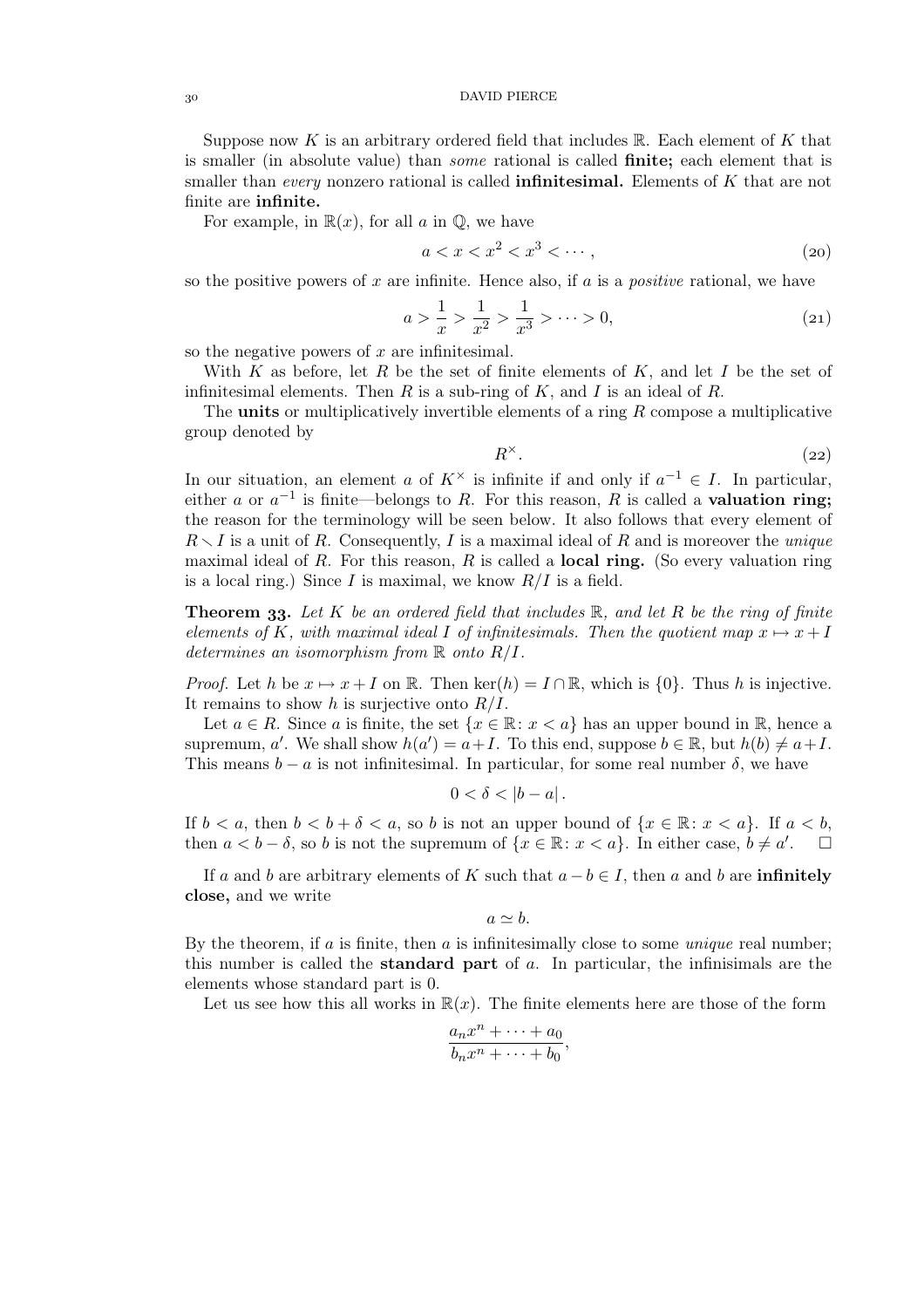where  $b_n \neq 0$ . The standard part of this element is  $a_n/b_n$ , since

$$
\frac{a_n x^n + \dots + a_0}{b_n x^n + \dots + b_0} - \frac{a_n}{b_n} = \frac{(a_{n-1} - a_n b_{n-1}/b_{n-1})x^{n-1} + \dots}{b_n x^n + \dots + b_0}.
$$

Using the division algorithm taught in school, we can formally compute the quotient of two nonzero elements of  $\mathbb{R}[x]$ , getting a possibly infinite series

$$
c_0 + c_1 x^{-1} + c_2 x^{-2} + \cdots
$$

or simply

$$
\sum_{n=0}^{\infty} c_k x^{-k};
$$

this is a **formal power series** in  $x^{-1}$  with coefficients from R. For example, formally,

$$
\frac{x}{x-1} = 1 + x^{-1} + x^{-2} + \cdots
$$

The set of all formal power series in  $x^{-1}$  over R is denoted by  $\mathbb{R}[[x^{-1}]]$  or rather

$$
\mathbb{R}[[t]],
$$

where  $t = x^{-1}$ . This set is an integral domain in the obvious way, and its *quotient field* is denoted by

 $\mathbb{R}((t))$ ;

this is the field of formal Laurent series in  $t$  with coefficients from  $\mathbb R$ , namely series

$$
\sum_{n=k}^{\infty} a_n t^n,
$$
\n(23)

where  $k \in \mathbb{Z}$ , and each  $a_n$  is in  $\mathbb{R}$ . This field includes  $\mathbb{R}(t)$ , which is  $\mathbb{R}(x)$ .

The ordering of  $\mathbb{R}(t)$  extends to  $\mathbb{R}((t))$ . Indeed, let a be the element in (23), and assume  $a_k \neq 0$ . Then a is

- (1) positive if and only if  $a_k > 0$ ,
- (2) finite if and only if  $k \geq 0$ ,
- (3) infinitesimal if and only if  $k > 0$ .

If a is finite, then its standard part is  $a_0$  (which is 0 if  $k > 0$ ).

4.2. Valuations. The construction of  $\mathbb{R}((t))$  as a field uses only that  $\mathbb R$  is a field. Let K be an arbitrary field, not necessarily ordered; then we can form the field

 $K((t))$ 

of formal Laurent series in  $t$  with coefficients from  $K$ . This has the sub-ring

 $K[[t]]$ 

of formal power series in  $t$  with coefficients from  $K$ . This ring is a valuation ring, with unique maximal ideal (t); here (t) consists of the series  $\sum_{n=1}^{\infty} a_n t^n$  with no constant term.

**Theorem 34.**  $K \cong K[[t]]/(t)$  *under*  $\xi \mapsto \xi + (t)$ *.*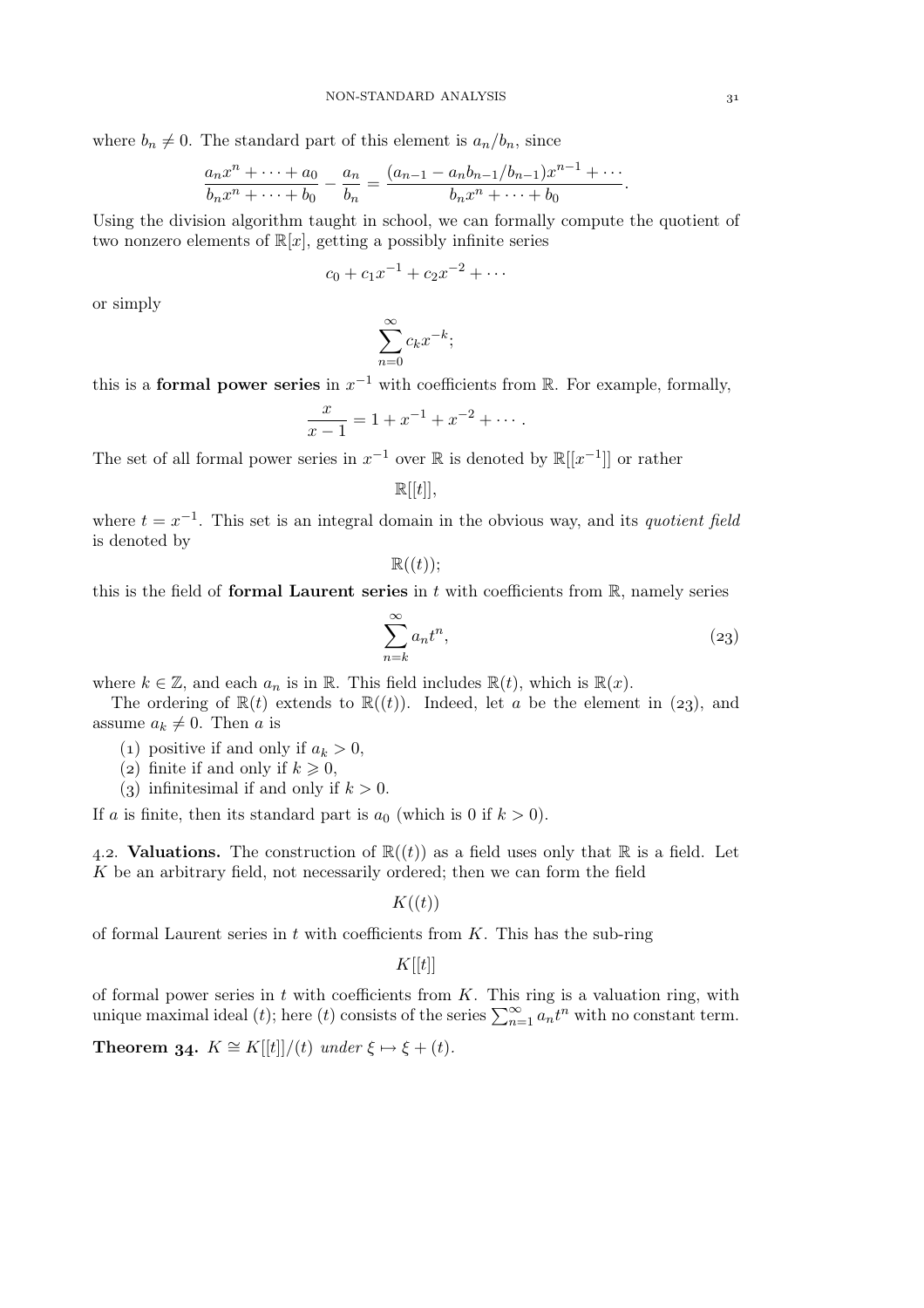There is another quotient we can form, namely

$$
K((t))^\times/K[[t]]^\times.
$$

Here

$$
K((t))^{x} = K((t)) \setminus \{0\}, \qquad K[[t]]^{x} = K[[t]] \setminus (t).
$$

The quotient map  $\xi \mapsto \xi K[[t]]^{\times}$  is the t-adic valuation. This can be understood by noting that, if  $a_k \neq 0$ , then

$$
\frac{1}{t^k} \sum_{n=k}^{\infty} a_n t^n = \sum_{n=0}^{\infty} a_{k+n} t^n,
$$

which is in  $K[[t]]^{\times}$ . We might write

$$
\sum_{n=k}^{\infty} a_n t^n \equiv t^k \pmod{K[[t]]^{\times}}.
$$

Thus the t-adic valuation maps  $\langle t \rangle$  (that is,  $\{t^n : n \in \mathbb{Z}\}\$ ) bijectively onto  $K((t))^{\times}/K[[t]]^{\times}$ . When we assume

$$
0 < \dots < t^2 < t < 1 < t^{-1} < \dotsb,
$$

then an ordering is induced on  $\{0\} \cup K((t))^\times/K[[t]]^\times$ , and the t-adic valuation becomes a map  $x \mapsto |x|$  such that

- (1)  $|xy| = |x| |y|$ ,
- (2)  $|x| = 0$  if and only if  $x = 0$ ,
- (3) the strong triangle inequality  $|x + y| \leq \max(|x|, |y|)$  holds.

In general, if K is an arbitrary field, and  $\Gamma$  is an ordered field written multiplicatively, and the ordering is extended to  $\{0\} \cup \Gamma$  so that  $0 < v$  for all v in  $\Gamma$ , and there is a function  $x \mapsto |x|$  from K to  $\{0\} \cup \Gamma \cup$  so that the three properties just listed hold, then K, then the function  $x \mapsto |x|$  may be called a **strong valuation**<sup>7</sup> on K, and K itself, considered with the valuation, may be called a **strongly valued field.** If, moreover,  $\Gamma$  is the positive part of an ordered field, but the triangle inequality holds only in its weaker form

$$
|x+y| \leqslant |x|+|y|,
$$

then K is simply a **valued field** with respect to the **valuation**  $x \mapsto |x|$ .

So every ordered field, such as R, is a valued field with respect to the absolute value function; but also  $\mathbb C$  is a valued field with respect to this function. The field  $K((t))$  is strongly valued with respect to the t-adic valuation.

Let  $\mathfrak D$  be an arbitrary valuation ring with unique maximal ideal  $\mathfrak p$  and and quotient field K. We order the multiplicative group  $K^{\times}/\mathcal{D}^{\times}$  by the rule

$$
a\mathfrak{O}^\times\leqslant b\mathfrak{O}^\times\iff a/b\in\mathfrak{O},
$$

This is not standard terminology. Usually what I am calling a strong valuation is just called a valuation, and what I shall call a valuation is called an 'absolute value,' at least if its range is included in R. I object to this usage on linguistic grounds: An absolute value should be the *value* of a function at a particular argument, not the whole function itself. (Similarly a *product* is the value or result of a *multiplication;* the two terms are not properly interchangeable. In linear algebra then, if one is being linguistically strict, an 'inner product' should be called an 'inner multiplication,' if the operation itself is meant.)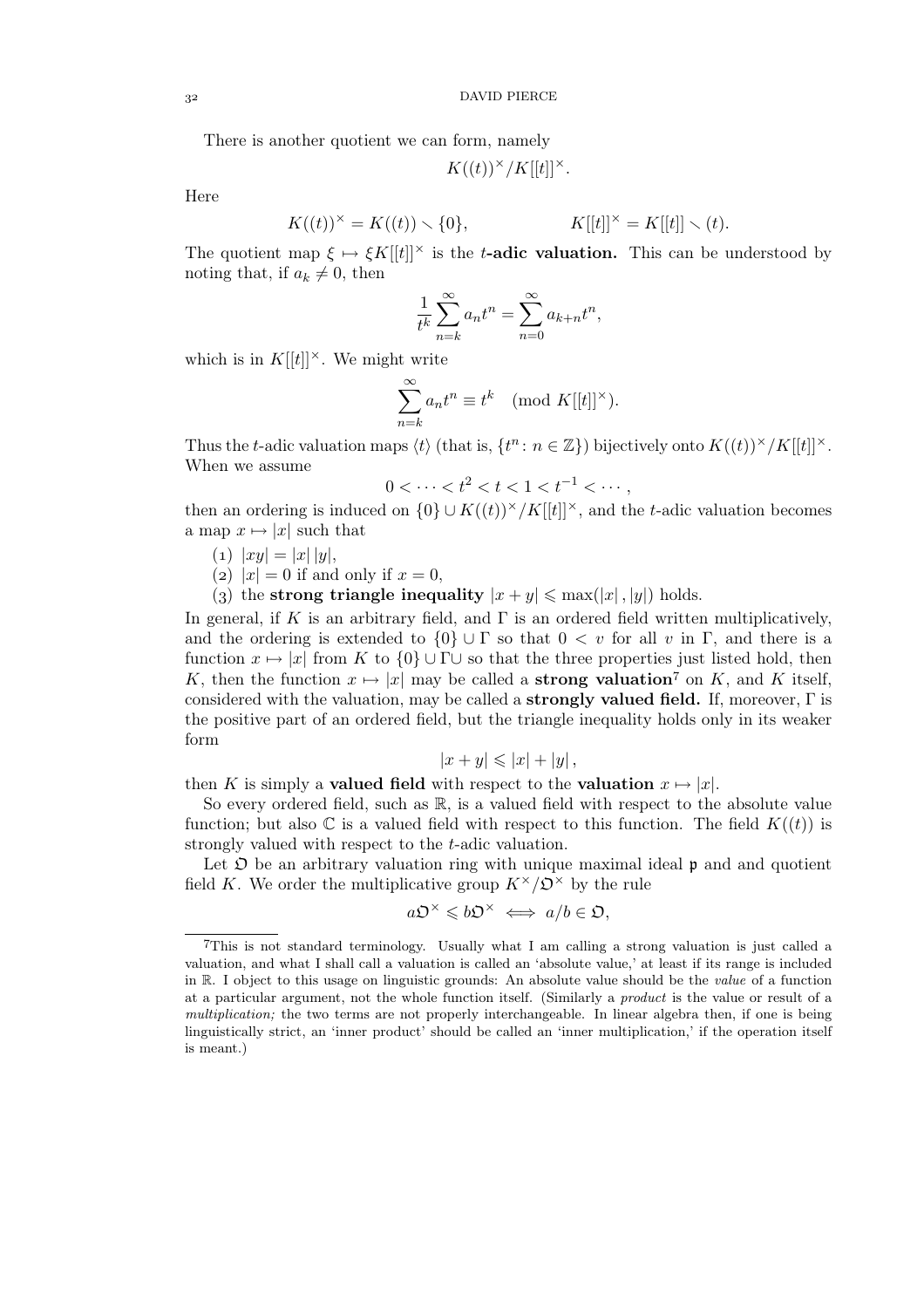and we say 0 is less than all elements of the group. Let the quotient map from  $K^{\times}$  to  $\mathfrak{O}^{\times}$ , together with  $\{(0,0)\}$  (the function taking 0 to 0) be denoted by

$$
\xi \mapsto |\xi|_{\mathfrak{p}}.
$$

this is the **p-adic valuation** on  $K$ , and the terminology is justified by the following.

**Theorem 35.** Let  $\mathfrak{D}$  be a valuation ring with maximal ideal  $\mathfrak{p}$ . With the  $\mathfrak{p}\text{-}adic$  valuation, *the quotient field of*  $\mathfrak{O}$  *is a strongly valued field.* 

*Proof.* For the strong triangle inequality, if  $b \neq 0$ , we have

$$
|a+b|_{\mathfrak{p}} \leqslant |b|_{\mathfrak{p}} \iff \frac{a+b}{b} \in \mathfrak{O} \iff \frac{a}{b}+1 \in \mathfrak{O} \iff \frac{a}{b} \in \mathfrak{O} \iff |a|_{\mathfrak{p}} \leqslant |b|_{\mathfrak{p}}.\quad \Box
$$

A valuation ring can be recovered from a strong valuation, which in turn can be recovered from the valuation ring:

Theorem 36. In a strongly valued field K, let

$$
\mathfrak{O} = \{ x \in K \colon |x| \leq 1 \}, \qquad \qquad \mathfrak{p} = \{ x \in K \colon |x| < 1 \}.
$$

*Then K is the quotient field of*  $\mathfrak{O}$ *, and*  $\mathfrak{O} = \{x \in K : |x|_p \leq 1\}.$ 

In the notation of the theorem, the ordered group  $K^{\times}/\mathcal{D}^{\times}$  is the **value group**, and the field  $\mathcal{D}/p$  is the **residue field.** So  $K((t))$ , with the t-adic valuation, has the residue field K, by Theorem 34. For an arbitrary ordered field extending  $\mathbb{R}$ , with valuation determined by the infinitesimals, the residue field is (isomorphic to)  $\mathbb{R}$ , by Theorem 33.

In an arbitrary strongly valued field K, the elements of the subgroup  $\{n \cdot 1: n \in \mathbb{Z}\}\$ of K take values no greater than 1. But the elements of  $K \setminus \mathfrak{O}$  take values greater than 1. For this reason, if  $p \neq (0)$ , the p-adic valuation is **non-Archimedean.** By contrast, the absolute value function on a subfield of  $\mathbb R$  or  $\mathbb C$  is Archimedean. But what about the absolute value function on a non-Archimedean ordered field? This has non-Archimedean value group, and usually the definition of valuation requires the value group to be Archimedean (or equivalently, to be a subgroup of  $\mathbb{R}^+$ ). I am not making this requirement here.

In any valued field, there is the notion of Cauchy sequence and convergent sequence: the definitions are formally the same as for sequences in R. A valued field is **complete** if every Cauchy sequence of its elements converges. Then  $K((t))$  is complete with respect both to the t-adic valuation. Also,  $\mathbb R$  and  $\mathbb C$  are complete with respect to the absolute value function. Finally,  $\mathbb{R}((t))$  is complete both with respect to the t-adic valuation and with respect to the absolute value function induced by the ordering in which t is infinitesimal.

**Lemma.** In a strongly valued field, if  $|a| < |b|$ , then  $|a \pm b| = |b|$ .

*Proof.* Since

$$
|b| = |\pm b| = |a \pm b - a| \le \max(|a \pm b|, |a|),
$$
  
we have  $|b| \le |a \pm b| \le |b|$ , so  $|b| = |a \pm b|$ .

**Theorem 37.** Every valued field K has a **completion**, *namely* a complete valued field K *in which* K *embeds, such that any embedding of* K *in a valued field extends to an embedding of*  $\overline{K}$  *in that valued field.*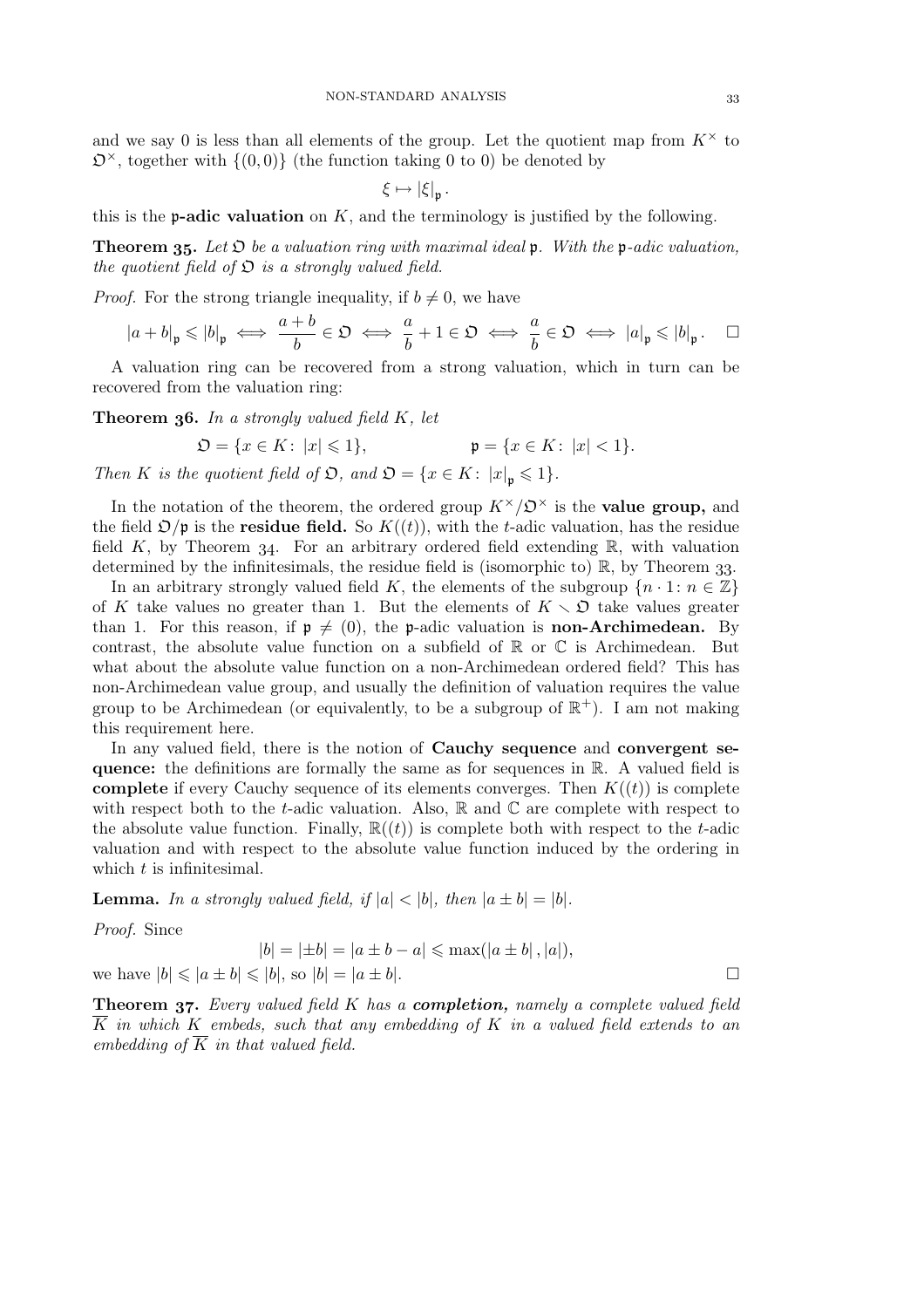*Proof.* Let R consist of the Cauchy sequences of K, and let I consist of those sequences that converge to 0. Then R is a ring with maximal ideal I. Indeed, suppose  $(a_n : n \in$  $\mathbb{N} \in \mathbb{R} \setminus I$ . Then for some non-zero value  $\varepsilon$ , for all positive integers M, there is an integer n such that  $n > M$  and  $|a_n| \geq \varepsilon$ . We may assume  $\varepsilon < 1$ . For some positive integer N, if  $m > N$  and  $n > N$ , then  $|a_m - a_n| < \varepsilon^2$ . But we can choose k so that  $k > N$  and  $|a_k| \geq \varepsilon$ . In this case, if  $m > N$ , then, in case the valuation is weak, we have

$$
|a_k| - |a_m| \le |a_m - a_k| < \varepsilon^2,
$$
\n
$$
\varepsilon \le |a_k| < |a_m| + \varepsilon^2,
$$
\n
$$
\varepsilon - \varepsilon^2 < |a_m|,
$$

while if the valuation is strong, then by the lemma,  $\varepsilon^2 < |a_k| = |a_m| = |a_k|$ . In particular, if  $m > N$  and  $n > N$ , then  $a_m a_n \neq 0$ , and we have

$$
\left|\frac{1}{a_n} - \frac{1}{a_m}\right| = \left|\frac{a_m - a_n}{a_n a_m}\right| = \frac{|a_m - a_n|}{|a_n a_m|}.
$$

Therefore, if we define

$$
b_n = \begin{cases} a_n^{-1}, & \text{if } a_n \neq 0, \\ 1, & \text{if } a_n = 0, \end{cases}
$$

then  $(b_n : n \in \mathbb{N}) \in R$ . Now let

$$
c_n = \begin{cases} 0, & \text{if } a_n \neq 0, \\ 1, & \text{if } a_n = 0. \end{cases}
$$

Then  $(c_n : n \in \mathbb{N}) \in I$ , and  $a_n b_n + c_n = 1$ . Therefore I is indeed a maximal ideal of R. We can embed K in the field  $R/I$  under the quotient map. We extend the valuation to  $R/I$  by letting a Cauchy sequence have the value that its terms eventually reach. (Why is  $R/I$  complete, and the completion of  $K$ ?)

For example,  $K((t))$  is the completion of  $K(t)$  with respect to the t-adic valuation, and  $\mathbb{R}(t)$  is the completion of  $\mathbb{R}(t)$  with respect to the absolute value function induced by the ordering in which  $t$  is infinitesimal.

The field of rationals has a non-Archimedean completion  $\mathbb{Q}_p$  for each prime p. Indeed, the *p***-adic valuation** on  $\mathbb Q$  is given by

$$
\left| p^n \cdot \frac{a}{b} \right|_p = \frac{1}{p^n},
$$

where  $n \in \mathbb{Z}$ , and a and b are integers indivisible by p. Then  $\mathbb{Q}_p$  consists of the p-adic numbers, namely the formal sums

$$
\sum_{n=k}^{\infty} a_n p^n,
$$

where  $k \in \mathbb{Z}$ , and  $a_n \in \{0, 1, \ldots, p-1\}$ . For example, in  $\mathbb{Q}_p$ ,

$$
-1 = \sum_{n=0}^{\infty} (p-1)p^k.
$$

Even though  $\mathbb{Q}_p$  is of characteristic 0, its residue field is finite, with p elements.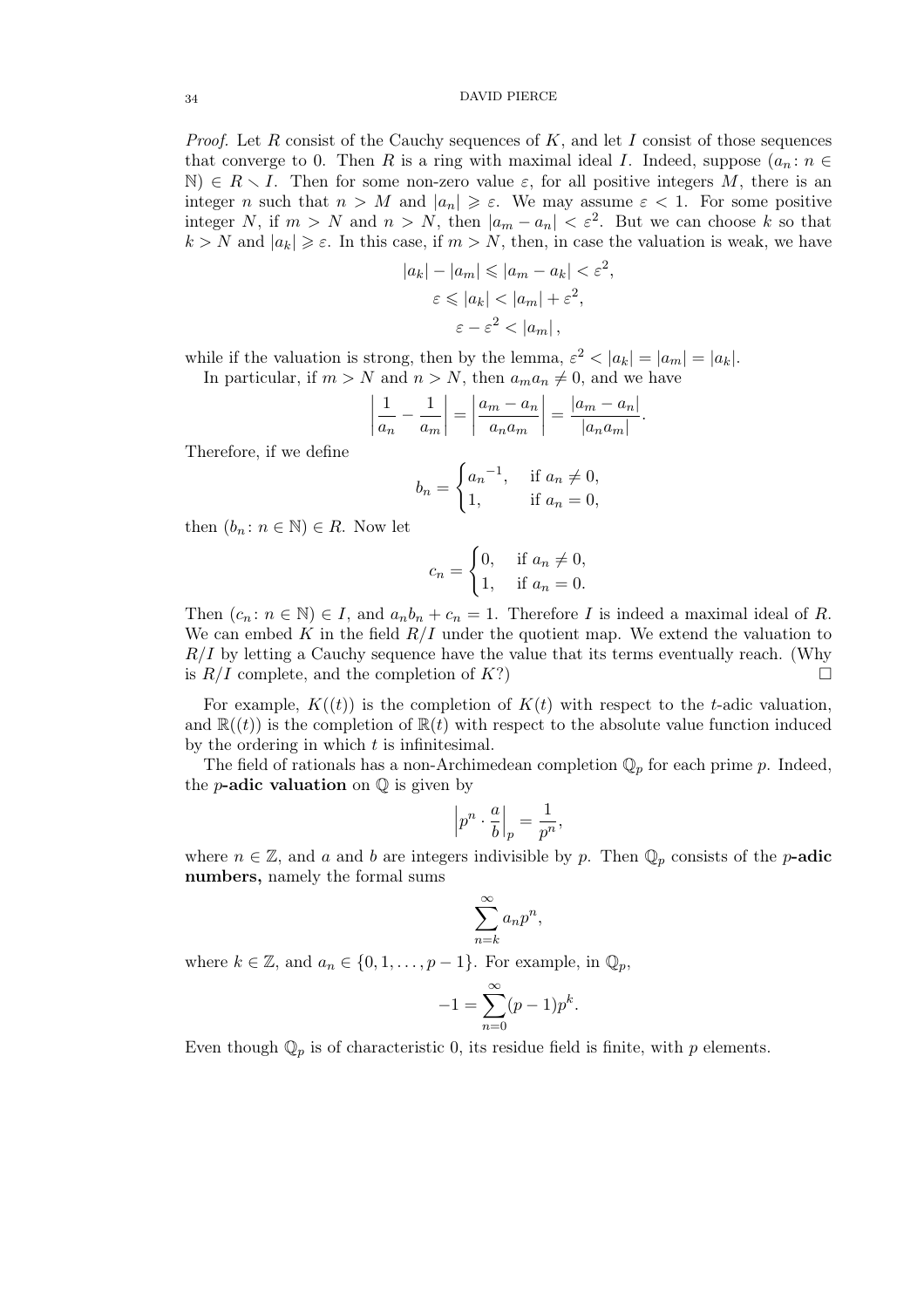It is possible for an ordered field to be complete with respect to the absolute value function, simply because there are no Cauchy sequences that are not eventually constant. Indeed, suppose  $\kappa$  is an iterative structure that is also well-ordered so that  $\alpha < \alpha + 1$  for all  $\alpha$  in  $\kappa$ . Let X be a set  $\{x_\alpha : \alpha \in \kappa\}$  of variables indexed by  $\kappa$ . Given a field K, we can define a sequence  $(K_\alpha: \alpha \in \kappa)$  of fields by *transfinite recursion:* 

(1)  $K_0 = K$ ,

$$
(2) K_{\alpha+1} = K_{\alpha}(x_{\alpha}),
$$

(3)  $K_{\beta} = \bigcup \{ K_{\alpha} : \alpha < \beta \}, \text{ if } \beta \text{ is not a successor or } 0.$ 

Now let

$$
K(X) = \bigcup \{ K_{\alpha} \colon \alpha \in \kappa \}.
$$

If K is ordered, then  $K(X)$  is ordered so that each  $x_{\alpha}$  is greater than each element of K, and  $x_{\alpha} < x_{\beta} \iff \alpha < \beta$ . Suppose that every countable subset of  $\kappa$  is bounded in  $\kappa$ . (It is a set-theoretical fact that such  $\kappa$  exist.) Then the only Cauchy sequences in  $K(X)$  with respect to the absolute value function are eventually constant. Indeed, if  $(a_n : n \in \mathbb{N})$  is a sequence of elements of  $K(X)$ , then the set of reciprocals  $1/|a_n - a_m|$ of nonzero differences is bounded by some  $x_{\alpha}$ , and then

$$
|a_n - a_m| < 1/x_\alpha \Rightarrow a_n = a_m.
$$

Consequently,  $K(X)$  is complete with respect to the absolute value function. In sum:

- 
- (1) The field  $\mathbb R$  is the unique complete ordered field.
- (2) The field  $\mathbb R$  is complete with respect to the absolute value function, but so too is  $\mathbb{C}.$
- () There are non-Archimedean ordered fields. The completion of one of these with respect to the ordering is never a field. But there is a completion with respect to the absolute value function determined by the ordering, and this completion is always a field.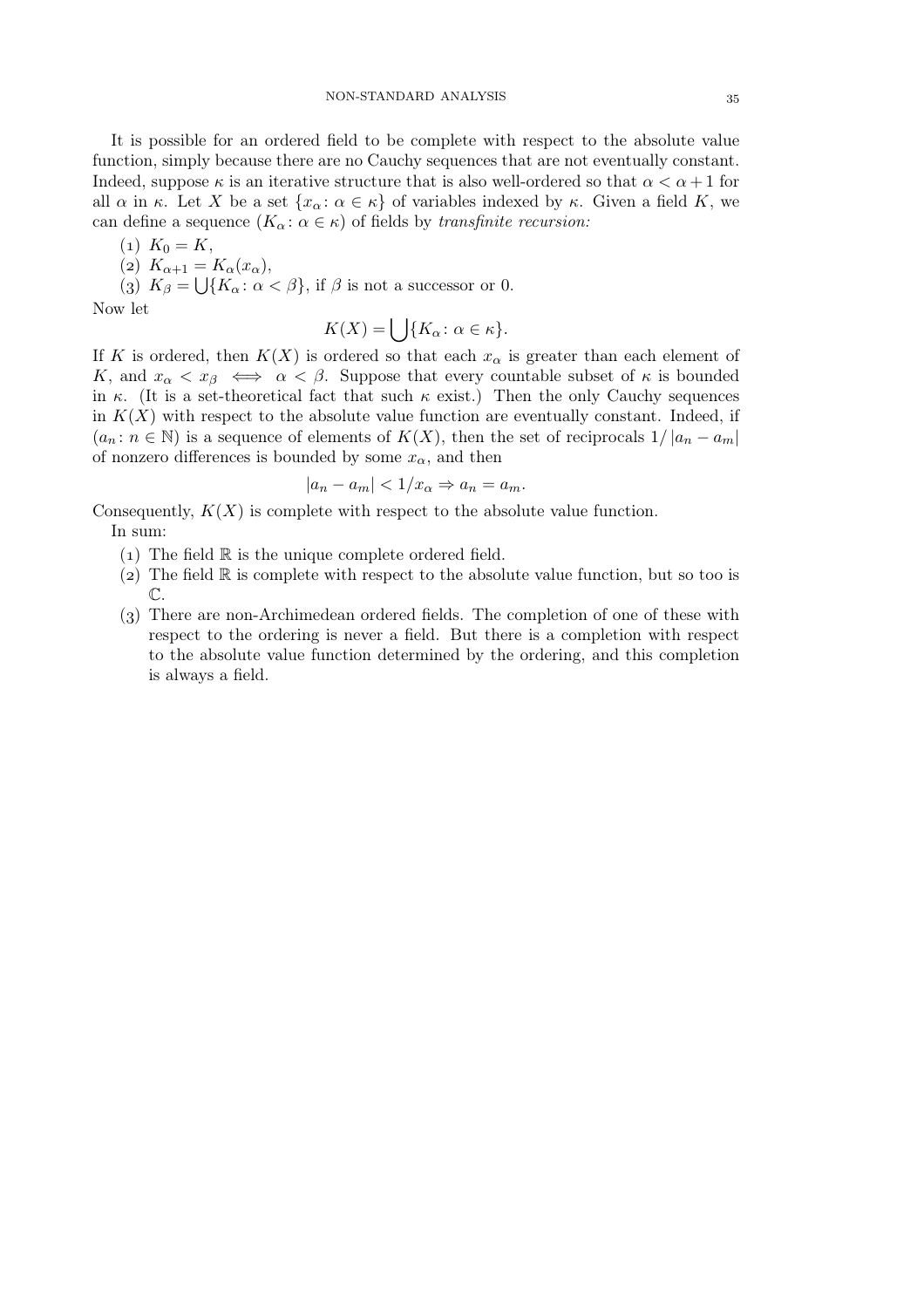### $36$   $\hfill$  DAVID PIERCE

#### . Ultrapowers

5.1. Algebra. For notational convenience, if  $n \in \mathbb{N}$ , let us assume

$$
n = \{x \in \mathbb{N} \colon x < n\} = \{0, \dots, n-1\}.
$$

To be precise, we can define f on  $\mathbb N$  by

$$
f(0) = \varnothing, \qquad f(n+1) = f(n) \cup \{f(n)\}.
$$

By induction,  $f(n) = \{f(0), \ldots, f(n-1)\}\$ . With more work, one shows f is injective. The image  $f[\mathbb{N}]$  of  $\mathbb N$  under f is denoted by

ω.

So 0 in  $\omega$  is  $\emptyset$ , and  $n+1$  is  $n \cup \{n\}$ . It will be convenient to treat  $\omega$  as N.

Let  $\Omega$  be a set, and  $n \in \omega$ . We define

 $\Omega^n$ 

as the set of functions from n (that is,  $\{0, \ldots, n-1\}$ ) to  $\Omega$ . In particular,

$$
\Omega^0 = \{\varnothing\} = \{0\} = 1.
$$

A subset of  $\Omega^n$  is an *n*-ary relation on  $\Omega$ . A typical element of  $\Omega^n$  might be denoted by

 $(x^0, \ldots, x^{n-1})$ 

or more simply

x.

On  $\Omega$  there are just two 0-ary relations, namely  $\varnothing$  and  $\{\varnothing\}$ , that is, 0 and 1. Suppose now m and n are in  $\omega$ , and

 $f: m \rightarrow n$ .

(If  $n = 0$ , then m must be 0.) Then a function from  $\Omega^n$  to  $\Omega^m$  is induced, namely

 $x \mapsto x \circ f$ .

Let us denote this function by

f ∗

or more precisely  $f_{\Omega}^*$ . Then<sup>8</sup>

f

$$
f^*(x^0, \dots, x^{n-1}) = (x^{f(0)}, \dots, x^{f(m-1)}).
$$

For example, if f is the inclusion of n in  $n+1$ , then  $f^*(x^0, \ldots, x^{n-1}, x^n) = (x^0, \ldots, x^{n-1}),$ or more simply  $f^*(\boldsymbol{x}, y) = \boldsymbol{x}$ .

In general, we get  $X \mapsto f^*[X]$  from  $\mathscr{P}(\Omega^n)$  to  $\mathscr{P}(\Omega^m)$ , where

$$
f^*[A] = \{ f^*(x) \colon x \in A \}
$$
  
=  $\{ y \in \Omega^m \colon \exists (x^0, \dots, x^{n-1}) \ ((x^0, \dots, x^{n-1}) \in A \& y = (x^{f(0)}, \dots, x^{f(m-1)})) \}.$ 

<sup>&</sup>lt;sup>8</sup>In the language of category theory, the pair  $(m \mapsto \Omega^m, f \mapsto f^*)$  is a *contravariant functor* from the category  $(\omega, \{\text{functions}\})$  to the category  $(\{\text{sets}\}, \{\text{functions}\}).$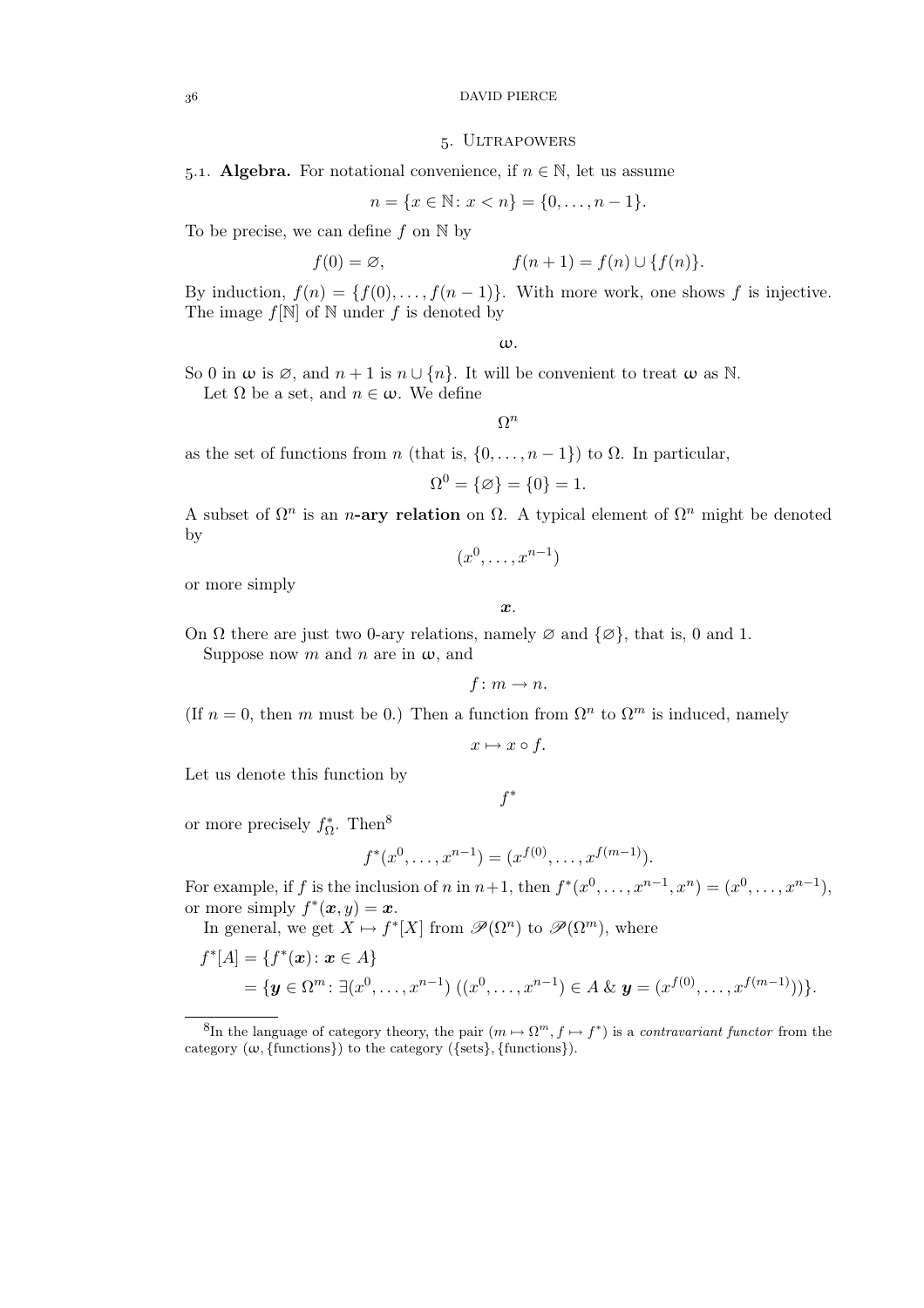We also have a function  $Y \mapsto f_*(Y)$  from  $\mathscr{P}(\Omega^m)$  to  $\mathscr{P}(\Omega^n)$  where

$$
f_*(B) = (f^*)^{-1}[B]
$$
  
= { $(x^0, ..., x^{n-1}) \in \Omega^n : (x^{f(0)}, ..., x^{f(m-1)}) \in B$  }.

If again f is the inclusion of n in  $n + 1$ , then  $f_*(B)$  can be understood as  $B \times \Omega$ . If f is a permutation of  $n$ , then

$$
f^*[A] = (f^{-1})_*(A).
$$

Now the statement of Theorem 42 below makes some sense.

So that the *proof* makes sense, suppose  $R$  is a commutative ring. As in  $\S$  3, we obtain the commutative ring

$$
R^{\omega}.
$$

If a is an element  $(a_n : n \in \omega)$  of this ring, let

$$
supp(a) = \{n \in \omega \colon a_n \neq 0\},\
$$

the support of a. In one case of interest, R is  $\mathbb{B}$ , the two-element field  $\{0, 1\}$ .

If  $X$  and  $Y$  are subsets of some set, let

$$
X \triangle Y = (X \setminus Y) \cup (Y \setminus X),
$$

the symmetric difference of  $X$  and  $Y$ .

**Theorem 38.** The map  $x \mapsto \text{supp}(x)$  is a bijection from  $\mathbb{B}^{\omega}$  onto  $\mathscr{P}(\omega)$ . Also

$$
supp(0) = \varnothing,
$$
  
\n
$$
supp(1) = \omega,
$$
  
\n
$$
supp(xy) = supp(x) \cap supp(y),
$$
  
\n
$$
supp(x + y) = supp(x) \triangle supp(y),
$$

*Thus*  $\mathscr{P}(\omega)$  *inherits from*  $\omega^{\omega}$  *the structure of a ring.* 

A ring (not necessarily commutative) is called Boolean if in it

$$
x^2 = x.\t\t(24)
$$

So  $\mathbb{B}, \mathbb{B}^{\omega}$ , and  $\mathscr{P}(\omega)$  are Boolean rings.

Theorem 39. Let R be a Boolean ring. In R,

$$
2x = 0,\t\t(25)
$$

*and hence*

$$
-x=x.
$$

*Also* R *is commutative, and* R *can be partially ordered by the rule*

$$
x \leqslant y \iff xy = x.
$$

*Then a nonempty subset* I *of* R *is an ideal of* R *if and only if*

$$
x \in I \& y \in I \implies x + y \in I,
$$
  
\n
$$
x \in I \& y \leq x \implies y \in I.
$$
\n(26)

*All prime ideals of* R *are maximal, and and ideal* I *is maximal if and only if*

 $x \in I \iff x + 1 \notin I$ .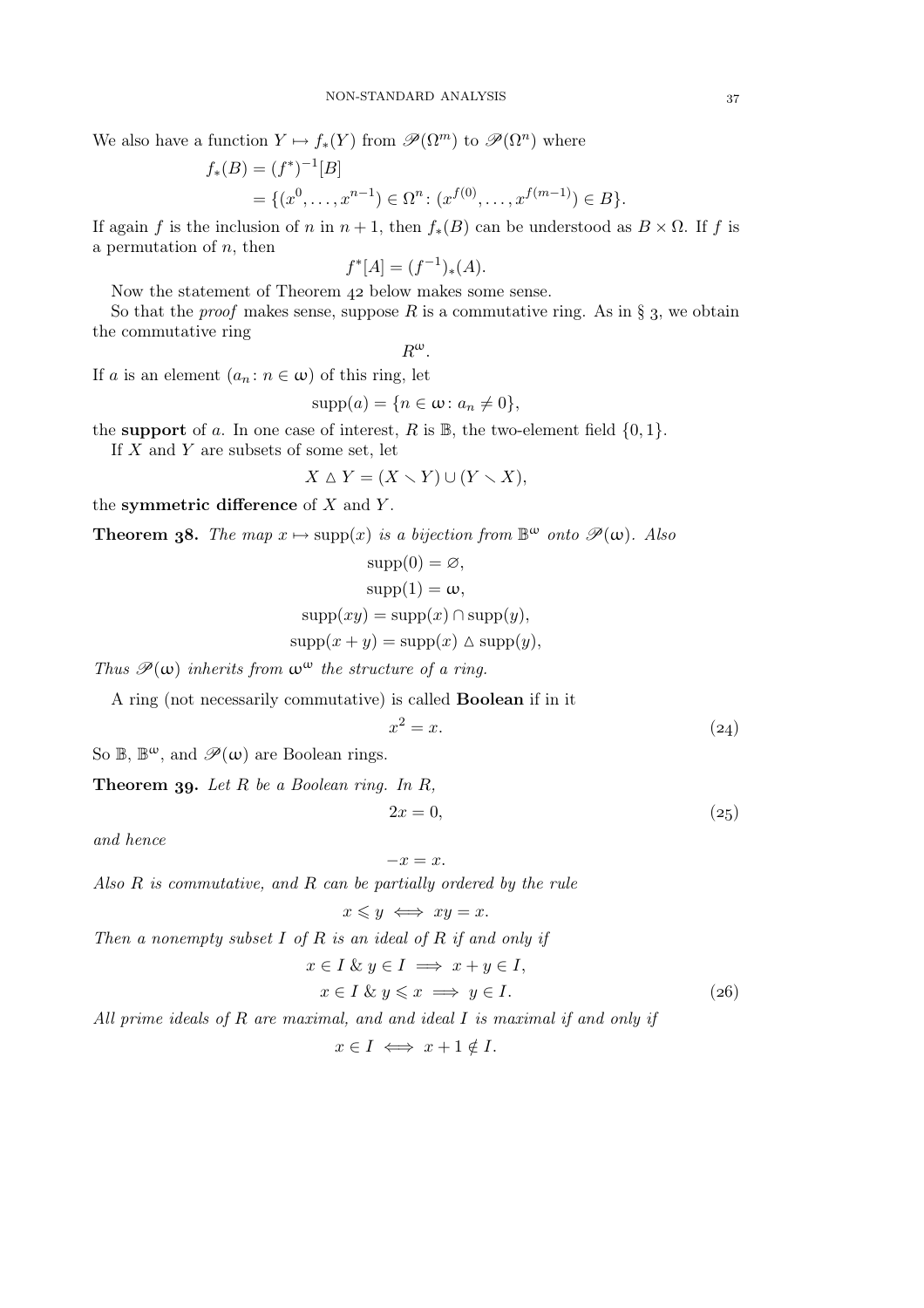*Proof.* For  $(z_5)$ , compute

$$
2x = (2x)^2 = 4x^2 = 4x.
$$

For commutativity then, compute

$$
x + y = (x + y)^2 = x^2 + xy + yx + y^2 = x + xy + yx + y,
$$
  

$$
0 = xy + yx.
$$

Immediately from the definitions,  $x \leq x$ . If  $x \leq y$  and  $y \leq x$ , then  $x = xy = yx = y$ . If  $x \leq y$  and  $y \leq z$ , then  $xz = xyz = xy = x$ , so  $x \leq z$ . Thus  $\leq$  partially orders R.

For the characterization of ideals, note that (26) is equivalent to  $x \in I \implies xz \in I$ . From  $(24)$ , we get

$$
x(x-1)=0,
$$

so in every Boolean integral domain, the only elements are 0 and 1. In short, every Boolean integral domain is a field, so prime ideals of  $R$  are maximal. Moreover, an ideal I of R is maximal if and only if  $R/I$  is the disjoint union of two cosets, I and  $1+I$ ; this yields the characterization of maximal ideals.  $\Box$ 

**Corollary.** *A subset*  $M$  *of*  $\mathcal{P}(\omega)$  *is a maximal ideal if and only if* 

- $(1)$   $x \in M$  &  $y \in M \implies x \cup y \in M$ ,
- $(z)$   $x \in M$  &  $y \subseteq x \implies y \in M$ ,
- $(g)$   $x \in M \iff \omega \setminus x \notin M$ .

*A* principal ideal (A) of  $\mathcal{P}(\omega)$  is maximal if and only if  $A = \omega \setminus \{n\}$  for some n in  $\omega$ . A maximal ideal of  $\mathcal{P}(\omega)$  is non-principal if and only if it contains all finite subsets *of* ω*.*

For example, if  $n \in \omega$ , then the principal ideal  $(\omega \setminus \{n\})$ , namely  $\{x \in \mathcal{P}(\omega) : n \notin x\}$ , is a maximal ideal of  $\mathscr{P}(\omega)$ .

**Theorem 40.** Let K be a field. The function  $X \mapsto \text{supp}[X]$  gives a one-to-one corre*spondence between the ideals of*  $K^{\omega}$  *and the ideals of*  $\mathscr{P}(\omega)$ *.* 

*Proof.* Suppose *I* is an ideal of  $K^{\omega}$ , and  $a \in I$ .

(1) If  $\text{supp}(b) \subseteq \text{supp}(a)$ , then  $b \in I$ , since  $b = ca$ , where

$$
c_n = \begin{cases} a_n^{-1}, & \text{if } a_n \neq 0, \\ 0, & \text{if } a_n = 0. \end{cases}
$$

(2) If  $b \subseteq \text{supp}(a)$ , then  $b = \text{supp}(c)$  for some c in I.

The first observation shows supp<sup>-1</sup>[supp[I]] = I; thus,  $X \mapsto \text{supp}[X]$  is injective on ideals. With the second observation, along with the identities

$$
supp(x) \cap supp(y) = supp(xy),
$$
  
\n
$$
supp(x) \triangle supp(y) \subseteq supp(x+y),
$$
\n(27)

we can conclude that supp [I] is an ideal of  $\mathcal{P}(\omega)$ . Finally, if J is an ideal of  $\mathcal{P}(\omega)$ , then  $(27)$  and

$$
supp(x + y) \subseteq supp(x) \cup supp(y) = supp(x) \triangle supp(y) \triangle supp(xy),
$$

along with surjectivity of  $x \mapsto \text{supp}(x)$ , show that  $\text{supp}^{-1}[J]$  is an ideal.  $\Box$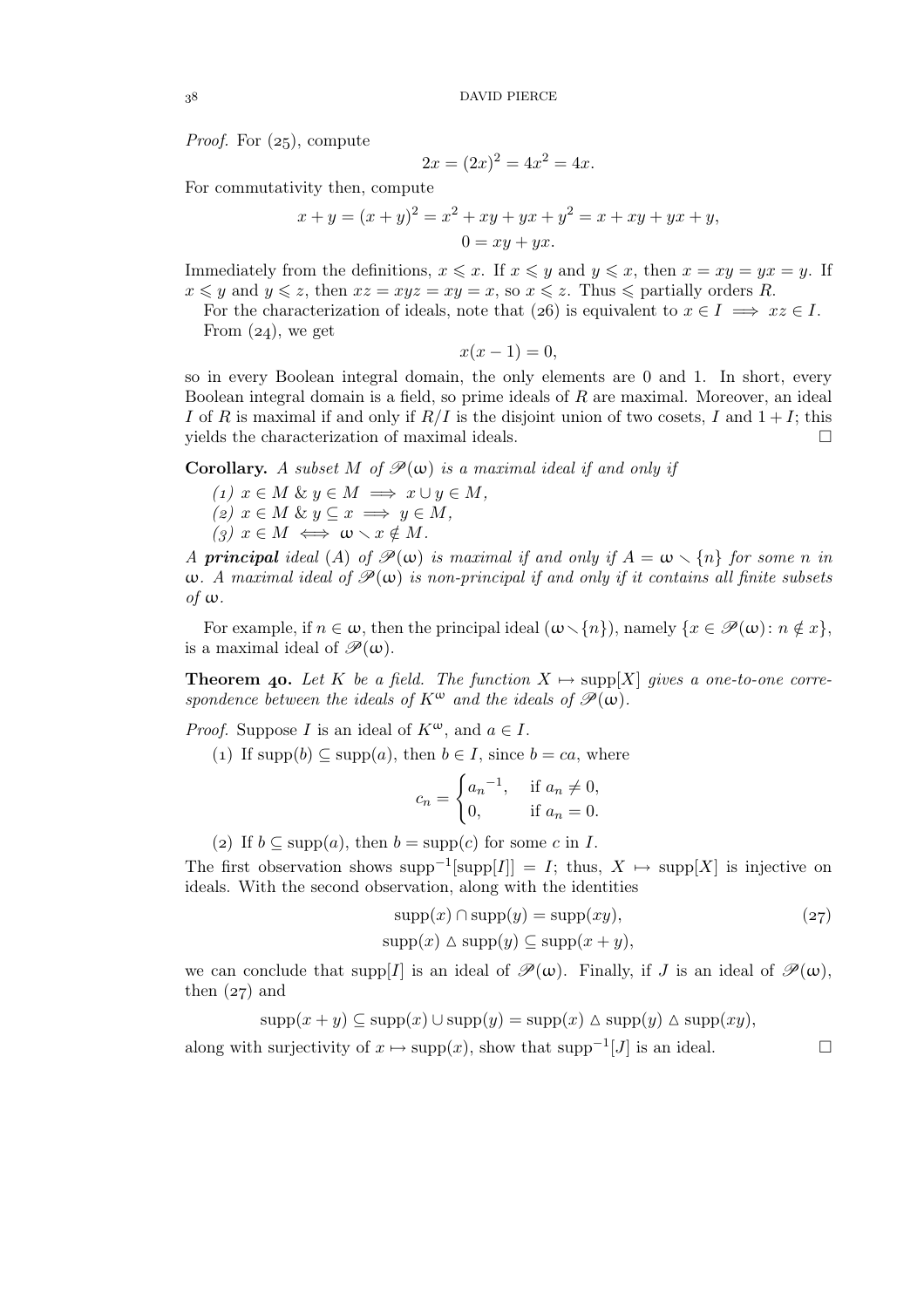Suppose M is a maximal ideal of  $\mathscr{P}(\omega)$ . Then supp<sup>-1</sup>[M] is a maximal ideal of  $K^{\omega}$ ; let us denote this ideal also by  $M$ . We can form the quotient

 $K^{\omega}/M$ ,

which must be a field; it is called an **ultrapower** of  $K$ . The **diagonal map** 

$$
x \mapsto (x \colon n \in \omega) + M
$$

is an embedding of K in  $K^{\omega}/M$ ; we shall identify K with its image in  $K^{\omega}/M$ .

If a and b are in  $K^{\omega}$ , and  $a + M = b + M$ , let us write also

$$
a \equiv b \pmod{M},\tag{28}
$$

or simply  $a \equiv b$ . The elements of M (as an ideal of  $\mathscr{P}(\omega)$ ) can be thought of as **small.** Then (28) holds if and only if the set  $\{n \in \omega: a_n \neq b_n\}$  of indices where a and b differ is small. This definition makes no use of the algebraic structure of  $K$ . So  $K$  can be just a set, although in  $\S 6$  we shall be interested only in the case where K is the complete ordered field R.

**Theorem 41.** Let K be an infinite set, and M a maximal ideal of  $\mathcal{P}(\omega)$ . Then the *diagonal embedding of* K *in* Kω/M *is surjective if and only if* M *is principal.*

*Proof.* Suppose the element a of  $K^{\omega}$  is injective, so that, if  $m \neq n$ , then  $a_m \neq a_n$ . Then  $a + M$  is in the image of the diagonal embedding if and only if M is principal.

We may henceforth assume that M is a non-principal maximal ideal of  $\mathcal{P}(\omega)$ , though we shall not actually use the assumption until  $\S 6$ . We have a bijection

$$
((x_k^0: k \in \omega), \ldots, (x_k^{n-1}: k \in \omega)) \mapsto ((x_k^0, \ldots, x_k^{n-1}): k \in \omega)
$$

from  $(K^{\omega})^n$  onto  $(K^n)^{\omega}$ ; we may write the bijection more simply as

$$
(x^0, \ldots, x^{n-1}) \mapsto (\boldsymbol{x}_k \colon k \in \boldsymbol{\omega}).
$$

So a plainface x or  $x^j$ , with a superscript at most, is an element of  $K^{\omega}$  or K, while a boldface  $x_k$ , with a subscript at most, is an element of  $K^n$ ; but  $x_k^j$  $\kappa_k^j$ , with both superscripts and subscripts, is in  $K$ . Instead of writing

$$
(x0 + M, \ldots, xn-1 + M),
$$

we may write simply

$$
(x^0, \ldots, x^{n-1}) + M;
$$

and instead of

$$
x^0 \equiv y^0 \& \dots \& x^{n-1} \equiv y^{n-1} \pmod{M},
$$

we may write

$$
(x^0, ..., x^{n-1}) \equiv (y^0, ..., y^{n-1}) \pmod{M}.
$$

If  $S \subseteq K^n$ , we define

$$
^{\ast}S = \{ (x^0, \dots, x^{n-1}) + M \colon (\mathbf{x}_k \colon k \in \omega) \in S^{\omega} \}. \tag{29}
$$

Thus we have a function  $X \mapsto {}^*X$  from  $\mathscr{P}(K^n)$  to  $\mathscr{P}({}^*K^n)$  for each n in  $\omega$ . Also

$$
^{\ast}K = K^{\omega}/M. \tag{30}
$$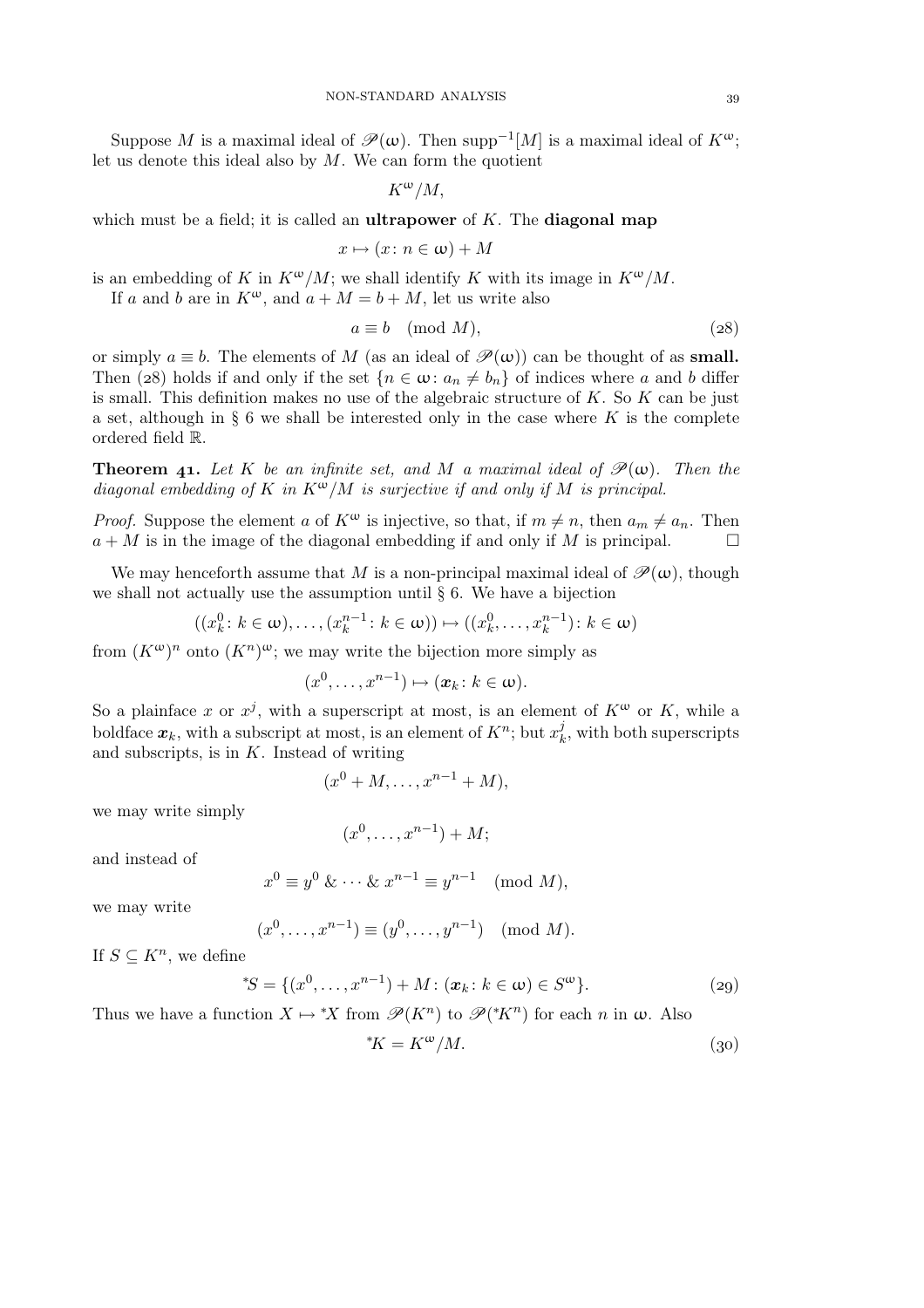**Lemma.** Let  $S \subseteq K^n$ . Then

$$
(x^0, \ldots, x^{n-1}) + M \in {^*S} \iff \{k \in \omega \colon x_k \notin S\} \in M.
$$

*Proof.* Suppose  $(x^0, \ldots, x^{n-1}) + M \in {^*S}$ . There is  $(y^0, \ldots, y^{n-1})$  in  $(K^{\omega})^n$  such that  $(x^0, ..., x^{n-1}) \equiv (y^0, ..., y^{n-1})$  and each  $y_k$  is in S. Then

$$
\{k \in \omega : \mathbf{x}_k \notin S\} \subseteq \{k \in \omega : x_k^0 \neq y_k^0 \vee \cdots \vee x_k^{n-1} \neq y_k^{n-1}\} \\
= \{k \in \omega : x_k^0 \neq y_k^0\} \cup \cdots \cup \{k \in \omega : x_k^{n-1} \neq y_k^{n-1}\}.
$$

Each of the sets  $\{k \in \omega : x_k^j\}$  $\boldsymbol{y}_k^j \neq y_k^j$  $\mathbf{k}_k^j$  is in  $M$ , so their union is, and therefore  $\{k \in \omega : \mathbf{x}_k \notin \mathbb{R}^N\}$  $S \in M$ , by the corollary to Theorem 39.

Now suppose conversely  $\{k \in \omega : x_k \notin S\} \in M$ . Then in particular  $S \neq \emptyset$ . Pick some  $y$  in  $S$ , and define

$$
\mathbf{z}_k = \begin{cases} \mathbf{x}_k, & \text{if } \mathbf{x}_k \in S, \\ \mathbf{y}, & \text{if } \mathbf{x}_k \notin S. \end{cases}
$$

Then  $(x^0, ..., x^{n-1}) + M = (z_0, ..., z^{n-1}) + M$ , which is in \*S.

**Theorem 42.** Let K be a set, and let the functions  $X \mapsto {}^*X$  from  $\mathscr{P}(K^n)$  to  $\mathscr{P}({}^*K^n)$ *be as given in* (29). Then

$$
{}^{*}\{(x,x)\colon x\in K\} = \{(x,x)\colon x\in {}^{*}K\};\tag{31}
$$

*for all*  $n$  *in*  $\omega$  *and all subsets*  $S$  *and*  $T$  *of*  $K^n$ ,

$$
^{\ast}S \cap K^{n} = S,\tag{32}
$$

$$
^*(K^n \smallsetminus S) = ^*K^n \smallsetminus {}^*S,\tag{33}
$$

$$
^*(S \cap T) = ^*S \cap ^*T; \tag{34}
$$

*for all* m *and* n *in*  $\omega$ *, all* f *from* m *to* n*,* and all subsets S of  $K^n$  and T of  $K^m$ *,* 

$$
^*(f^*[S]) = f^*[^*S],\tag{35}
$$

$$
^*(f_*(T)) = f_*(^*T). \tag{36}
$$

*(More precisely, the last equations are*  $*(f^*_K[S]) = f^*_{*K}[^*S]$  *and*  $*(f^K_*(T)) = f^*_*(T)$ .) *Proof.* For  $(31)$ , we have

$$
(x, y) + M \in \{ (x, x) \colon x \in K \} \iff \{ k \in \omega \colon x_k \neq y_k \} \in M
$$
  

$$
\iff x + M = y + M.
$$

For (32), we easily have  $S \subseteq {}^*S \cap K^n$ . Suppose conversely  $(x^0, \ldots, x^{n-1}) + M \in {}^*S \cap K^n$ . Then

$$
\{k\in\omega\colon \boldsymbol{x}_k\notin S\}\in M,
$$

and also, for some  $y$  in  $K<sup>n</sup>$ , we have  $\{k \in \omega : x_k \neq y\} \in M$ . Since

 ${k \in \omega : y \notin S}$   $\subseteq$   ${k \in \omega : y \neq x_k \vee x_k \notin S}$  =  ${k \in \omega : y \neq x_k}$   $\cup$   ${k \in \omega : x_k \notin S}$ ,

we can conclude  $\{k \in \omega : y \notin S\} \in M$ . (In particular, the set must be empty.) Hence  $y \in S$ , so  $(x^0, \ldots, x^{n-1}) + M \in S$ .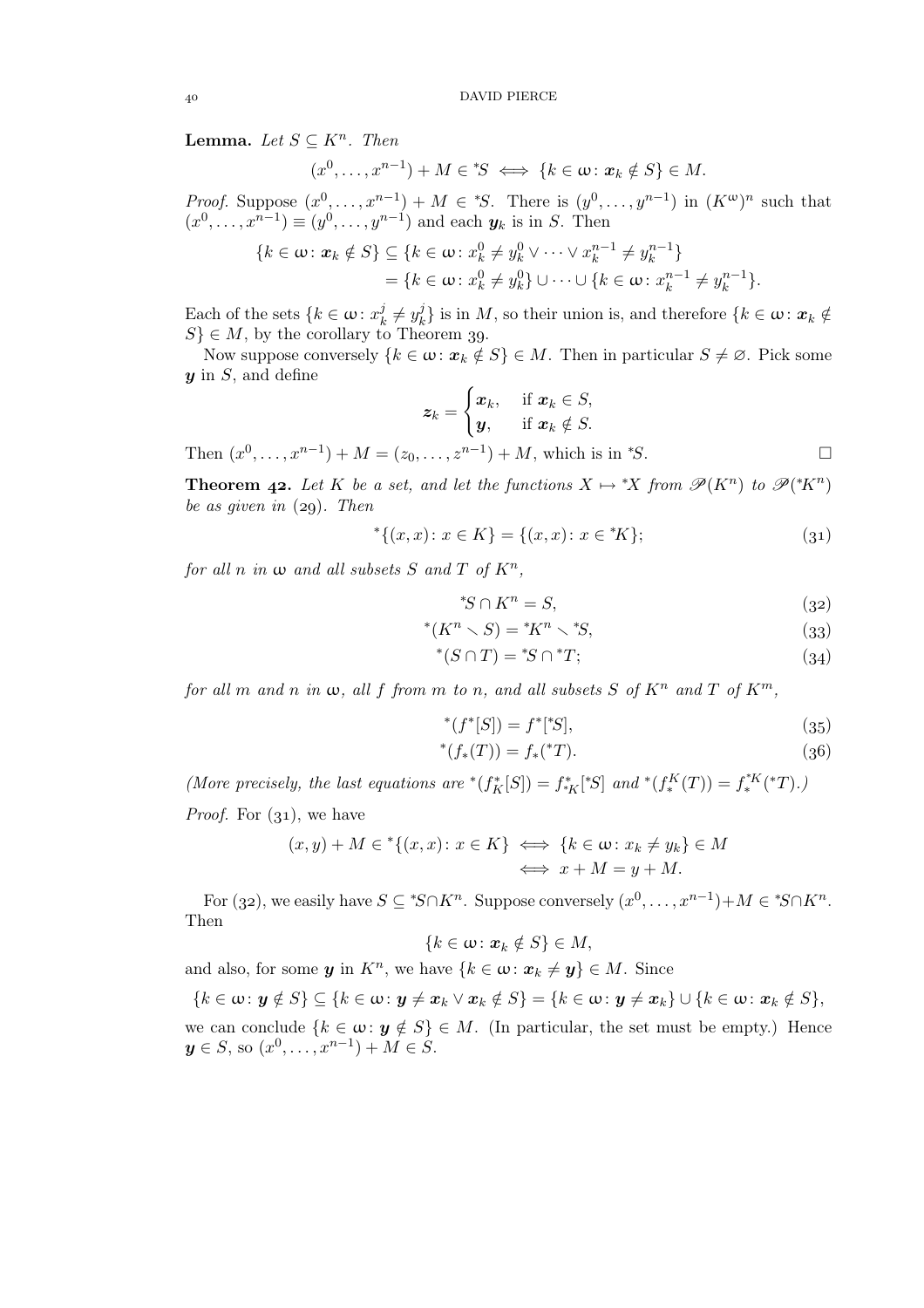For  $(33)$ , we have

$$
(x^{0},...,x^{n-1}) + M \in {}^{*}(K^{n} \setminus S) \iff \{k \in \omega : x_{k} \notin K^{n} \setminus S\} \in M
$$
  

$$
\iff \{k \in \omega : x_{k} \notin S\} \notin M
$$
  

$$
\iff (x^{0},...,x^{n-1}) + M \notin {}^{*}S
$$
  

$$
\iff (x^{0},...,x^{n-1}) + M \in {}^{*}K^{n} \setminus {}^{*}S.
$$

For  $(34)$ , we have

$$
(x^{0},...,x^{n-1}) + M \in {}^{*}(S \cap T) \iff \{k \in \omega : \mathbf{x}_{k} \notin S \cap T\} \in M
$$
  

$$
\iff \{k \in \omega : \mathbf{x}_{k} \notin S\} \cup \{k \in \omega : \mathbf{x}_{k} \notin T\} \in M
$$
  

$$
\iff \{k \in \omega : \mathbf{x}_{k} \notin S\} \in M \& \{k \in \omega : \mathbf{x}_{k} \notin T\} \in M
$$
  

$$
\iff (x^{0},...,x^{n-1}) + M \in {}^{*}S \&
$$
  

$$
(x^{0},...,x^{n-1}) + M \in {}^{*}T
$$
  

$$
\iff (x^{0},...,x^{n-1}) + M \in {}^{*}S \cap {}^{*}T.
$$

For (35), we may assume  $S \neq \emptyset$ , since  $^*\emptyset = \emptyset$ . Let  $(x^0, \ldots, x^{n-1}) \in (K^{\omega})^m$ . There is  $(y_k: k \in \omega)$  in  $S^{\omega}$  such that, for all k in  $\omega$ , if  $x_k \in f^*[S]$ , then  $x_k = f^*(y_k)$ . Hence

$$
(x^{0},...,x^{m-1}) + M \in {}^{*}(f^{*}[S]) \iff \{k \in \omega : x_{k} \notin f^{*}[S]\} \in M
$$
  

$$
\iff \{k \in \omega : x_{k} \neq f^{*}(y_{k})\} \in M
$$
  

$$
\iff (x^{0},...,x^{m-1}) + M = f^{*}(y^{0} + M,...,y^{n-1} + M)
$$
  

$$
\iff (x^{0},...,x^{m-1}) + M \in f^{*}[^{*}S].
$$

Finally, for  $(36)$ , we have

$$
(x^{0},...,x^{n-1}) + M \in {}^{*}(f_{*}(T))
$$
  
\n
$$
\iff \{k \in \omega : x_{k} \notin f_{*}(T)\} \in M
$$
  
\n
$$
\iff \{k \in \omega : f^{*}(x_{k}) \notin T\} \in M
$$
  
\n
$$
\iff \{k \in \omega : f^{*}(x_{k}) \neq y_{k}\} \in M \text{ for some } (y_{k}:k \in \omega) \text{ in } T^{\omega}
$$
  
\n
$$
\iff f^{*}(x^{0} + M,...,x^{m-1} + M) = (y^{0},...,y^{n-1}) + M \text{ for some } (y_{k}:k \in \omega) \text{ in } T^{\omega}
$$
  
\n
$$
\iff (x^{0},...,x^{m-1}) + M \in f_{*}({}^{*}T).
$$

5.2. Logic. It will follow from Theorem 42 that K and <sup>\*</sup>K agree on *sentences* of *firstorder logic.* This result is stated formally as Theorem  $45$ , in § 6 below, for the case  $K = \mathbb{R}$ ; but the general claim has the same proof, and the preliminary work done now will be in terms of an arbitrary set K.

If  $S \subseteq K^n$ , then S can be understood as a *name* for:

- $(1)$  itself, in K,
- $(z)$  \*S, in \*K.

We can express this more symbolically by

$$
S^K = S, \qquad S^{*K} = {}^*S.
$$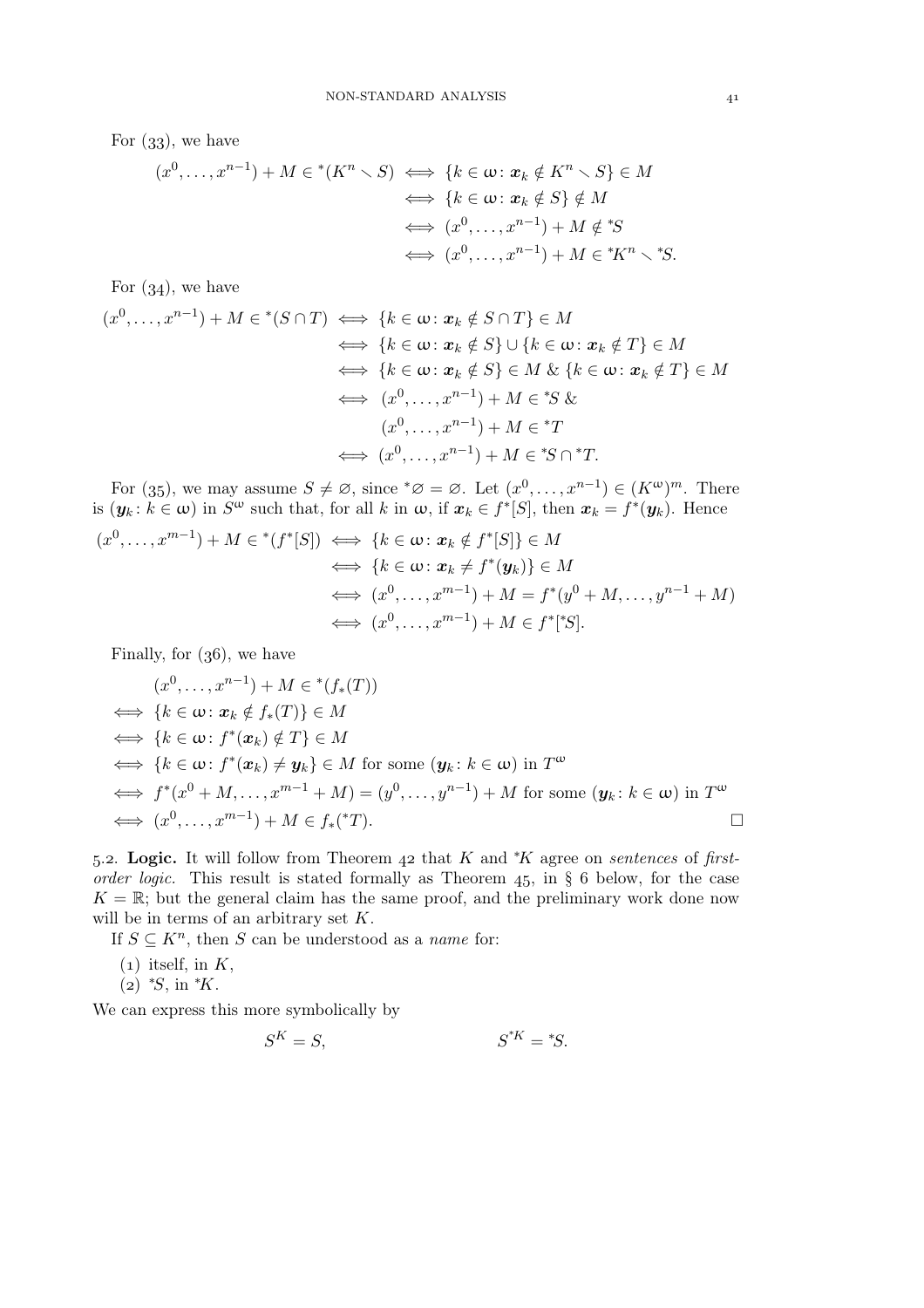An atomic formula is a string

$$
St^0\cdots t^{n-1},
$$

where  $S \subseteq K^n$ , and each  $t^k$  is either a variable or an element of  $*K$ . In case  $n = 2$ , we customarily write

 $t^0\;S\;t^1$ 

instead of  $St^0t^1$ .

The formulas, simply, are defined recursively:

- () atomic formulas are formulas,
- (2) if  $\phi$  is a formula, then so is the **negation**  $\neg \phi$ ,
- (3) if  $\phi$  and  $\psi$  are formulas, then so is the **conjunction** ( $\phi \& \psi$ ),
- (4) if  $\phi$  is a formula, and x is a variable, then so is the **instantiation**  $\exists x \phi$  is a formula.

The following is sometimes overlooked in expositions of logic; but it is needed to allow recursive definitions on the set of formulas.

Theorem (Unique Readability). *Every formula is* uniquely *an atomic formula, a negation, a conjunction. or an instantiation. Every conjunction is*  $(\phi \& \psi)$  *for some* unique *formulas*  $\phi$  *and*  $\psi$ .

We can introduce the other customary symbols as abbreviations:

- (1)  $(\phi \Rightarrow \psi)$  means  $\neg(\phi \& \neg \psi)$ ,
- (2)  $(\phi \lor \psi)$  means  $(\neg \phi \Rightarrow \psi)$ ,
- (3)  $(\phi \Leftrightarrow \psi)$  means  $((\phi \Rightarrow \psi) \& (\psi \Rightarrow \phi))$ ,
- (4)  $\forall x \phi$  means  $\neg \exists x \neg \phi$ .

Whether a variable is free in a formula is defined recursively:

- () all variables in an atomic formula are free,
- (2) the free variables of  $\neg \phi$  are those of  $\phi$ ,
- (3) the free variables of  $(\phi \& \psi)$  are those of  $\phi$  or  $\psi$ ,
- (4) the free variables of  $\exists x \phi$  are those of  $\phi$ , except x.

If the free variables of a formula are all on the list  $(x^0, \ldots, x^{n-1})$ , then the formula can be called *n*-ary. In this case, if  $n \leq r$ , then the formula is also *r*-ary. If we want to understand a formula  $\phi$  *as n*-ary, we may write it as  $\phi(x^0, \ldots, x^{n-1})$ .

Suppose  $t^k$  is in \*K or is a variable for each k in  $\omega$ . For each n-ary formula  $\theta$ , a formula  $\theta(t^0, \ldots, t^{n-1})$  is defined. The definition is recursive:

- (1) If  $\theta$  is atomic, then  $\theta(t)$  is the result of replacing each  $x^k$  with  $t^k$ .
- (2) If  $\theta$  is  $\neg \phi$ , then  $\theta(t)$  is  $\neg \psi$ , where  $\psi$  is  $\phi(t)$ .
- (3) If  $\theta$  is  $(\phi \& \psi)$ , then  $\theta(t)$  is  $(\phi(t) \& \psi(t))$ .
- (4) If  $\theta$  is  $\exists x^{\ell} \phi$ , then we can understand  $\phi$  as r-ary, where  $r = \max(\ell+1, n)$ . In this case,  $\theta(t)$  is  $\exists x^{\ell} \psi$ , where  $\psi$  is  $\phi(u)$ , where

$$
u^k = \begin{cases} x, & \text{if } k = \ell, \\ t^k, & \text{if } k \neq \ell. \end{cases}
$$

<sup>&</sup>lt;sup>9</sup>I don't know of a common term for formulas  $\exists x \phi$ ; *instantiation* seems to work, though, since the formula will be interpreted as saying that  $\phi$  is true for some *instance* of x.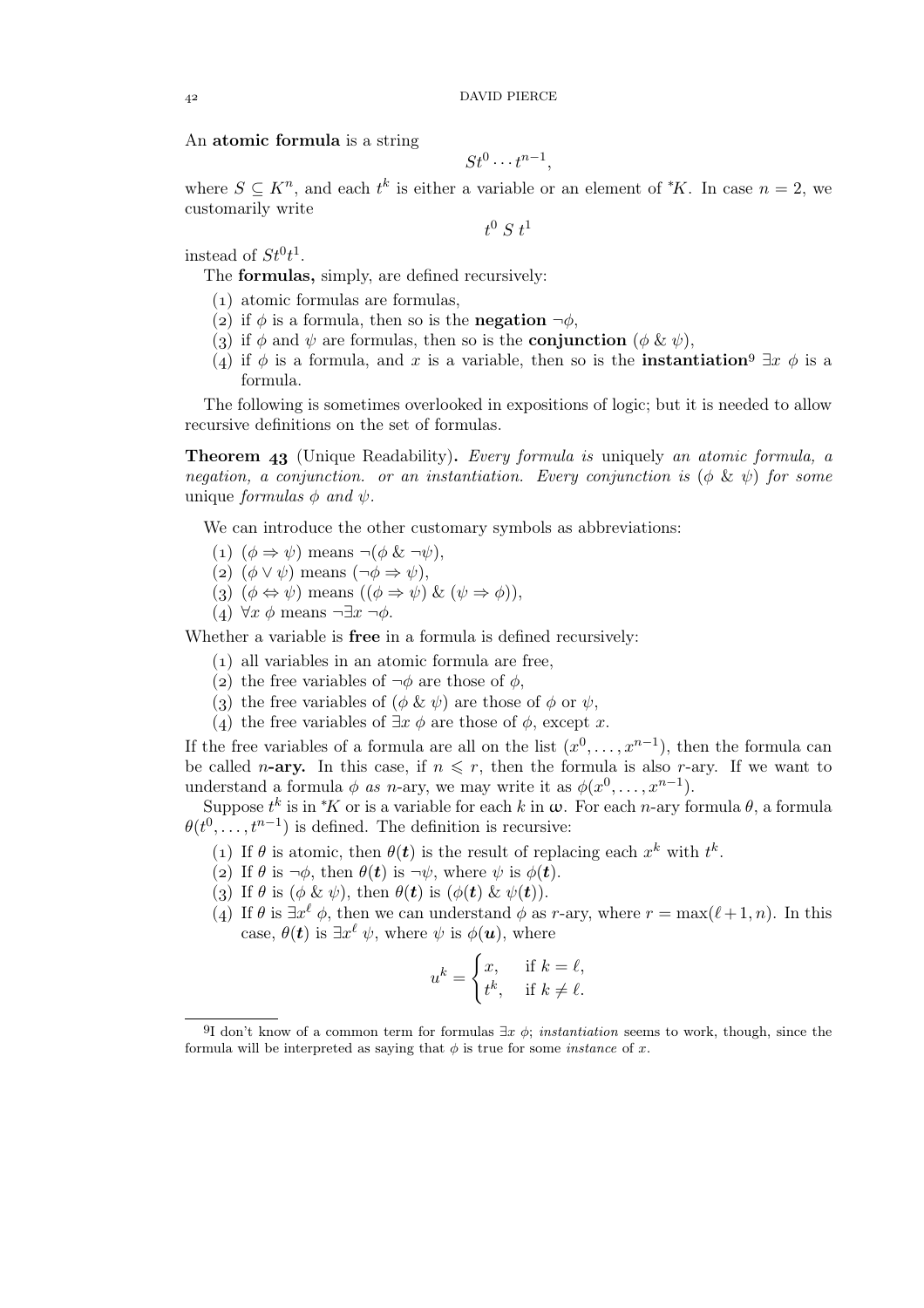The case  $n = 0$  is not excluded; in this case,  $\theta(t^0, \ldots, t^{n-1})$  is simply  $\theta$ .

The **parameters** of a formula are the (names of) elements of  $*K$  that appear in the formula. A sentence is a formula with no free variables, namely a 0-ary or nullary formula.

A sentence  $\sigma$  with parameters from K may be **true** in K, in which case we write

$$
K \vDash \sigma;
$$

otherwise  $\sigma$  is **false** in K, and we write

$$
K\nvDash \sigma.
$$

The definition is recursive:

(1)  $K \models Sa^0 \cdots a^{n-1}$  if and only if  $(a^0, \ldots, a^{n-1}) \in S$ .

(2)  $K \models \neg \sigma$  if and only if  $K \not\models \sigma$ .

(3)  $K \models (\sigma \& \tau)$  if and only if  $K \models \sigma$  and  $K \models \tau$ .

(4)  $K \vDash \exists x \phi$  if and only if, assuming  $\phi$  is *n*-ary, there is **a** in  $K^n$  such that  $K \vDash \phi(\mathbf{a})$ . All of the foregoing holds also with K replaced by  $*K$ .

The definition of truth shows why formulas as we have defined them are more precisely called formulas of first-order logic. In our formulas, variables stand only for *elements* of K. If we allowed variables standing for *relations* on K, then our formulas would be *second order.* The third of the Peano axioms in  $\S$  2.1 is second order; so is the definition of completeness of an ordered field. In  $\S$  6 we shall note that there is no first-order definition of N or R.

If  $S = \{(x, x): x \in K\}$ , then, instead of  $t^0 S t^1$ , we may write

$$
0=t^1.
$$

t

Then  $K \models a^0 = a^1$  if and only if  $a^0 = a^1$ ; and likewise in  $*K$ , by (32). An *n*-ary formula  $\phi$ defines an *n*-ary relation on \*K, namely  $\{a \in {}^*K^n : {}^*K \models \phi(a)\}$ ; this relation can be denoted by

 $\phi^{*K}$ . In case  $\sigma$  is nullary, we have  $\sigma^{*K} = \{x \in \{0\} : {}^*K \vDash \sigma\}$ , so that

$$
^*K \vDash \sigma \iff \sigma^{^*K} = 1.
$$

If the parameters of a formula all come from  $K$ , then the formula similarly defines a relation on K, denoted by  $\phi^K$ .

**Theorem 44.** Let  $\theta$  be a formula with parameters from K. Then

∗

∗

$$
(\theta^K) = \theta^{*K}.
$$

*Proof.* Since formulas are defined recursively, we can argue inductively. The claim is true when  $\theta$  is atomic, by (32). If the claim is true when  $\theta$  is  $\phi$ , then by (33)

$$
((\neg \phi)^K) = {}^*(K^n \setminus \phi^K)
$$
  
=  ${}^*K^n \setminus {}^*(\phi^K)$   
=  ${}^*K^n \setminus \phi^*K$   
=  $(\neg \phi)^*K$ ,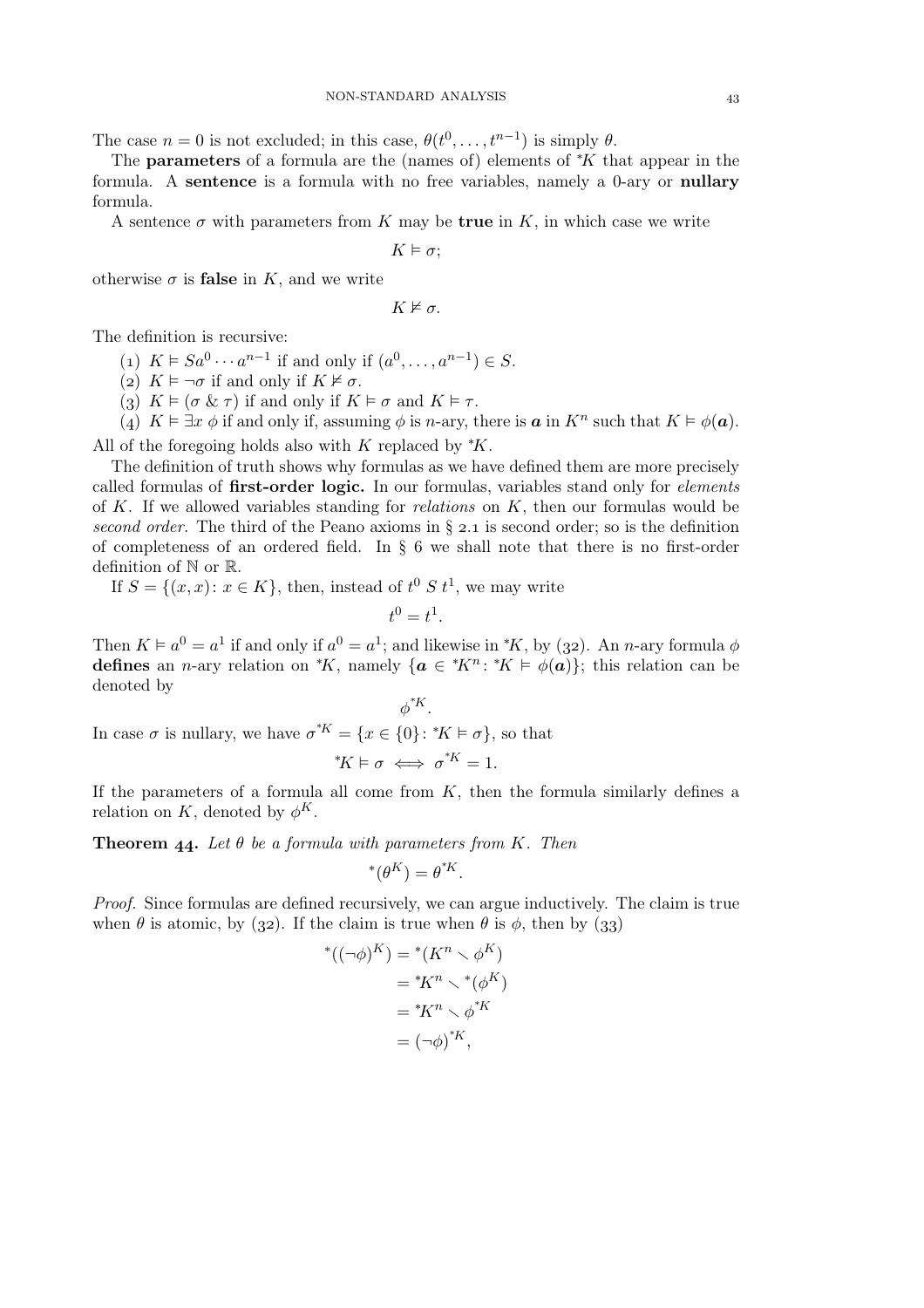### DAVID PIERCE

so the claim is true when  $\theta$  is  $\neg \phi$ . Similarly, if the claim is true when  $\theta$  is  $\phi$  or  $\psi$ , then by (34) the claim is true when  $\theta$  is ( $\phi \& \psi$ ).

For the final case, let us first note that, if the claim is true when  $\theta$  is considered as m-ary, and  $m \leq n$ , then the claim is still true when  $\theta$  is considered as n-ary. Indeed, let f be the inclusion of  $m$  in  $n$ . Then

$$
\theta(x^0, \ldots, x^{n-1})^K = \theta(x^0, \ldots, x^{m-1})^K \times K^{n-m} = f_*^K(\theta(x^0, \ldots, x^{m-1})^K),
$$

and likewise with  $K$  in place of K. Now use (36).

To finish then, we suppose the claim is true when  $\theta$  is  $\phi$ , and we prove the claim when  $\theta$  is  $\exists x^{\ell} \phi$ . We may assume  $\phi$  and  $\exists x^{\ell} \phi$  are both *n*-ary, where  $\ell < n$ . Then we can understand  $(x^0, \ldots, x^{n-1})$  as  $(x, y, z)$ , where x is  $(x^0, \ldots, x^{\ell-1})$ , and y is  $x^{\ell}$ , and x is  $(x^{\ell+1},...,x^{n-1})$ . Then

$$
(\exists x^{\ell} \phi)^{K} = \{(\mathbf{a}, b, \mathbf{c}) \in K^{n} : K \vDash (\exists x^{\ell} \phi)(\mathbf{a}, b, \mathbf{c})\}
$$
  
=  $\{(\mathbf{a}, b, \mathbf{c}) \in K^{n} : K \vDash \exists x^{\ell} \phi(\mathbf{a}, x^{\ell}, \mathbf{c})\}$   
=  $f_{*}^{K}(\{(\mathbf{a}, \mathbf{c}) \in K^{n-1} : K \vDash \exists x^{\ell} \phi(\mathbf{a}, x^{\ell}, \mathbf{c})\}),$ 

where f is the function from  $n - 1$  to n given by

$$
f(k) = \begin{cases} k, & \text{if } k < \ell, \\ k+1, & \text{if } \ell \leqslant k < n-1. \end{cases}
$$

We have also that  $K \vDash \exists x^{\ell} \phi(a, x^{\ell}, c)$  if and only if  $K \vDash \phi(a, b, c)$  for some b in K. Then

$$
\{(\boldsymbol{a},\boldsymbol{c})\in K^{n-1}\colon K\models \exists x^{\ell}\ \phi(\boldsymbol{a},x^{\ell},\boldsymbol{c})\}=f_K^*[\phi^K].
$$

Combining these results, we have

$$
(\exists x^{\ell} \phi)^{K} = f_{*}^{K}(f_{K}^{*}[\phi^{K}]).
$$

By (35) and (36) then, the claim holds when  $\theta$  is  $\exists x^{\ell} \phi$ . Therefore it holds generally.  $\Box$ 

**Theorem 45.** Let  $\sigma$  be a sentence with parameters from K. Then<sup>10</sup>

$$
K\vDash \sigma \iff \text{``}K\vDash \sigma.
$$

*Proof.* When  $n = 0$ , then equation (32) is simply <sup>\*</sup>S = S.  $\Box$ 

.. Mock higher-order logic. If we want our logic to be able to refer generally to subsets of a set, to functions on the set of functions on the set, and so forth, then we can proceed as follows. First, we recursively define types as certain strings:

- $(1)$  0 is a type.
- (2) if  $n \in \omega \setminus \{0\}$ , and  $(t_0, \ldots, \tau_{n-1})$  is a list of n types, then the string

$$
n\tau_0\cdots\tau_{n-1}
$$

is a type.

Note that the type 0 is also a type of the form  $n\tau_0 \cdots \tau_{n-1}$ , where  $n = 0$ .

**Theorem 46** (Unique Readability). *Every type has the form*  $n\tau_0 \cdots \tau_{n-1}$  *for some* unique *n in*  $\omega$  *and some* unique *list* ( $\tau_0, \ldots, \tau_{n-1}$ ) *of types.* 

<sup>&</sup>lt;sup>10</sup>In model-theoretic terms, the full structure on K is an *elementary substructure* of the structure induced on  $K$  by  $X \mapsto X$ .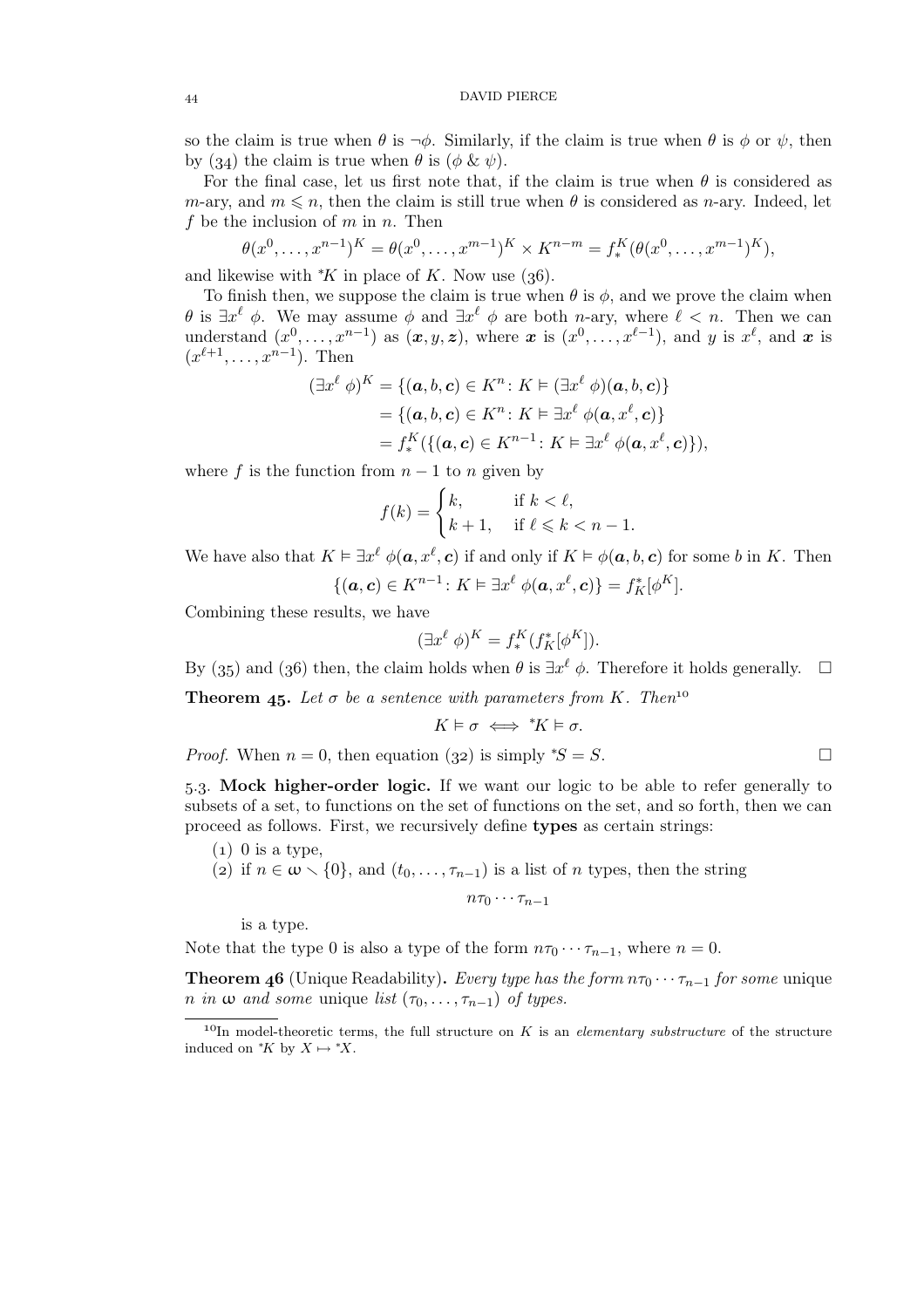Given a set  $K$ , we can now define

- $(1) K_0 = K$ ,
- (2) if  $\tau$  is a type  $n\tau_0 \cdots \tau_{n-1}$ , where  $n > 0$ , then

$$
K_{\tau} = \mathscr{P}(K_{\tau(0)} \times \cdots \times K_{\tau(n-1)}).
$$

Here  $\tau(j)$  is just  $\tau_j$ , when used as a subscript itself. The first condition is not a special case of the second: if  $\tau$  is not 0, then elements of  $K_{\tau}$  are *relations*; but elements of  $K_0$ are just elements of  $K$ . Letting  $T$  be the set of types, we define

$$
\tilde{K} = \bigcup_{\tau \in T} K_{\tau}.
$$

Letting M be a maximal ideal of  $\mathcal{P}(\omega)$  as before, we have a special case of (30):

$$
^{\ast}(\tilde{K}) = \tilde{K}^{\omega}/M.
$$

This introduces a potential ambiguity, since  $K \subseteq \tilde{K}$ , but \*K is not literally a subset of \* $(\tilde{K})$ . Since a relation S on K is also a relation on  $\tilde{K}$ , its image \*S is either a relation on <sup>\*</sup>K or on <sup>\*</sup>( $\tilde{K}$ ), but these two relations called <sup>\*S</sup> are not generally the same. This problem is taken care of by the following.

**Theorem 47.**  $*K$  embeds in  $*({\tilde{K}})$  under

$$
\{x\in K^\omega\colon x\equiv a\}\mapsto \{x\in \tilde{K}^\omega\colon x\equiv a\}.
$$

*Then an embedding i* of  $\mathscr{P}({^*\tilde{K}})^n$  *in*  $\mathscr{P}({^*\tilde{K}})^n$  *is induced, and the following diagram commutes.*

$$
\mathscr{P}(K^n) \xrightarrow{\ast} \mathscr{P}({^*\!K}^n)
$$
  
\n
$$
\subseteq \bigcup_{\ast} \qquad \qquad \bigcup_{i} i
$$
  
\n
$$
\mathscr{P}(\tilde{K}^n) \longrightarrow \mathscr{P}({^*\!}(\tilde{K})^n)
$$

*In particular, if*  $S \subseteq K^n$ *, then* 

$$
i(^*S) = {}^*S,
$$

*where*  $*S$  *is computed in*  $*K$  *and*  $*(\tilde{K})$  *respectively.* 

Another ambiguity arises when we consider that some *elements* of  $\tilde{K}$  are also *relations* on  $\tilde{K}$ . Indeed, every element S of  $\tilde{K} \setminus K_0$  is a relation on  $\tilde{K}$ , so it determines both the element  $(S: k \in \omega) + M$  or S of \*( $\tilde{K}$ ) and the relation \*S on \*( $\tilde{K}$ ), but these are not literally the same. This is taken care of by the following.

**Theorem 48.** There is an embedding *ι* from the subset  $\bigcup_{\tau \in T} * (K_{\tau})$  of  $*(\tilde{K})$  into  $(\widetilde{*K})$ *such that*

(1) 
$$
\iota(x) = x
$$
 when  $x \in {}^*K$ ,  
\n(2)  $\iota(x) \in ({}^*K)_{\tau}$  when  $x \in {}^*K_{\tau}$ ), and  
\n(3) if  $S \in K \setminus K_0$ , then  
\n
$$
\iota(S) = \{ (\iota(x^0), \dots, \iota(x^{n-1})) : x \in {}^*S \}.
$$
\n(37)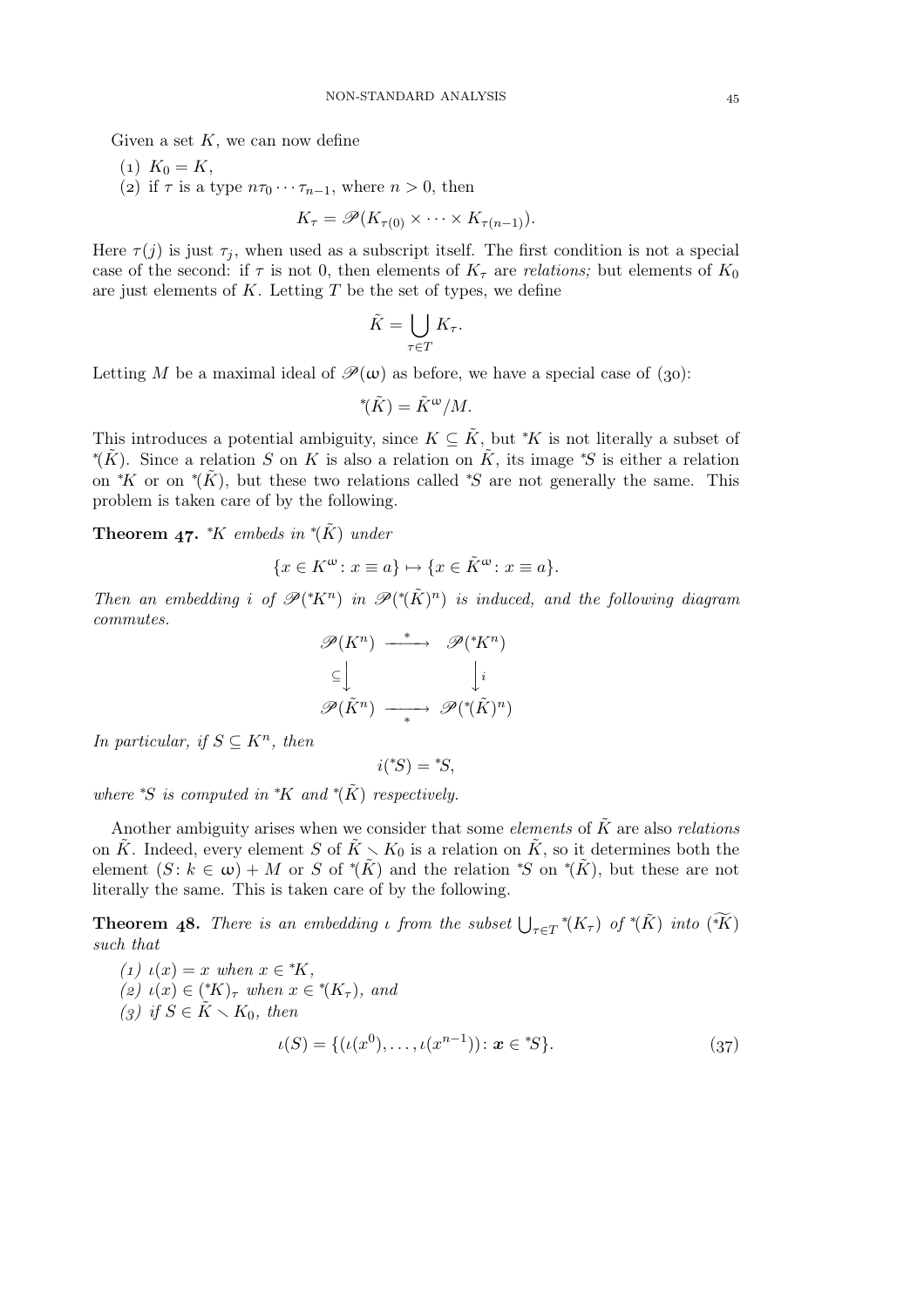*Proof.* If  $\tau$  is a type  $n\tau_0 \cdots \tau_{n-1}$ , let

$$
E_{\tau} = \{(\boldsymbol{x},y) \in \tilde{K}^{n+1} \colon \boldsymbol{x} \in y \ \& \ y \in K_{\tau}\}.
$$

Then the sentence

$$
\forall x \ \forall y \ (E_{\tau}xy \Rightarrow K_{\tau(0)}x^0 \ \& \ \cdots \ \& \ K_{\tau(n-1)}x^{n-1} \ \& \ K_{\tau}y)
$$

is true in  $\tilde{K}$ . By Theorem 45, it is true in  $^*(\tilde{K})$ . By Theorem 44,

$$
(K_{\tau}x)^{*(\tilde{K})} = ^{*}(K_{\tau}).
$$

Hence, if  $S \in {}^*\!(K_\tau)$ , then

$$
(E_{\tau} \mathbf{x} S)^{*(\tilde{K})} \subseteq {}^{*}(K_{\tau(0)}) \times \cdots \times {}^{*}(K_{\tau(n-1)}),
$$

and the function that converts such S to  $(E_{\tau} \mathcal{X} S)^{*(\tilde{K})}$  is an embedding. We can now define  $\iota$  recursively:

- (1)  $\iota(x) = x$  if  $x \in {}^*(K_0)$ ,
- (2) if  $\tau = n\tau_0 \cdots \tau_{n-1}$ , and  $R \in {}^*\!(K_\tau)$ , then

$$
\iota(R) = \{ (\iota(a^0), \dots, \iota(a^{n-1})) \colon \, ^{*}(\tilde{K}) \vDash E_{\tau} \mathbf{a}R \}. \tag{38}
$$

By induction,  $\iota$  maps  $^*(K_{\tau})$  into  $(^*K)_{\tau}$ . Moreover, if again  $\tau = n\tau_0 \cdots \tau_{n-1}$ , and  $S \in K_{\tau}$ , then the sentence

$$
\forall \boldsymbol{x}\ (S\boldsymbol{x} \iff E_{\tau}\boldsymbol{x} S)
$$

is true in  $\tilde{K}$ , so it is true in  $^*(\tilde{K})$ , which means in particular

$$
{}^*\!S = S^{*(\tilde{K})} = (S\bm{x})^{*(\tilde{K})} = (E_{\tau}\bm{x}S)^{*(\tilde{K})}.
$$

This and  $(38)$  establish  $(37)$ .

As we shall see in § 6,  $\iota$  is not generally surjective. Also, even though every element of  $\tilde{K}$  is an element of some  $K_{\tau}$ , not every element of \*( $\tilde{K}$ ) is an element of some \*( $K_{\tau}$ ).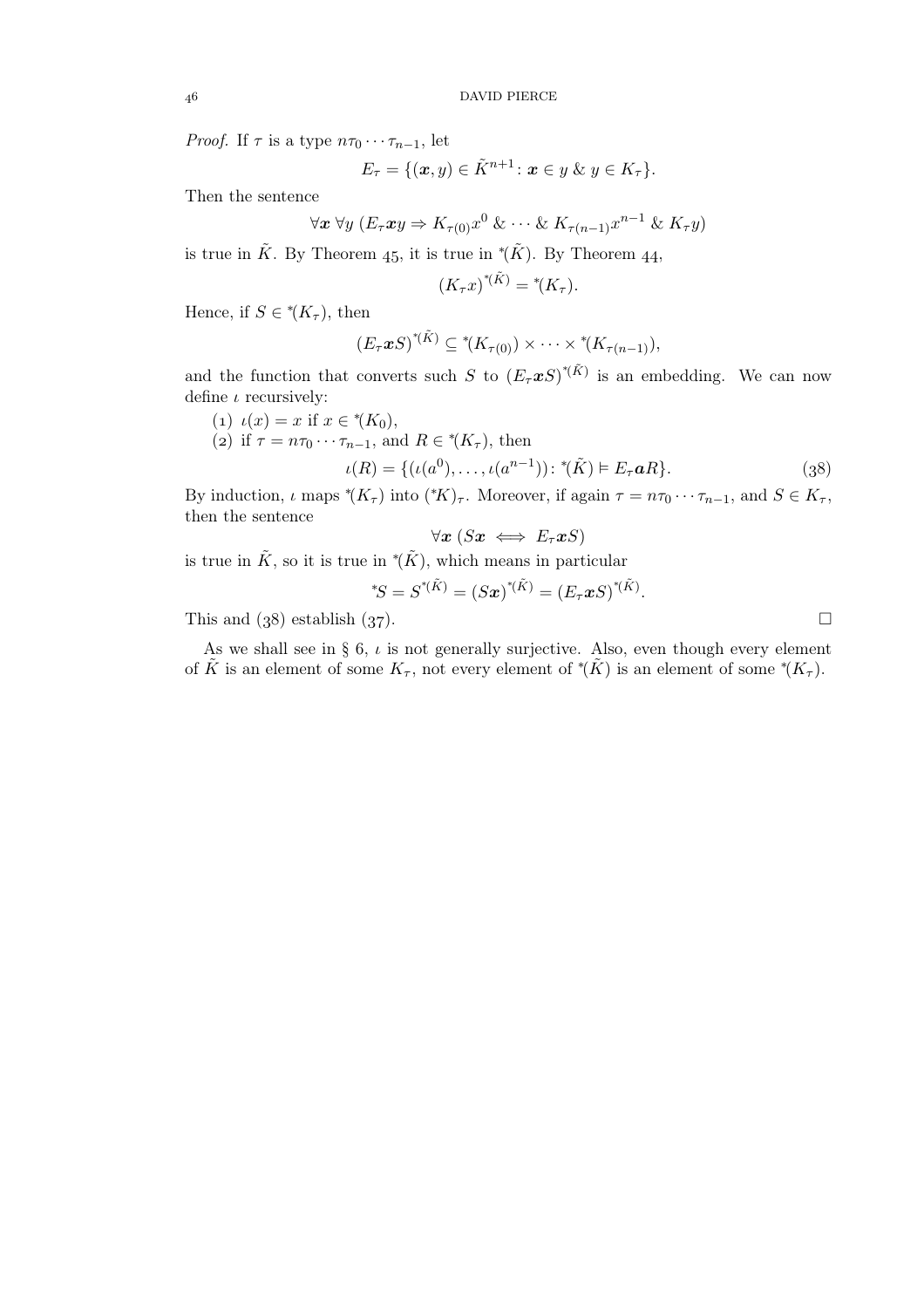#### . Analysis

Let <sup>\*</sup>R be the ultrapower  $\mathbb{R}^{\omega}/M$  of R, where M is a *non-principal* maximal ideal of  $\mathscr{P}(\omega)$ . Then R embeds properly in <sup>\*</sup>R, by Theorem 41. Everything we do now will be based on Theorem 45 in case  $K = \mathbb{R}$  or  $K = \tilde{\mathbb{R}}$ .

If S is a relation on R, then  $*S$  is a standard relation and is the extension of S. Also, elements of  $\mathbb{R}^n$  are **standard.** Note then that a standard relation might have nonstandard elements.

Suppose  $S \subseteq \mathbb{R}^n$ , and f is a function from S to R. Let

$$
T = \{(\boldsymbol{x}, f(\boldsymbol{x})) \colon \boldsymbol{x} \in S\};
$$

this is the **graph** of  $f$ . Then the sentences

$$
\forall x \exists y (Sx \Rightarrow Txy),
$$
  

$$
\mathbb{R} \models \forall x \forall y \forall z (Sx \& Txy \& Txz \Rightarrow y = z)),
$$

are true in R; by Theorem 44, they are true in  $*R$ . Therefore  $*T$  is the graph of a function from  $*S$  to  $*R$ . We may denote this function by

$$
^{\ast}\!f.
$$

We have then

$$
{}^*f \upharpoonright S = f. \tag{39}
$$

In a formula, in place of  $Txy$ , we may write

 $f(\boldsymbol{x}) = y$ .

**Theorem 49.**  $* \mathbb{R}$  *is a non-Archimedean ordered field with respect to*  $* <, * +, * -$ *, and* ∗ ·*, and* <sup>R</sup> *is an ordered subfield of* <sup>∗</sup>R*.*

*Proof.* There is a first-order sentence  $\sigma$  saying that R is an ordered field; but then  $^*\mathbb{R} \models \sigma$ . By (32) and (39),  $\mathbb R$  is an ordered subfield of  $* \mathbb R$ . Since  $\mathbb R$  is a *proper* subset of  $* \mathbb R$ , the latter must be non-Archimedean.  $\Box$ 

Corollary. *Being Archimedean is not a first-order property of fields.*

In the notation of the proof of Theorem  $48$ , we have the sentence

$$
\forall x (\exists y \ E_{10} y x \& \exists z \ \forall y \ (E_{10} y x \Rightarrow y \leq z) \Rightarrow
$$
  

$$
\exists w (\forall y \ (E_{10} y x \Rightarrow y \leq w) \& \ \forall z \ (\forall y \ (E_{10} y x \Rightarrow y \leq z) \Rightarrow w \leq z))),
$$

which says in R that every subset x of R with an element y and an upper bound z has a least upper bound w. This is true, so the same sentence is true in  $*(\tilde{\mathbb{R}})$ . But more precisely, in  $\mathbb{R}$ , the sentence is not about subsets of  $\mathbb{R}$ , but about elements of  $\mathbb{R}_{10}$ , which is  $\mathscr{P}(\mathbb{R})$ . In  $\check{P}(\tilde{\mathbb{R}})$ , the sentence says that every element of  $\check{P}(\mathbb{R}_{10})$  with an upper bound has a least upper bound. We know that  $\iota({}^{\ast}(\mathbb{R}_{10})) \subseteq ({}^{\ast}\mathbb{R})_{10}$ , which is  $\mathscr{P}({}^{\ast}\mathbb{R})$ . Now we can conclude that the embedding is proper, not surjective.

Theorem . N *is a proper initial segment of* <sup>∗</sup>N*. In particular,* N *consists of the finite elements of* <sup>∗</sup>N*.*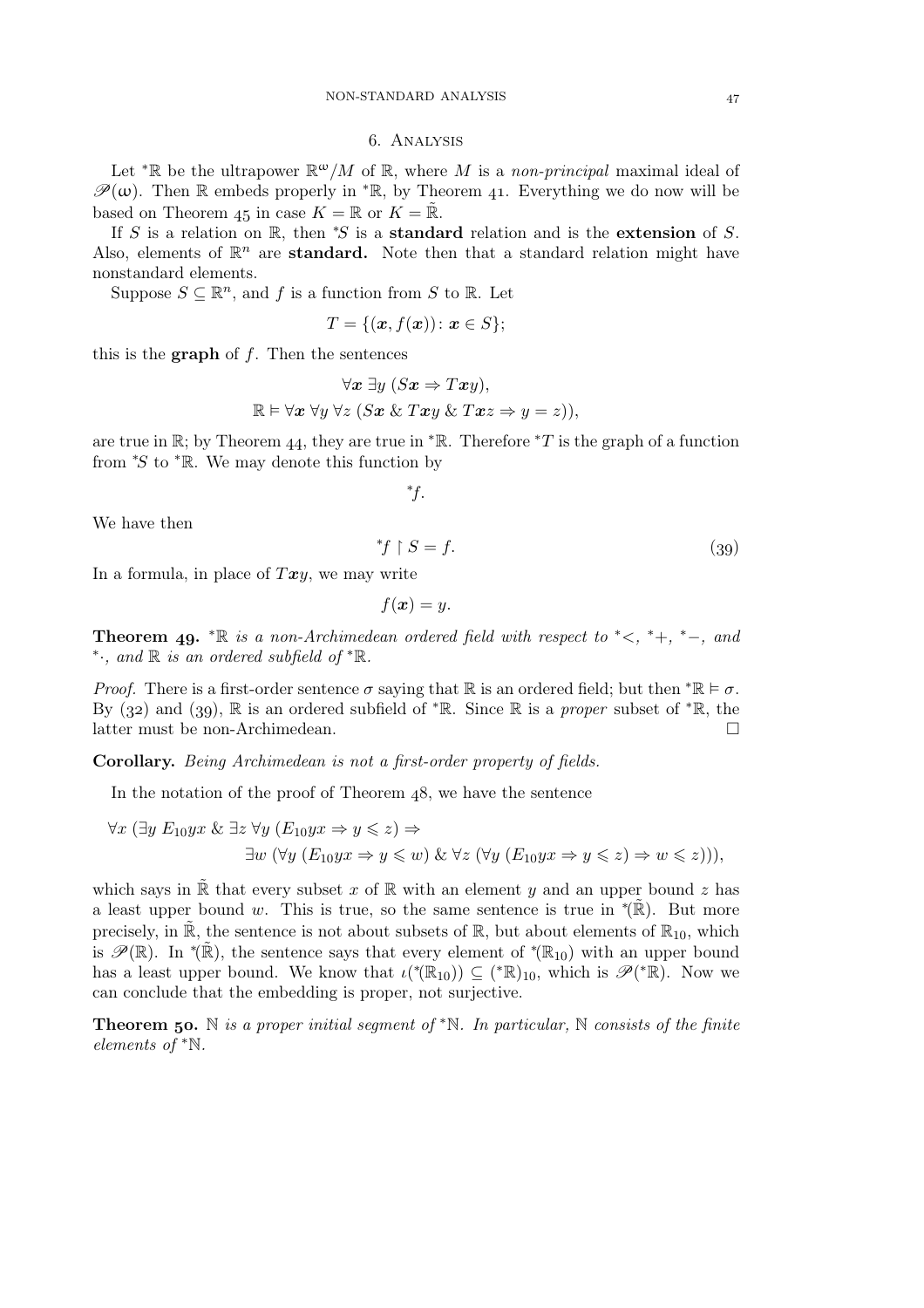*Proof.* For each *n* in N, the sentence

$$
\forall x \ (\mathbb{N}x \Rightarrow x = 0 \lor x = 1 \lor \dots \lor x = n \lor x > n)
$$

is true in R, hence in  $*$ R, so that  $\{0, 1, \ldots, n\}$  is an initial segment of  $*$ N. The sentence

 $\forall x \exists y$  ( $\mathbb{N}y$  &  $x < y$ )

is true in R and hence in \*R. In particular, let a be a positive infinite element of \*R. Then there is n in <sup>\*</sup>N such that  $a < n$ . Such n must be infinite and so are not in N.  $\Box$ 

Corollary. *The Peano Axioms are not first order.*

**Theorem 51.** A standard relation has nonstandard elements if and only if it is infinite.

*Proof.* Suppose  $S = {\mathbf{a}_0, ..., \mathbf{a}_{n-1}} \subseteq \mathbb{R}^m$ . Then the sentence

 $\forall x\ (Sx \Leftrightarrow x = a_0 \vee \cdots \vee a_{n-1})$ 

is true in R and  $*$ R, so  $*S = S$ .

Now suppose f is an injective function from N into R. Then  $*f$  is an injective function on <sup>\*</sup>N. If <sup>\*</sup> $f(n)$  is an element a of R for some n in <sup>\*</sup>N, then the sentence

$$
\exists x \ (\mathbb{N}x \ \& \ f(x) = a)
$$

is true in \*R and R, so  $n \in \mathbb{N}$ . Thus, if  $n \in \mathbb{N} \setminus \mathbb{N}$ , then  $\mathbb{N}(n) \in \mathbb{N} \setminus \mathbb{R}$ .

## 6.1. Sequences.

**Theorem 52.** Let a be a sequence  $(a_n : n \in \mathbb{N})$  in  $\mathbb{R}$ . Then <sup>\*</sup>a is a sequence  $(a_n : n \in \mathbb{N})$ *for some*  $a_n$  *in*  ${}^* \mathbb{R}$  *(for n in*  ${}^* \mathbb{N} \setminus \mathbb{N}$ ). Also a converges if and only if  ${}^* a$  converges. If  ${}^* a$ *converges to b, then*  $b \in \mathbb{R}$ *.* 

The following theorem can be understood as an alternative *definition* of convergence, if one does not want to bother with the traditional definition.

**Theorem 53.** A standard sequence  $(a_n : n \in \mathbb{N})$  converges to L if and only if, for all *infinite* n*,*

$$
a_n \simeq L.
$$

*Proof.* Let a be the sequence, and suppose it converges to L. For every positive standard  $\varepsilon$ , there is a standard M such that the sentence

$$
\forall x \ (\mathbb{N}x \ \& \ x \geq M \Rightarrow |a_n - L| < \varepsilon)
$$

is true in R and \*R. In particular, for every infinite n, we have  $|a_n - L| < \varepsilon$  for every standard positive  $\varepsilon$ ; but this just means  $a_n \simeq L$ .

Suppose a does not converge to L. Then there is some positive standard  $\varepsilon$  such that the sentence

$$
\forall y \; \exists x \; (\mathbb{N}x \; \& \; x \geq y \; \& \; |a_n - L| \geq \varepsilon)
$$

is true in R and \*R. In particular, if M is infinite, then there is some n in \*N that is greater than M (and therefore infinite) such that  $|a_n - L| \geq \varepsilon$ .

For example,  $\lim_{n\to\infty} 1/n = 0$ , simply because  $1/n$  is infinitesimal when n is infinite.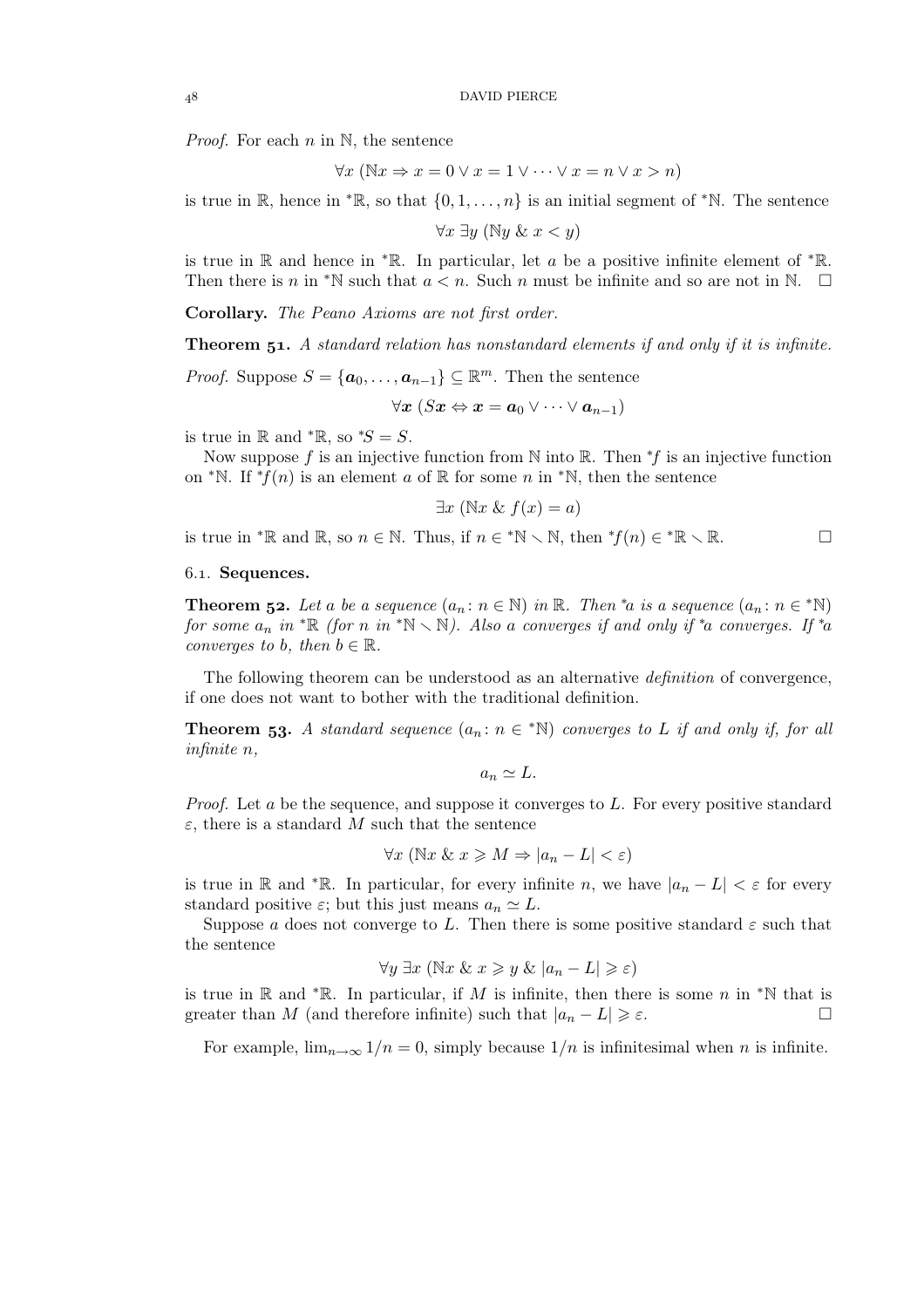**Theorem 54.** Let a and b be standard convergent sequences, and  $r \in \mathbb{R}$ . Then

$$
\lim(a + b) = \lim(a) + \lim(b),
$$
 (40)

$$
\lim(r a) = r \lim(a),\tag{41}
$$

$$
\lim(ab) = \lim(a)\lim(b). \tag{42}
$$

*Proof.* Let R be the ring of finite members of  $* \mathbb{R}$ , and let I be its ideal of infinitesimals. Suppose  $a_n \simeq L$  and  $b_n \simeq M$ . Then  $a_n - L$  and  $b_n - M$  are in I, hence so are  $(a_n + b_n) (L + M)$  and  $ra_n - rL$ . This shows (40) and (41). For (42), note

$$
|a_n b_n - LM| = |a_n b_n - a_n M + a_n M - LM| \leq |a_n| |b_n - M| + |a_n - L| |M|.
$$

But the last is in I since  $|a_n|$  and  $|M|$  are in R (why?).

Theorem 55. A standard sequence is bounded if and only if every term is finite.

*Proof.* That a is bounded means that, for some M, the sentence

$$
\forall x \ (x \in \mathbb{N} \Rightarrow |a_x| < M)
$$

is true in R; then it is true in  ${}^*R$ , so every entry in  ${}^*a$  is bounded by M, hence finite. Suppose a is unbounded. Then the sentence

$$
\forall x \; \exists y \; (y \in \mathbb{N} \; \& \; |a_y| > x
$$

is true in R, hence in \*R. Let L be positive and infinite; then there is n in \*N such that  $|a_n| > L.$ 

Compare the following with Theorem 30.

**Theorem 56.** A standard sequence  $(a_n)$  converges if and only if, for all infinite m and n,

$$
a_m \simeq a_n.
$$

*Proof.* If  $(a_n)$  converges to L, then  $a \simeq L$  for all infinite n, and therefore  $a_m \simeq a_n$  for all infinite m and n, since  $\simeq$  is an equivalence relation.

Suppose conversely  $a_m \simeq a_n$  for all infinite m and n. If each  $a_n$  is *finite*, and n is in particular infinite, then  $(a_n)$  converges to the standard part of  $a_n$ . Suppose some  $a_n$ is infinite. Then by Theorem 55, the sequence  $(a_n : n \in \mathbb{N})$  is unbounded. Hence the sentence

$$
\forall x \; \exists y \; (x \in \mathbb{N} \Rightarrow y \in N \; \& \; x \leq y \; \& \; |a_x| + 1 \leq |a_y|)
$$

is true in R and  $^*$ R, so  $a_m$  and  $a_n$  fail to be infinitely close for some infinite m and n.  $\Box$ 

Traditionally, L is a limit point of  $(a_n)$  if for all positive  $\varepsilon$  and for all m in N, there is n such that  $m < n$  and  $|L - a_n| < \varepsilon$ . The following can be used as an alternative definition.

**Theorem 57.** A finite number L is a limit point of the standard sequence  $(a_n)$  if and *only if, for some infinite* n*,*

$$
a_n \simeq L.
$$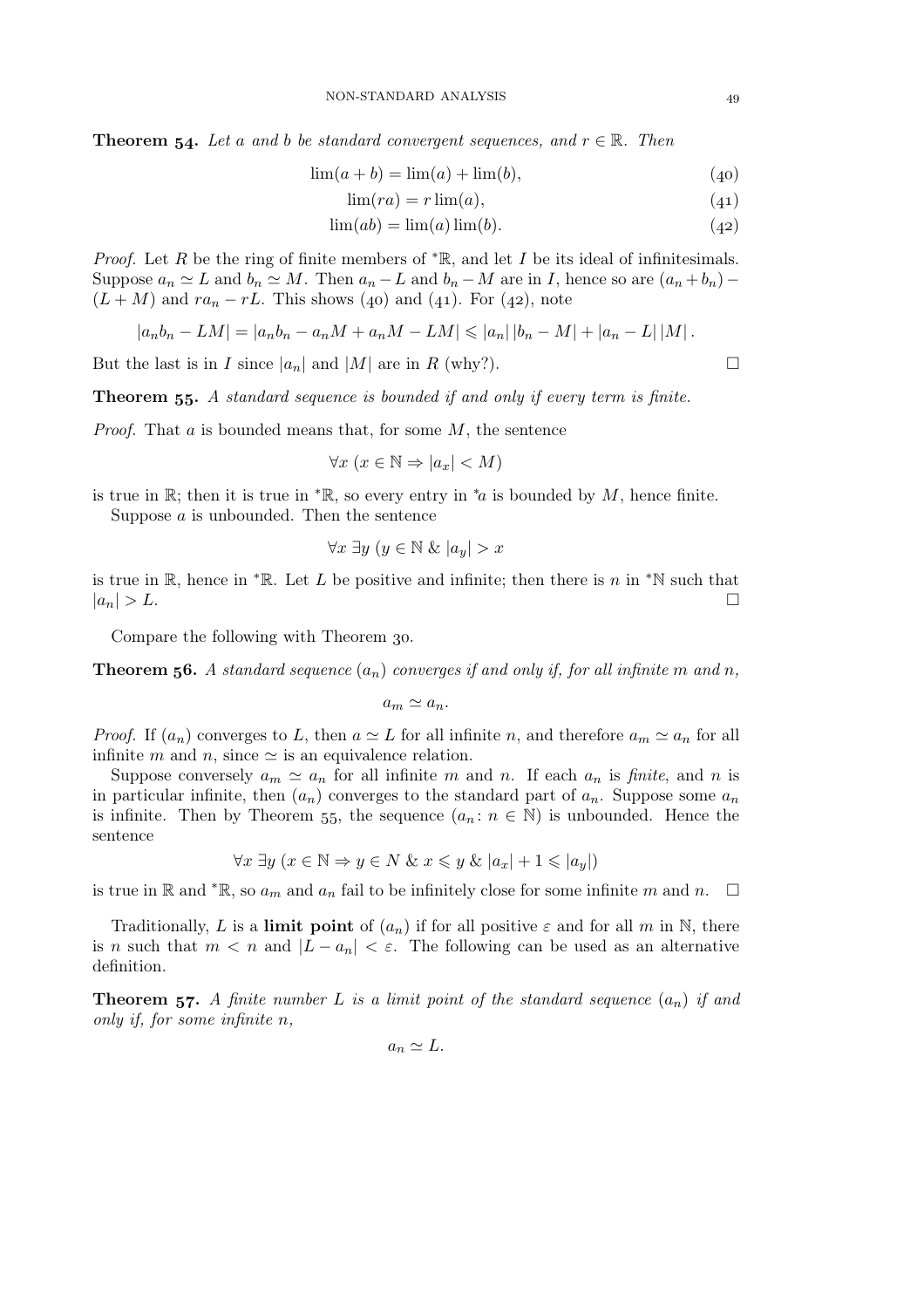*Proof.* If L is a limit point of  $(a_n)$ , then the sentence

$$
\forall x \,\forall y \,\exists z \,(x > 0 \,\& y \in \mathbb{N} \Rightarrow z \in N \,\& y < z \,\& |L - a_z| < x)
$$

is true in R and \*R, so for an infinitesimal  $\varepsilon$  there is an infinite n such that  $|L - a_n| < \varepsilon$ and hence  $a_n \simeq L$ .

Suppose L is not a limit point of  $(a_n)$ . Then there is some positive  $\varepsilon$  and some n in N such that the sentence

$$
\forall x \ (x \in \mathbb{N} \Rightarrow |L - a_x| \geqslant \varepsilon)
$$

is true in R and \*R. This means  $|L - a_n| \geq \varepsilon$  whenever *n* is infinite.

The non-standard proof of the following should be compared with the traditional divide-and-conquer proof.

Theorem (Bolzano–Weierstraß). *Every bounded standard sequence has a limit point.*

*Proof.* Indeed, by Theorem 55, if  $(a_n)$  is bounded, then each  $a_n$  has a standard part when n is infinite, and that standard part is a limit point of the sequence by Theorem 57.  $\Box$ 

6.2. **Continuity.** Suppose now f is a standard function defined on an interval [a, b]. If  $c \in [a, b]$ , we say, classically, that

$$
\lim_{x \to c} f(x) = \lim_{c} (f) = L
$$

if for all positive  $\varepsilon$  there is a positive  $\delta$  such that, for all x in [a, b],

$$
0 < |x - c| < \delta \implies |L - f(x)| < \varepsilon.
$$

Theorem . *If* f *is a standard function defined on an interval* I *that contains* c*, then*  $\lim_{c} f = L$  *if and only if, for all* x *in* I *that are distinct from c*,

$$
x \simeq c \implies f(x) \simeq L.
$$

**Theorem 60.** If  $\lim_{c} f$  and  $\lim_{c} g$  exist, then

$$
\lim_{c} (f+g) = \lim_{c} (f) + \lim_{c} (g),
$$

$$
\lim_{c} (fg) = \lim_{c} (f) \lim_{c} (g);
$$

*if also*  $\lim_{c}(f) \neq 0$ *, then* 

$$
\lim_{c} \left(\frac{1}{f}\right) = \frac{1}{\lim_{c}(f)}.\tag{43}
$$

*Proof.* For (43), if  $f(x) \simeq L$ , and  $L \neq 0$ , then  $|f(x)| > |L|/2$ , so that

$$
\left|\frac{1}{f(x)} - \frac{1}{L}\right| = \frac{|L - f(x)|}{|f(x)L|} < \frac{2}{L^2} |L - f(x)| \simeq 0. \qquad \Box
$$

The function f is **continuous at** c, if  $\lim_{c} (f) = f(c)$ ; **continuous on** [a, b], if continuous at every point of  $[a, b]$ .

**Theorem 61** (Intermediate Value). If f is continuous on [a, b], and d lies between  $f(a)$ *and*  $f(b)$ *, then for some* c *in*  $(a, b)$ *,* 

$$
f(c)=d.
$$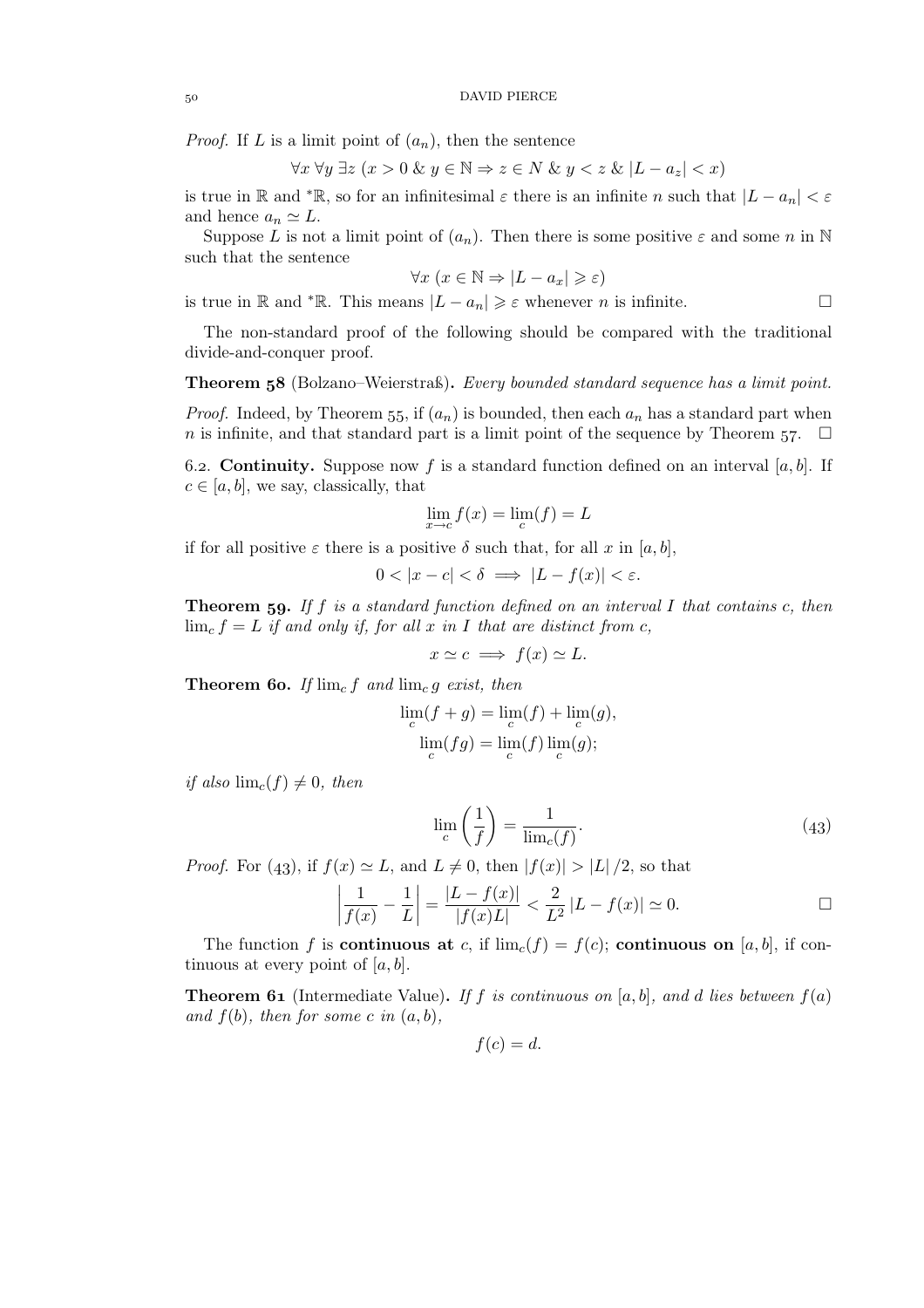*Proof.* Suppose  $f(a) < d < f(b)$ . In R, for all n in N, there is some *least* j in N such that

$$
f(a + \frac{j}{n}(b - a)) < d \leq f(a + \frac{j+1}{n}(b - a)).\tag{44}
$$

Then the same is true in  $* \mathbb{R}$ , with  $* \mathbb{N}$  replacing N. In particular, we have (44) for some j in \*N, where n is in \*N  $\setminus$  N. Let c be the standard part of  $a + (j/n)(b - a)$ . Then

$$
f(a + \frac{j}{n}(b - a)) \simeq f(c) \simeq f(a + \frac{j+1}{n}(b - a)).
$$

Therefore  $f(c) = d$ .

Theorem (Extreme Value). *If* f *is continuous on* [a, b]*, then it attains a maximum and minimum value on the interval.*

*Proof.* For all positive natural numbers n, for some natural number j such that  $j \leq n$ , the value of

$$
f(a+\frac{j}{n}(b-a))
$$

is maximized. In particular, this is so when n is infinite. If  $i \leq n$ , we now have

$$
f(a+\frac{i}{n}(b-a)) \leqslant f(a+\frac{j}{n}(b-a)).
$$

Let d be the standard part of  $a + (j/n)(b - a)$ . For every c in [a, b], there is a natural number i such that

$$
a + \frac{i}{n}(b - a) \leqslant c < a + \frac{i + 1}{n}(b - a).
$$

Then these three numbers are infinitely close, so

$$
f(c) \simeq f(a + \frac{i}{n}(b - a)).
$$

Therefore  $f(c) \leqslant f(d)$ .

6.3. Derivatives. If

$$
\lim_{x \to c} \frac{f(x) - f(c)}{x - c} = d,
$$

then we write

saying 
$$
f
$$
 is **differentiable** at  $c$ , with **derivative**  $d$  at  $c$ . So  $f'(c) = d$  if and only if, whenever  $c \simeq c$  but  $x \neq c$ , we have

 $f'(c) = d,$ 

$$
\frac{f(x) - f(c)}{x - c} \simeq d.
$$

**Theorem 63.** If f is differentiable at c, then it is continuous at c.

*Proof.* If f is differentiable at c and  $x \simeq c$ , then

$$
f(x) - f(c) \simeq (x - c)f'(c) \simeq 0;
$$

so f is continuous at c.  $\Box$ 

**Theorem 64.** If f and g are differentiable at c, then so are  $f + g$  and fg, and  $(f+g)'(c) = f'(c) + g'(c),$   $(fg)'(c) = f'(c)g(c) + f(c)g'(c).$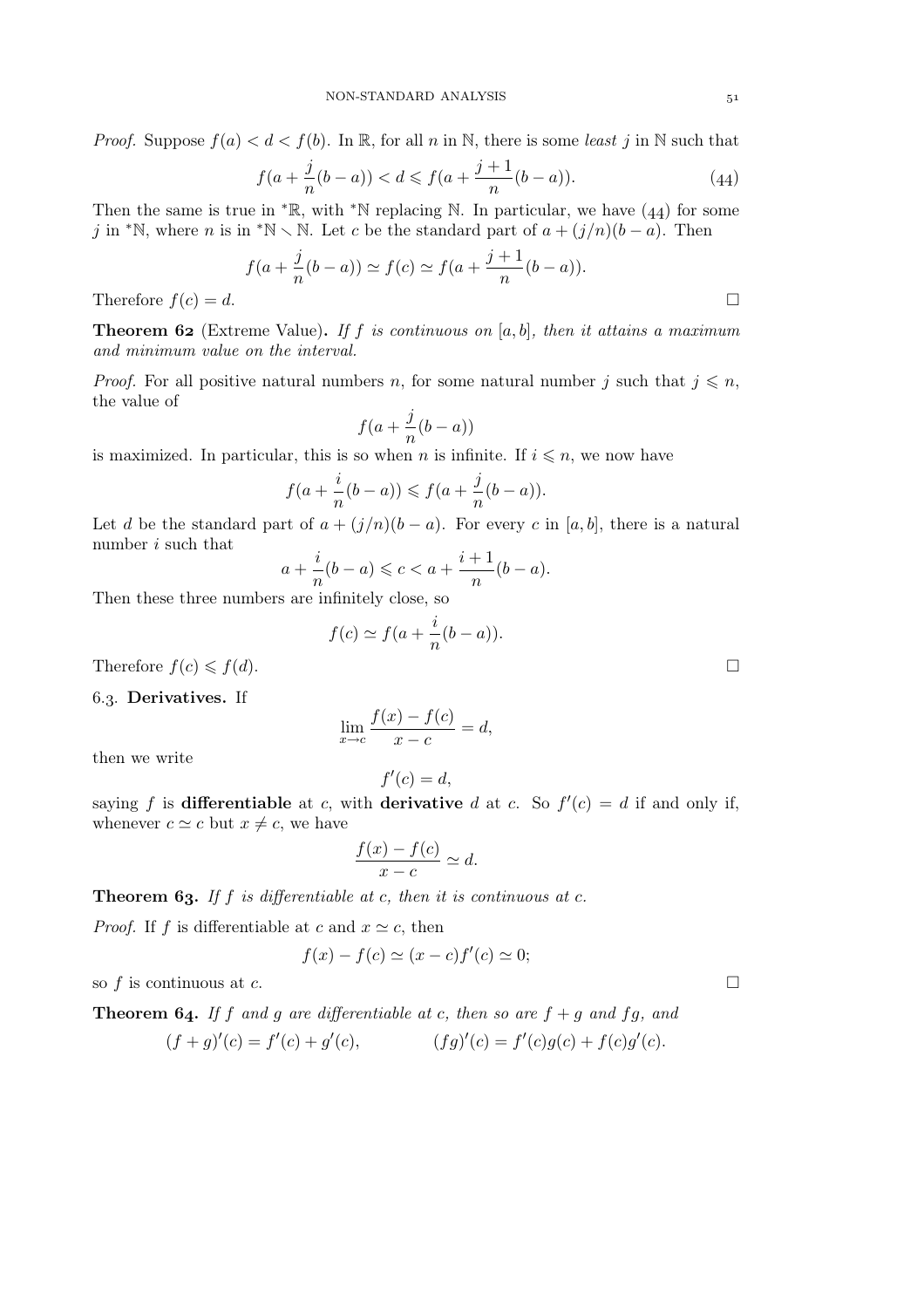*Proof.* If  $x \simeq c$ , then

$$
\frac{(fg)(x) - (fg)(c)}{x - c} = \frac{f(x) - f(c)}{x - c}g(c) + f(x)\frac{g(x) - g(c)}{x - c} \simeq f'(c)g(c) + f(c)g'(c). \quad \Box
$$

The standard function f has a **local maximum** at c if, for some positive  $\delta$ , the function f is defined on  $(c - \delta, c + \delta)$  and on this interval is maximized at c.

Theorem . *A standard function* f *has a local maximum at* c *if and only if* f *is defined on*  $\{x: x \simeq c\}$  *and on this interval is maximized at c.* 

*Proof.* Necessity of the condition is immediate. To prove sufficiency, suppose f does not have a local maximum at c. Then for every positive  $\delta$ , and in particular for  $\delta$  that are infinitely close to c, either f is not defined on  $(c - \delta, c + \delta)$ , or else f is not maximized there at c. But that interval is a subset of  $\{x : x \simeq c\}$ . there at c. But that interval is a subset of  $\{x: x \simeq c\}$ .

**Theorem 66.** If f has a local maximum and is differentiable at c, then  $f'(c) = 0$ .

*Proof.* We assume that, if  $x \simeq c$ , but  $x \neq c$ , then  $f(x) \leq c$ , so

$$
\frac{f(x) - f(c)}{x - c} \begin{cases} \ge 0, & \text{if } x < c, \\ \le 0, & \text{if } x > c. \end{cases}
$$

Since  $(f(x) - f(c))/(x - c) \simeq f'(c)$ , we can conclude that  $f'(c) = 0$ .

**Theorem 67** (Rolle). If f is continuous on [a, b] and differentiable on  $(a, b)$ , and  $f(a) =$  $f(b)$ *, then, for some c in*  $(a, b)$ *,* 

 $f'(c) = 0.$ 

$$
f_{\rm max} = 1.00
$$

*Proof.* Theorems 62 and 66.

6.4. Integrals. Classically, the integral of a bounded function f on an interval [a, b] can be defined as follows. Suppose I is a number such that, for all positive  $\varepsilon$ , there is a positive  $\delta$  such that, for all positive integers n, for all lists  $(a_0, \ldots, a_n)$  and  $(\xi_1, \ldots, \xi_n)$ of numbers such that

$$
a = a_0 \leq \xi_1 \leq a_1 \leq \dots \leq a_{n-1} \leq \xi_n \leq a_n = b \tag{45}
$$

and also

$$
\min(a_1 - a_0, \dots, a_n - a_{n-1}) \leq \delta,
$$

we have

$$
\left|I - \sum_{i=1}^n f(\xi_i)(a_i - a_{i-1})\right| < \varepsilon.
$$

Then f is **integrable** on [a, b], and

$$
\int_a^b f = I.
$$

This is not a first-order statement in  $\mathbb{R}$ , so we move to  $\mathbb{R}$ . Let  $A_{[a,b]}$  be the set of finite sequences  $(a_0, \xi_1, a_1, \ldots, a_n, a_n)$  with entries from R, where  $n \in \mathbb{N}$  and  $(45)$  holds. Such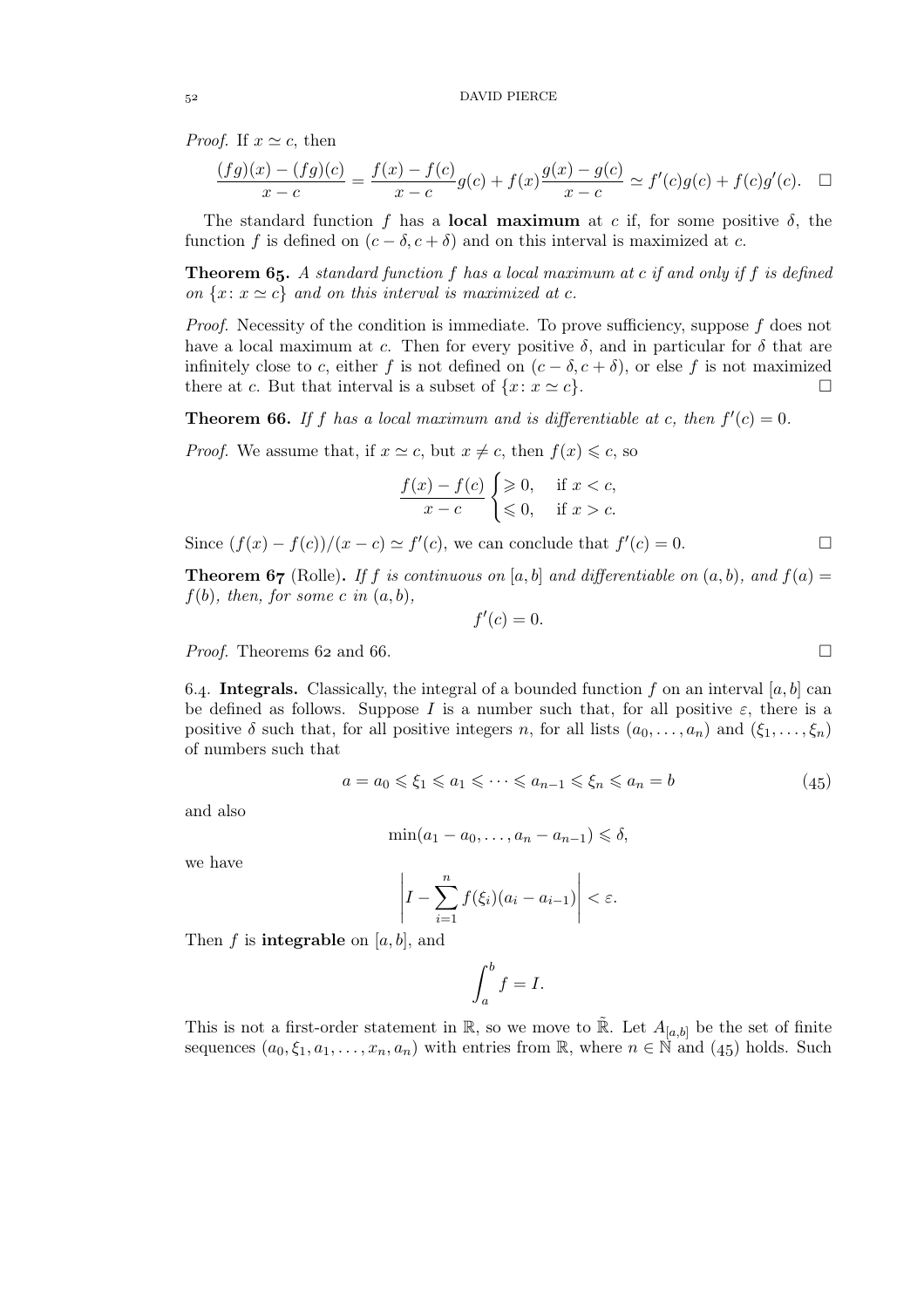sequences can be understood as binary relations on R, so that  $A_{[a,b]} \in \mathbb{R}_{200}$ . If f is a bounded function on [a, b], let  $S_{f,a,b}$  be the function

$$
(a_0, \xi_1, a_1, \dots, \xi_n, a_n) \mapsto \sum_{i=1}^n f(\xi_i)(a_i - a_{i-1})
$$

on A. So  $S_{f,a,b} \in \mathbb{R}_{22000}$ . An element of  $^*A_{[a,b]}$  also takes the form  $(a_0, \xi_1, a_1, \ldots, \xi_n, a_n)$ , where again (45) holds; but now  $n \in \mathbb{N}$ . Such an element can be called **fine** if  $a_{i-1} \simeq a_i$ for each i in  $\{1, \ldots, n\}$ . It must be noted that fine elements of  $*A$  do exist: for example,

$$
(a, a + \frac{1}{n}(b - a), a + \frac{1}{n}(b - a), \ldots, a + \frac{n-1}{n}(b - a), a + \frac{n-1}{n}(b - a)),
$$

where  $n$  is infinite.

**Theorem 68.** Given a bounded function f on  $[a, b]$ , Then f is integrable on  $[a, b]$  if and *only if, for any two fine elements* a and a' of  $^*A_{[a,b]}$ ,

$$
^*S_{f,a,b}(a) \simeq ^*S_{f,a,b}(a').
$$

In this case,  $\int_a^b f$  is the standard part of either of these sums.

**Theorem 69** (Fundamental, of Calculus). *Suppose* f is continuous on [a, b]. If  $a \leq c \leq b$ , *then* f *is integrable on* [a, c]*. The function*

$$
x\mapsto \int_a^x f
$$

*is differentiable on* [a, b]*, and its derivative is* f*.*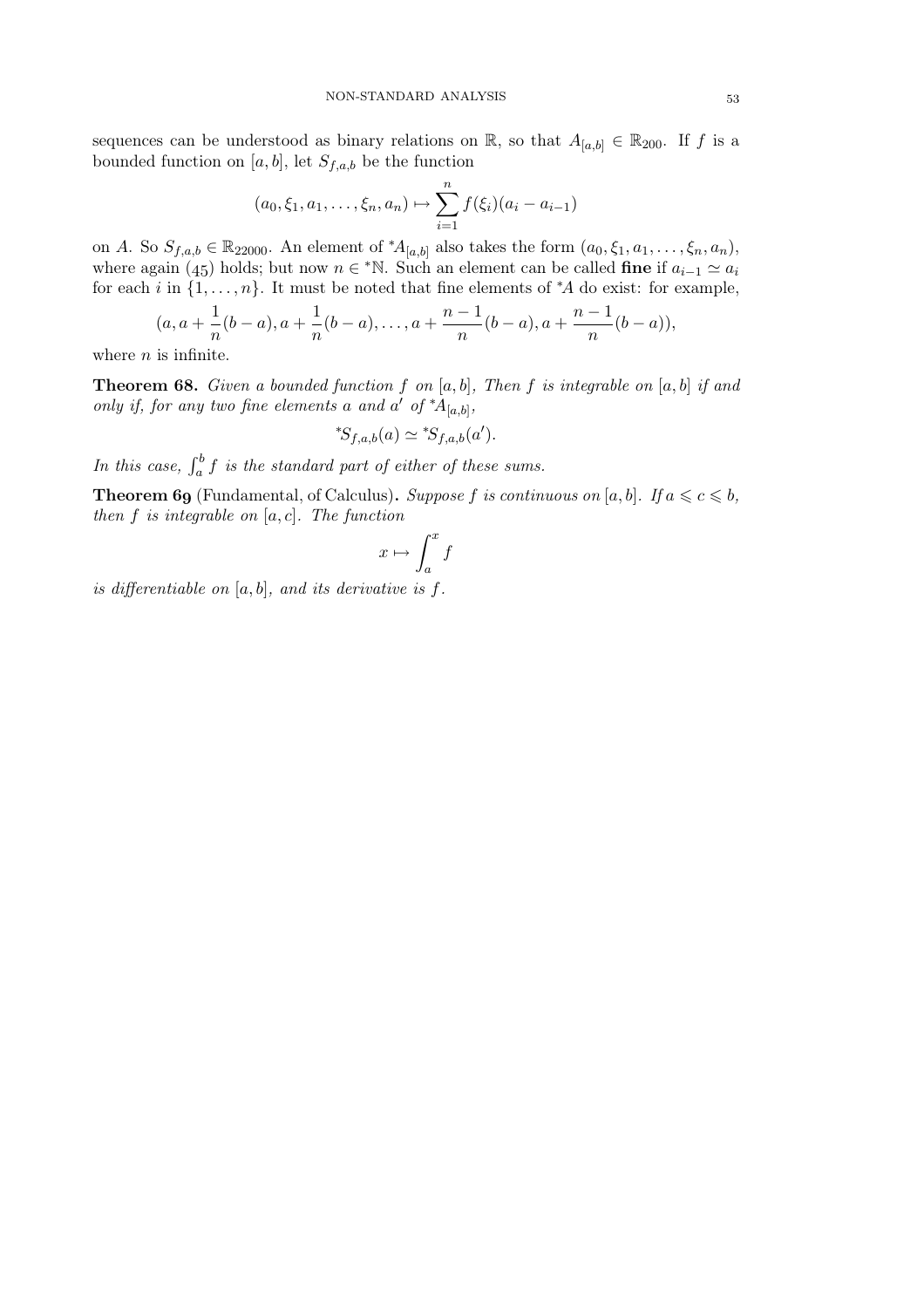| capital               | minuscule                                      | transliteration | name    |
|-----------------------|------------------------------------------------|-----------------|---------|
| $\boldsymbol{A}$      | $\alpha$                                       | $\mathbf{a}$    | alpha   |
| $\boldsymbol{B}$      | $\beta$                                        | $\mathbf b$     | beta    |
| $\Gamma$              |                                                | g               | gamma   |
| $\Delta$              | $\begin{matrix} \gamma \\ \delta \end{matrix}$ | $\rm d$         | delta   |
| $\cal E$              | $\epsilon$                                     | $\mathbf e$     | epsilon |
| Z                     | ζ                                              | Z               | zeta    |
| $H_{\rm}$             | η                                              | ê               | eta     |
| $\Theta$              | $\theta$                                       | $_{\rm th}$     | theta   |
| $\boldsymbol{I}$      | $\pmb{\iota}$                                  | $\mathbf{i}$    | iota    |
| K                     | к                                              | k               | kappa   |
| $\Lambda$             | λ                                              | $\mathbf{l}$    | lambda  |
| $\boldsymbol{M}$      | $\mu$                                          | m               | mu      |
| $\cal N$              | $\boldsymbol{\nu}$                             | $\mathbf n$     | nu      |
| $rac{E}{O}$           | ξ                                              | X               | хi      |
|                       | $\overline{O}$                                 | $\overline{O}$  | omicron |
| $\overline{\Pi}$      | $\pi$                                          | p               | pi      |
| $\overline{P}$        | ρ                                              | $\mathbf{r}$    | rho     |
| $\varSigma$           | $\sigma$ , s                                   | S               | sigma   |
| $\overline{T}$        | $\tau$                                         | t               | tau     |
| $\boldsymbol{\gamma}$ | $\upsilon$                                     | y, u            | upsilon |
| $\varPhi$             | $\phi$                                         | ph              | phi     |
| X                     | $\chi$                                         | ch              | chi     |
| Ψ                     | $\tilde{\psi}$                                 | ps              | psi     |
| Ω                     | $\omega$                                       | ô               | omega   |

# Appendix A. The Greek alphabet

The following remarks pertain to *ancient* Greek. The vowels are  $\alpha$ ,  $\epsilon$ ,  $\eta$ ,  $\iota$ ,  $\alpha$ ,  $\nu$ ,  $\omega$ , where  $\eta$ is a long  $\epsilon$ , and  $\omega$  is a long  $\epsilon$ ; the other vowels  $(a, \iota, \nu)$  can be long or short. Some vowels may be given tonal accents  $(\hat{a}, \hat{a}, \hat{a})$ . An initial vowel takes either a rough-breathing mark (as in  $\dot{a}$ ) or a smooth-breathing mark ( $\dot{a}$ ): the former mark is transliterated by a preceding h, and the latter can be ignored, as in  $\hat{\nu}\pi\epsilon\rho\beta o\lambda\hat{\eta}$  hyperbolê *hyperbola*,  $\hat{\rho}\theta o\gamma\hat{\omega}\nu o\nu$ orthogônion *rectangle*. Likewise,  $\hat{\rho}$  is transliterated as rh, as in  $\hat{\rho} \hat{\omega} \beta$ os rhombos *rhombus*. A long vowel may have an iota subscript  $(\alpha, \eta, \omega)$ , especially in case-endings of nouns. Of the two forms of minuscule sigma, the  $s$  appears at the ends of words; elsewhere,  $\sigma$ appears, as in βάσις basis *base.*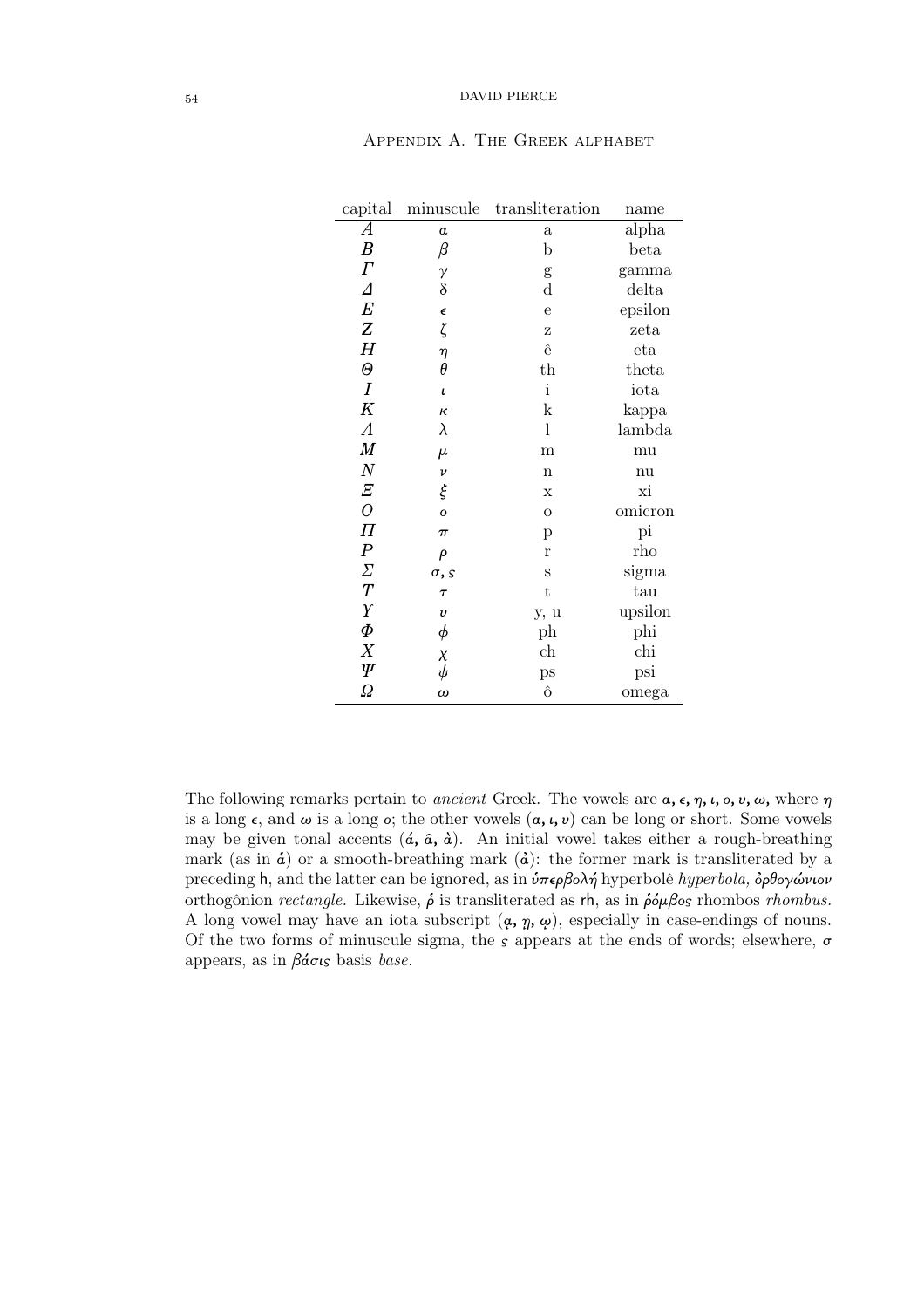# Appendix B. The German script

Writing in 1993, Wilfrid Hodges  $[8, Ch. 1, p. 21]$  observes

Until about a dozen years ago, most model theorists named structures in horrible Fraktur lettering. Recent writers sometimes adopt a notation according to which all structures are named  $M, M', M^*, \overline{M}, M_0, M_i$  or occasionally N.

For Hodges, structures are  $A, B, C$ , and so forth; he refers to their universes as **domains** and denotes these by  $dom(A)$  and so forth. This practice is convenient if one is using a typewriter (as in the preparation of another of Hodges's books  $[g]$ , from  $1985$ ). In 2002, David Marker  $[11]$  uses 'calligraphic' letters for structures, so that M is the universe of  $M$ . I still prefer the Fraktur letters:

|  |  | $\mathfrak{A} \mathfrak{B} \mathfrak{C} \mathfrak{D} \mathfrak{E} \mathfrak{F} \mathfrak{B} \mathfrak{H} \mathfrak{I}$ |  |  |  |  | abc defghi                      |  |  |  |
|--|--|------------------------------------------------------------------------------------------------------------------------|--|--|--|--|---------------------------------|--|--|--|
|  |  | $J$ $R$ $L$ $M$ $M$ $D$ $D$ $D$ $M$                                                                                    |  |  |  |  | j l'Imnopqu                     |  |  |  |
|  |  | $6 \tImes 11 \tImes 20 \tImes 31$                                                                                      |  |  |  |  | $5$ tup to $\mathfrak x$ to $3$ |  |  |  |

A way to write these by hand is seen in a textbook of German from  $1931$  [7]:

A a Bb Cc Dd Ee Ff Gg<br>Was Leb La 22 Car of Jag  $\mathbf{I}$  i  $Jj$   $Kk$   $L1$  $H h$ M m  $N<sub>n</sub>$ Left I is J j O's Ll. When The OO PP Qq Rr SS Tt UU<br>O O P y Y ay R x T f S H M x  $V_V$   $W_W$   $X_X$   $Y_Y$   $Z_Z$ <br> $W_{20}$   $W_{30}$   $X_Z$   $Y_{31}$   $Y_{22}$